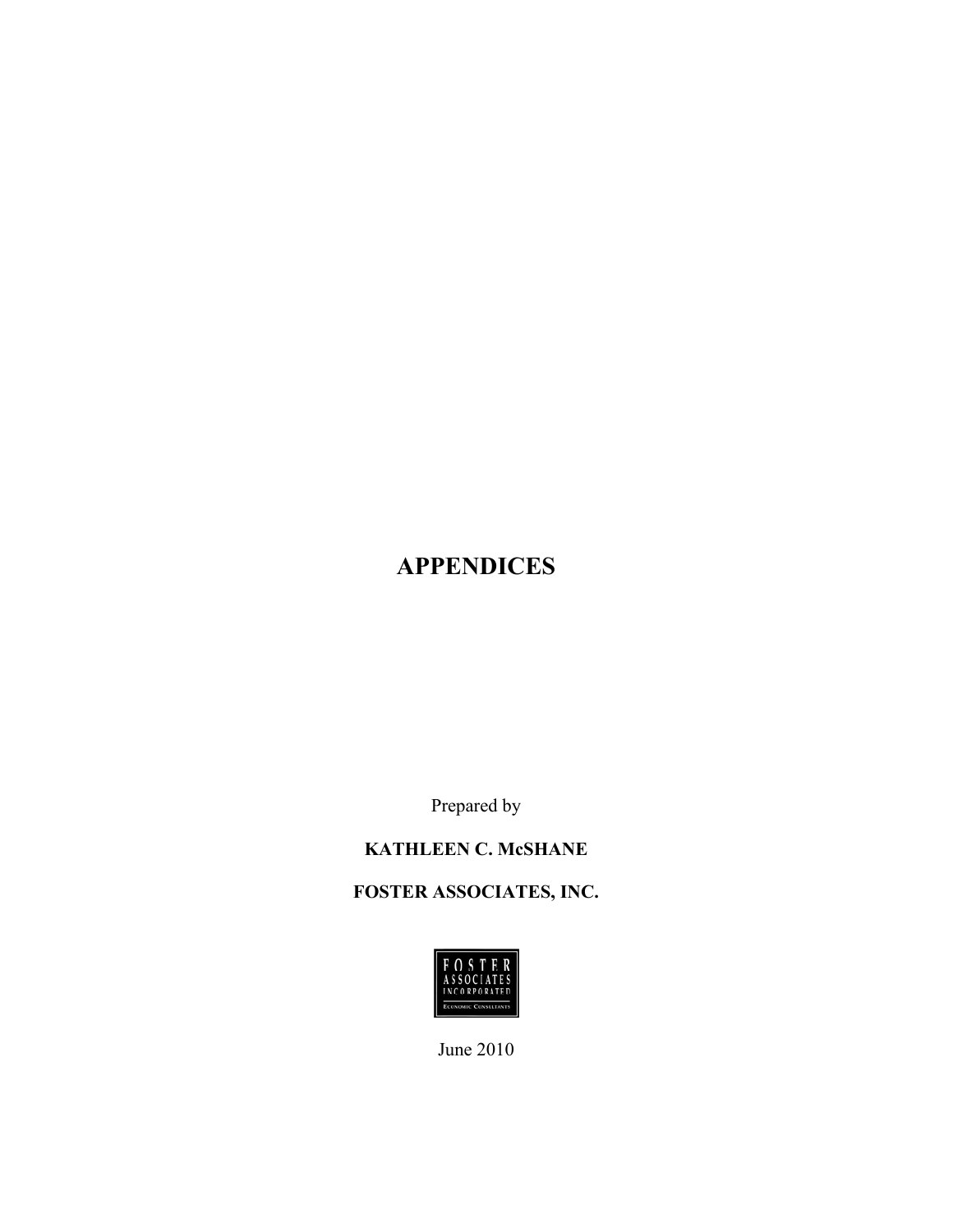# **APPENDICES**

- **A. THE FAIR RETURN STANDARD**
- **B. DISCOUNTED CASH FLOW TEST**
- **C. RISK-ADJUSTED EQUITY MARKET RISK PREMIUM TEST**
- **D. DCF-BASED RISK PREMIUM TEST**
- **E. FINANCING FLEXIBILITY ADJUSTMENT**
- **F. QUALIFICATIONS OF KATHLEEN C. McSHANE**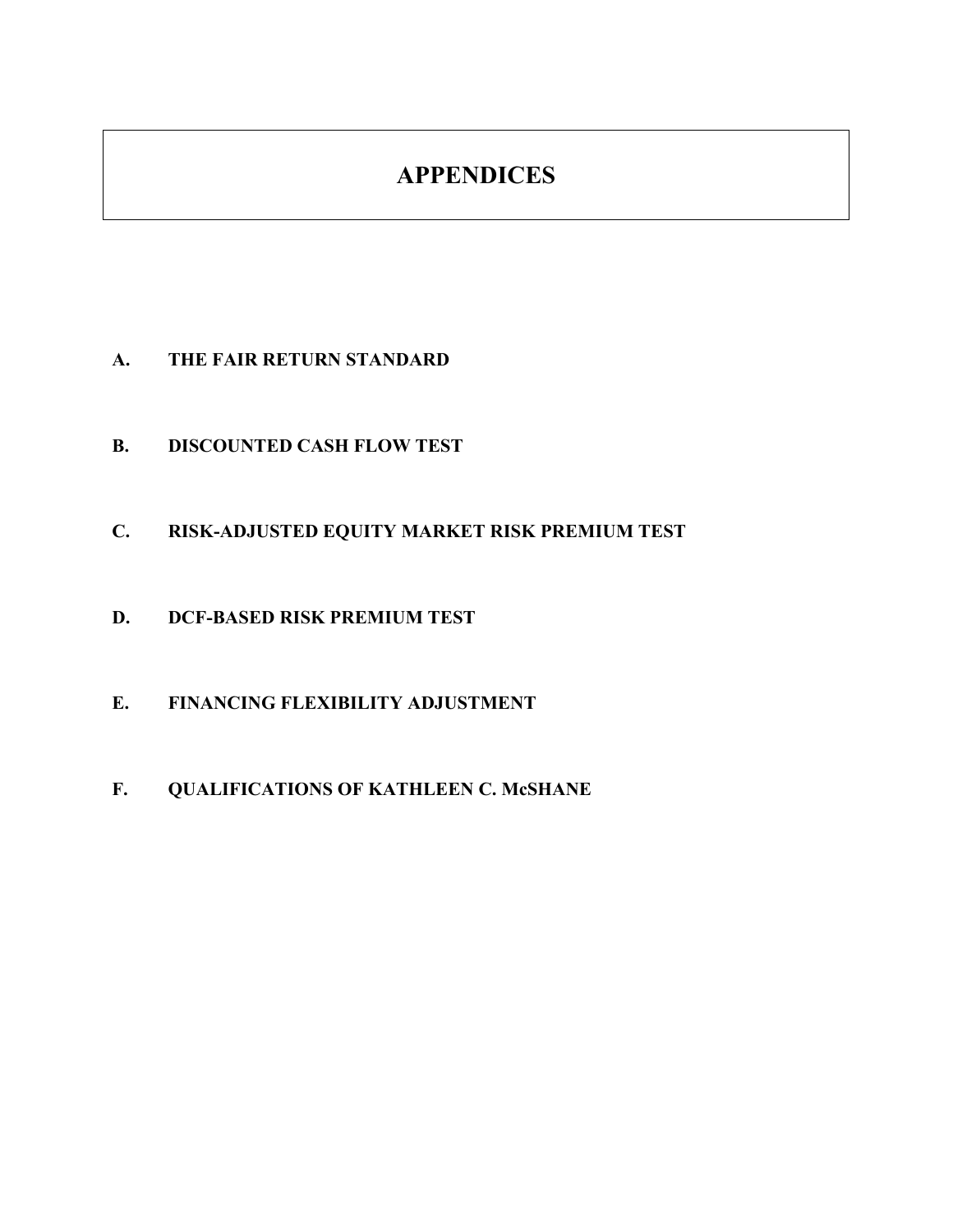#### **APPENDIX A**

# **THE FAIR RETURN STANDARD**

The requirements for a fair return arise from legal precedents which are echoed in numerous regulatory decisions across North America.<sup>1</sup> Three standards for a fair return have arisen from the legal precedents for establishing a fair return, the capital attraction, financial integrity and comparable returns, or comparable investment, standard. The principal Court cases in Canada and the U.S. establishing the standards include *Northwestern Utilities Ltd.* v. *Edmonton (City)*, [1929] S.C.R. 186; *Bluefield Water Works & Improvement Co. v. Public Service Commission of West Virginia, 262 U.S. 679, 692 (1923)*; and, *Federal Power Commission v. Hope Natural Gas Company (320 U.S. 591 (1944))*.

In *Northwestern*, Mr. Justice Lamont stated

The duty of the Board was to fix fair and reasonable rates; rates which, under the circumstances, would be fair to the consumer on the one hand, and which, on the other hand, would secure to the company a fair return for the capital invested. By a fair return is meant that the company will be allowed as large a return on the capital invested in its enterprise (which will be net to the company) as it would receive if it were investing the same amount in other securities possessing an attractiveness, stability and certainty equal to that of the company's enterprise.

<u>.</u>

 $1$  The three requirements were summarized by the National Energy Board (RH-2-2004, Phase II) as follows:

<sup>&</sup>quot;The Board is of the view that the fair return standard can be articulated by having reference to three particular requirements. Specifically, a fair or reasonable return on capital should:

be comparable to the return available from the application of the invested capital to other enterprises of like risk (the comparable investment standard);

<sup>•</sup> enable the financial integrity of the regulated enterprise to be maintained (the financial integrity standard); and

<sup>•</sup> permit incremental capital to be attracted to the enterprise on reasonable terms and conditions (the capital attraction standard)."

The three requirements were reiterated in the *Reasons for Decision*, *Trans Québec and Maritimes Pipelines Inc.*, *RH-1-2008, March 2009* (pages 6-7).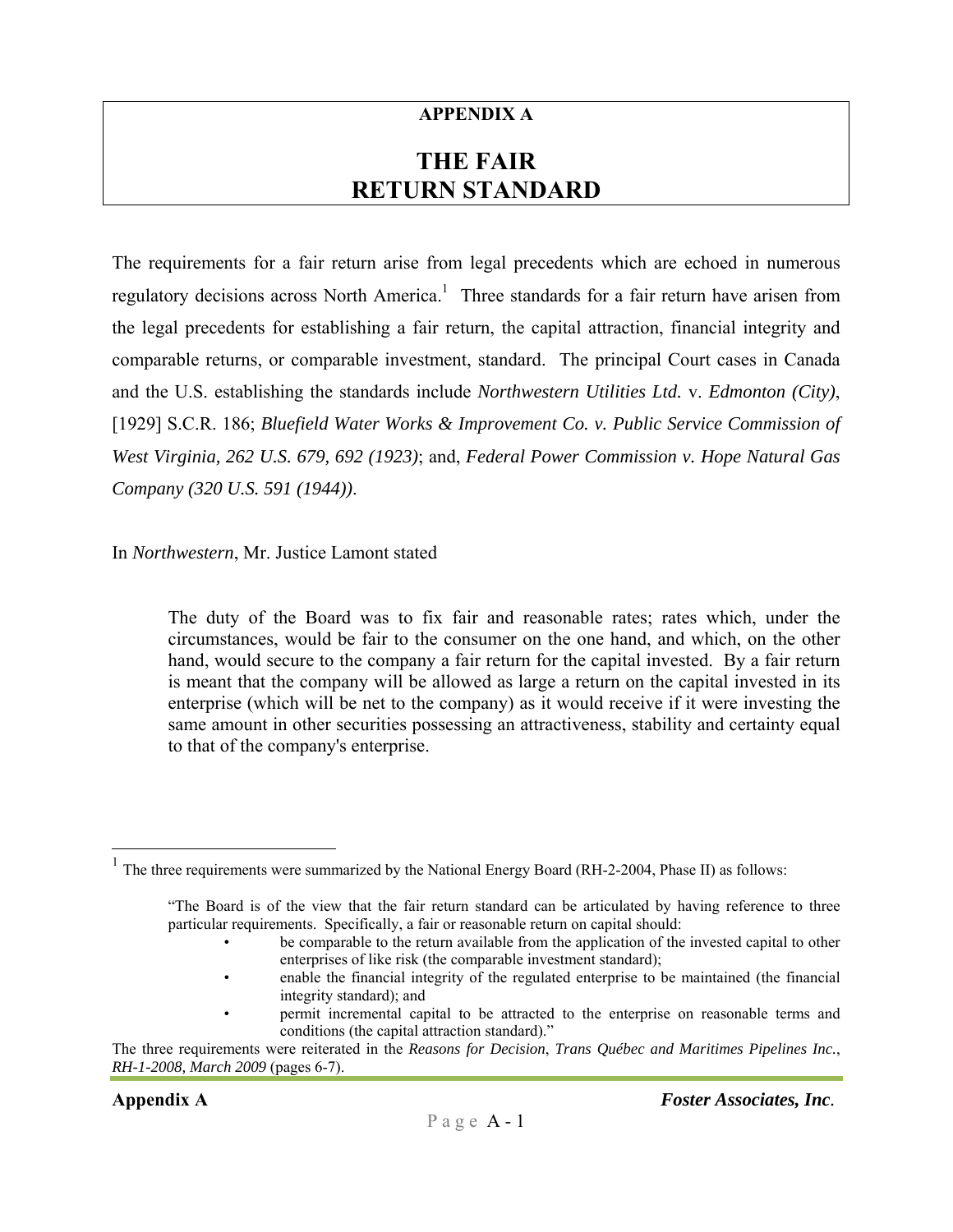In *Bluefield*, the criteria for a fair return were described as follows:

A public utility is entitled to such rates as will permit it to earn a return on the value of the property which it employs for the convenience of the public equal to that generally being made at the same time and in the same general part of the country on investments in other business undertakings which are attended by corresponding risks and uncertainties; but it has no constitutional right to profits such as are realized or anticipated in highly profitable enterprises or speculative ventures. The return should be reasonably sufficient to assure confidence in the financial soundness of the utility and should be adequate, under efficient and economical management, to maintain and support its credit and enable it to raise the money necessary for the proper discharge of its public duties.

In *Hope*, Justice Douglas stated,

By that standard the return on equity owner should be commensurate with returns on investments in other enterprises having corresponding risks. That return, moreover, should be sufficient to assure confidence in the financial integrity of the enterprise, so as to maintain its credit and to attract capital.

In summary, a fair return gives a regulated utility the opportunity to:

- 1. earn a return on investment commensurate with that of comparable risk enterprises;
- 2. maintain its financial integrity; and,
- 3. attract capital on reasonable terms.

The legal precedents make it clear that the three requirements are separate and distinct. Moreover, none of the three requirements is given priority over the others. The fair return standard is met only if all three requirements are satisfied. In other words, the fair return standard is only satisfied if the utility can attract capital on reasonable terms and conditions, its financial integrity can be maintained *and* the return allowed is comparable to the returns of enterprises of similar risk.

The fact that the allowed return is applied to an original cost rate base is key to distinguishing between the capital attraction/financial integrity standards and the comparable returns standards.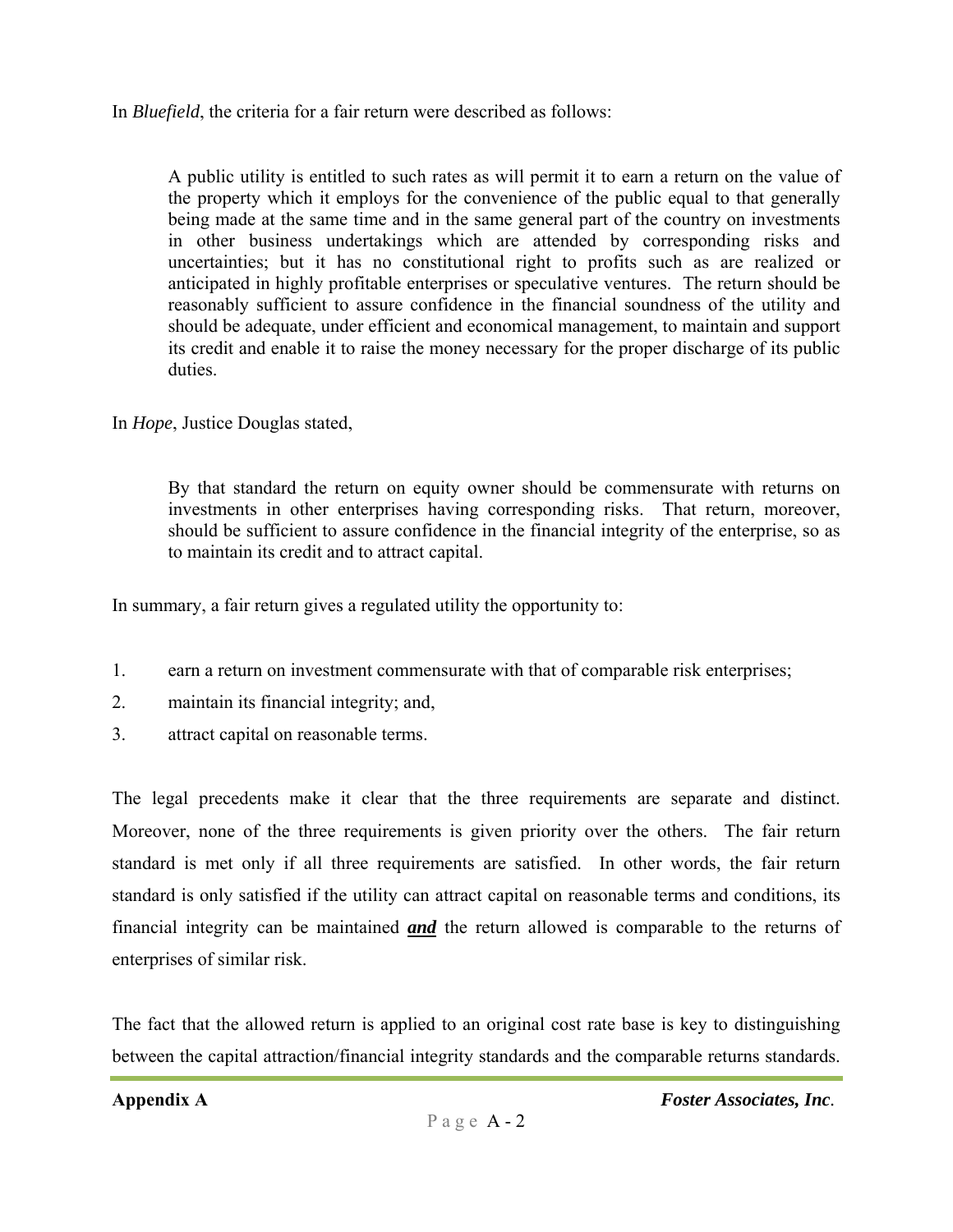The base to which the return is applied determines the dollar earnings stream to the utility, which, in turn, generates the return to the shareholder (dividends plus capital appreciation). In the early years of rate of return regulation in North America, there was considerable debate over how to measure the investment base. The controversy arose from the objective that the price for a public utility service should allow a fair return on the fair value of the capital invested in the business. The debate focused on what constituted fair value: Was it historic cost, reproduction cost, or market value? Ultimately, *Hope* opted for the "reasonableness of the end result" rather than the specification of a particular method of rate base determination. The use of a historic cost rate base became the norm because it provided an objective, measurable point of departure to which the return would be applied. There is no prescription, however, that the historic cost rate base itself constitutes the "fair value" of the investment.

Nevertheless, regulators' application of a capital market-derived "cost of attracting capital" to a historic rate base in principle will result in the market value of the investment trending toward the historic cost based on the erroneous assumption that this equates to "fair value". The "fair value equals original cost" result arises from the way "cost" has typically been interpreted and applied in determining other cost elements in the regulation of North American utilities. For most utilities, rates are set on the basis of book costs; that concept has been applied to the cost of debt and depreciation expense, as well as to all operating and maintenance expenses.

For economists, the theoretically appropriate definition of cost is marginal or incremental cost. For regulated utilities historic costs have been substituted for marginal or incremental costs for two reasons: first, as a practical matter, long-run incremental costs are difficult to measure; second, for the capital intensive utility industries, pricing on the basis of short-run marginal costs would not cover total costs incurred.

The determination of the return on common equity for regulated companies has traditionally been a "hybrid" concept. The cost of equity is a forward-looking measure of the equity investors' required return. It is, therefore, an incremental cost concept. The required equity return is not, however, applied to a similarly determined rate base (that is, current cost). It is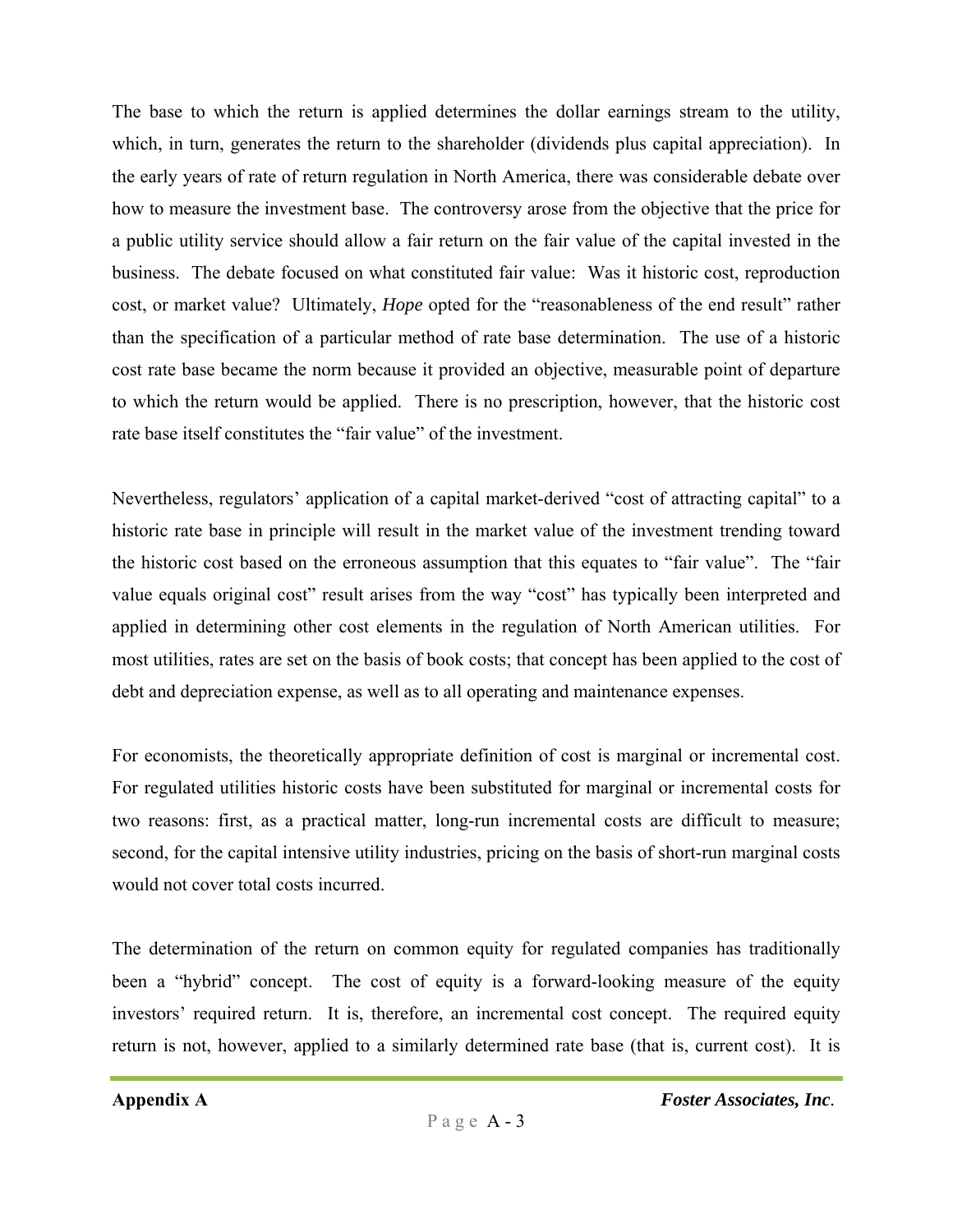applied to an original cost rate base. When there is a significant difference between the historic original cost rate base and the corresponding current cost of the investment, application of a current cost of attracting capital to an original cost rate base produces an earnings stream that is significantly lower than that which is implied by the application of that same cost rate to market value. The divergence between the earnings stream implied by the application of the return to book value rather than market value is magnified as a result of the long lives of utility assets.

The current cost of attracting capital is measured by reference to market values. The discounted cash flow test, for example, measures the return that investors require on the market value of the equity. For a utility regulated on the basis of original cost book value, the current cost of attracting equity capital is only equivalent to the return investors require on book value when the market value of the common stock is equal to its book value. As the market value of the equity of regulated utilities increases above its book value, the application of a market-value derived cost of equity to the book value of that equity increasingly understates investors' return requirements (in dollar terms).

Some would argue that the market value of utility shares should be equal to book value. However, economic principles do not support that conclusion. A basic economic principle establishes the expected relationship between market value and replacement cost which provides support for market prices in excess of original cost book value. That economic principle holds that, in the longer-run, in the aggregate for an industry, market value should equal replacement cost of the assets. The principle is based on the notion that, if the market value of firms exceeds the replacement cost of the productive capacity, there is an incentive to establish new firms. The existence of additional firms would lower prices of goods and services, lower profits and thus reduce market values of all the firms in the industry. In the opposite circumstance, there is an incentive to disinvest, i.e., to not replace depreciated assets. The disappearance of firms would push up prices of goods and services; raise the profits of the remaining firms, thereby raising the market values of the remaining firms. In equilibrium, market value should equal replacement cost. In the presence of inflation, even at moderate levels, absent significant technological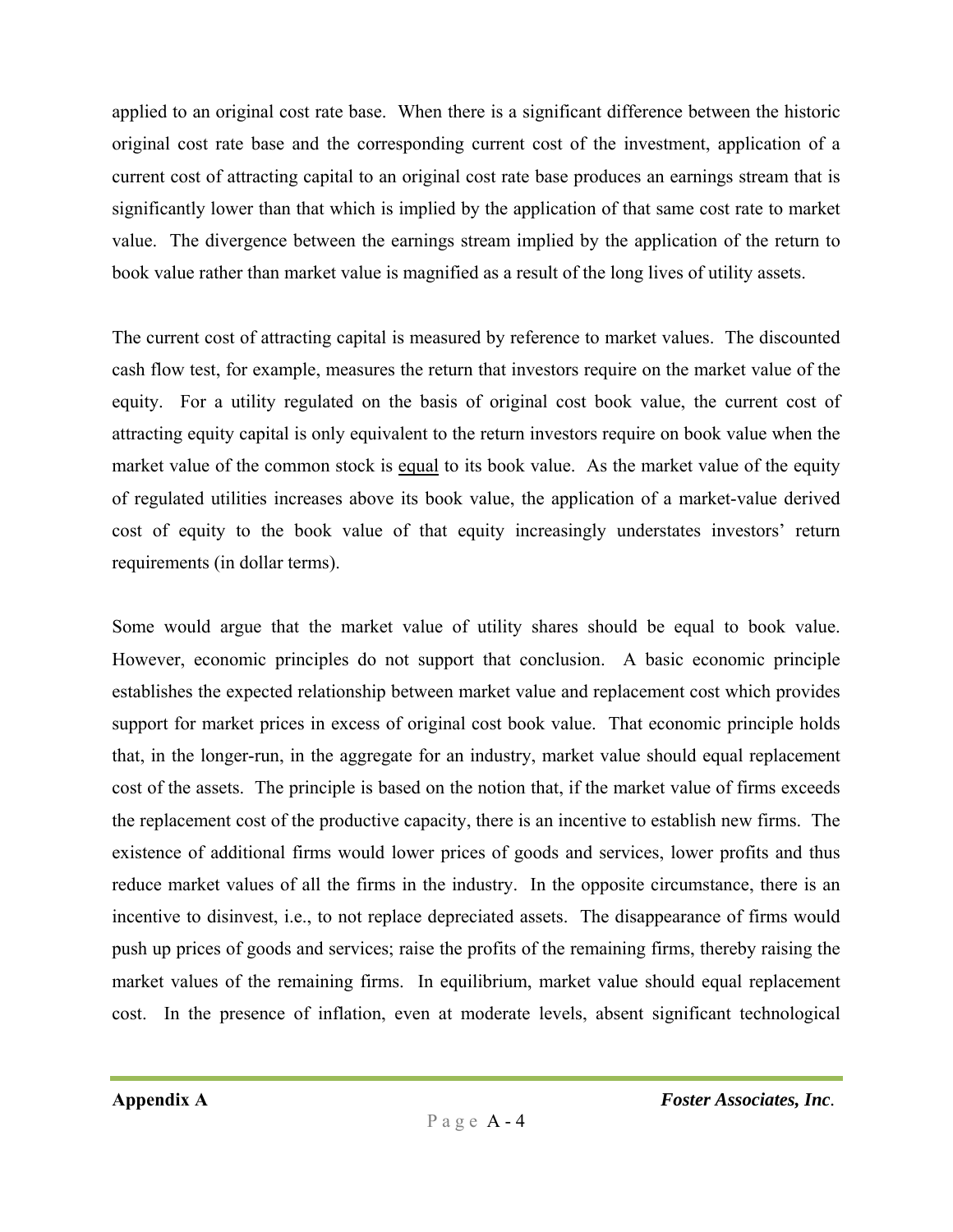advances, replacement cost should exceed the original cost book value of assets. Consequently, the market value of utility shares should be expected to exceed their book value.

Therefore, when the allowed return on original cost book value is set, a market-derived cost of attracting capital must be converted to a fair and reasonable return on book equity. The conversion of a market-derived cost of capital to a fair return on book value ensures that the stream of dollar earnings on book value equates to the investors' dollar return requirements on market value.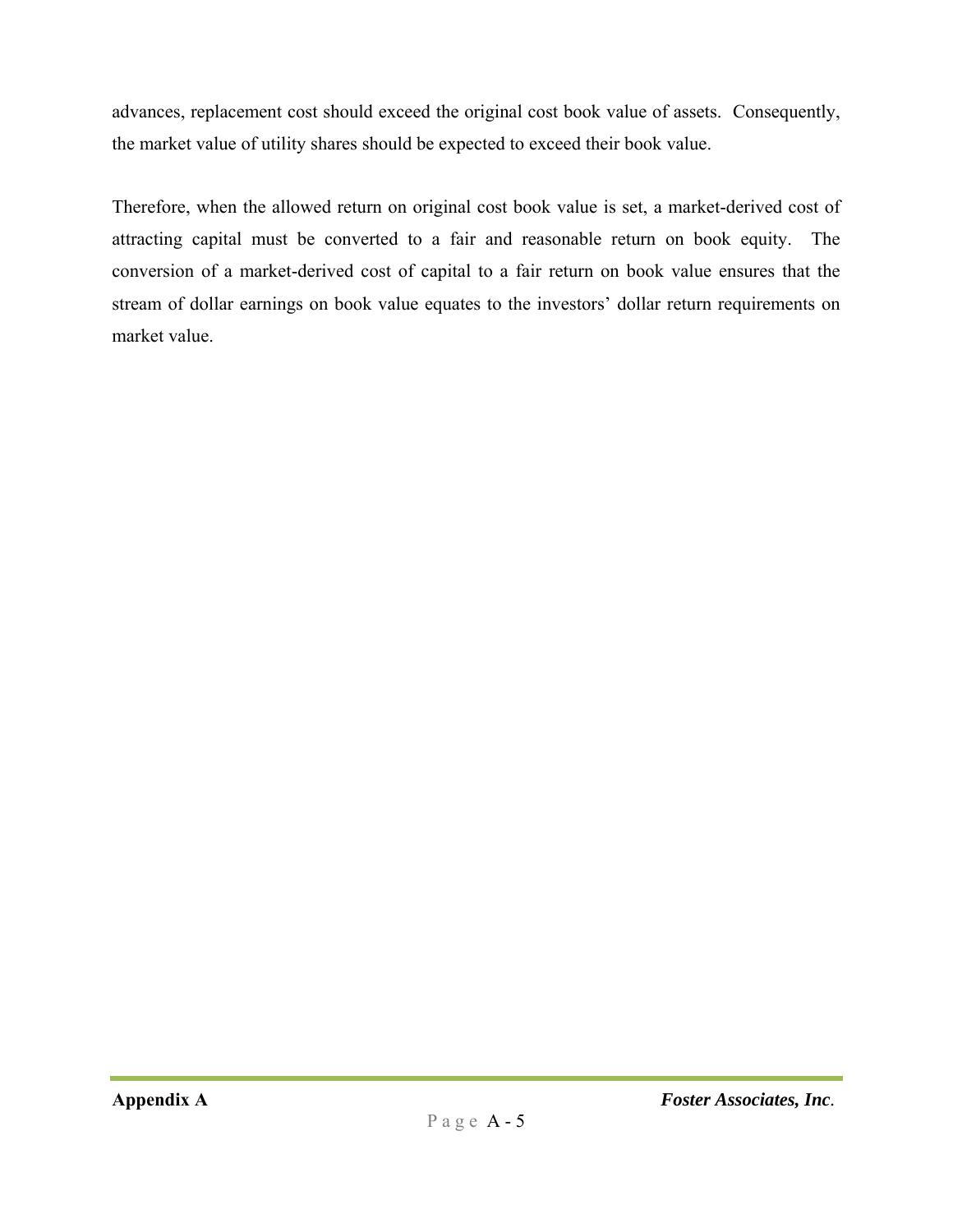#### **APPENDIX B**

# **DISCOUNTED CASH FLOW TEST**

# **1. Conceptual Underpinnings**

The discounted cash flow (DCF) approach proceeds from the proposition that the price of a common stock is the present value of the future expected cash flows to the investor, discounted at a rate that reflects the risk of those cash flows. If the price of the security is known (can be observed), and if the expected stream of cash flows can be estimated, it is possible to approximate the investor's required return, which is the rate that equates the price of the stock to the discounted value of future cash flows.

The DCF model is a positive model; that is, it deals with "what is" as opposed to "what should be". The DCF test allows the analyst to directly estimate the utility cost of equity, in contrast to the Capital Asset Pricing Model (CAPM), a cost of equity model which has been favoured by Canadian regulators in recent years.<sup>2</sup> The DCF model is widely used; it is the principal model utilized by U.S. regulators.

# **2. DCF Models**

There are multiple versions of the discounted cash flow model available to estimate the investor's required return. An analyst can employ a constant growth model or a multiple period model to estimate the cost of equity. The constant growth and three-stage versions of the model are discussed below. To estimate the DCF cost of equity, I utilized both a constant growth and a three-stage model.

 $\overline{a}$  $2^2$  The CAPM is discussed in detail in Appendix C.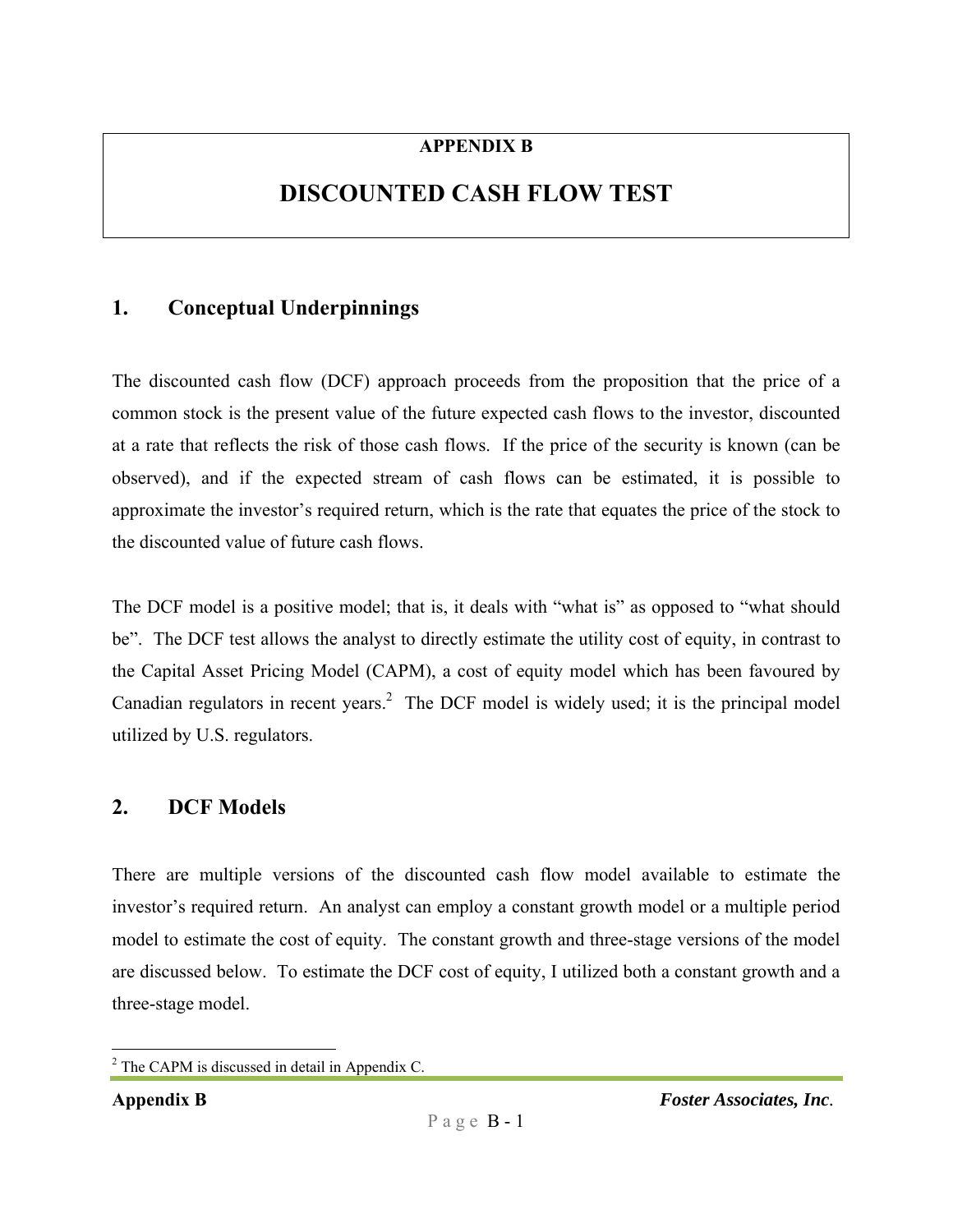#### **a. Constant Growth Model**

The constant growth model rests on the assumption that investors expect cash flows to grow at a constant rate throughout the life of the stock. The assumption that investors expect a stock to grow at a constant rate over the long-term is most applicable to stocks in mature industries. Growth rates in these industries will vary from year to year and over the business cycle, but will tend to deviate around a long-term expected value.

The constant growth model is expressed as follows:

| where, | Cost of Equity $(k)$ | $\underline{D}_1 + g$ ,<br>${\bf P}_0$ |
|--------|----------------------|----------------------------------------|
|        | $\mathbf{D}_1$       | next expected dividend <sup>3</sup>    |
|        | ${\bf P}_0$          | current price                          |
|        | ջ                    | constant growth rate                   |

This model, as set forth above, reflects a simplification of reality. First, it is based on the notion that investors expect all cash flows to be derived through dividends. Second, the underlying premise is that dividends, earnings, and price all grow at the same rate. However, it is likely that, in the near-term, investors expect growth in dividends to be lower than growth in earnings.

The model can be adapted to account for the potential disparity between earnings and dividend growth by recognizing that all investor returns must ultimately come from earnings. Hence, focusing on investor expectations of earnings growth will encompass all of the sources of investor returns (e.g., dividends and retained earnings).

 $\overline{a}$ <sup>3</sup>Alternatively expressed as  $D_0(1 + g)$ , where  $D_0$  is the most recently paid dividend.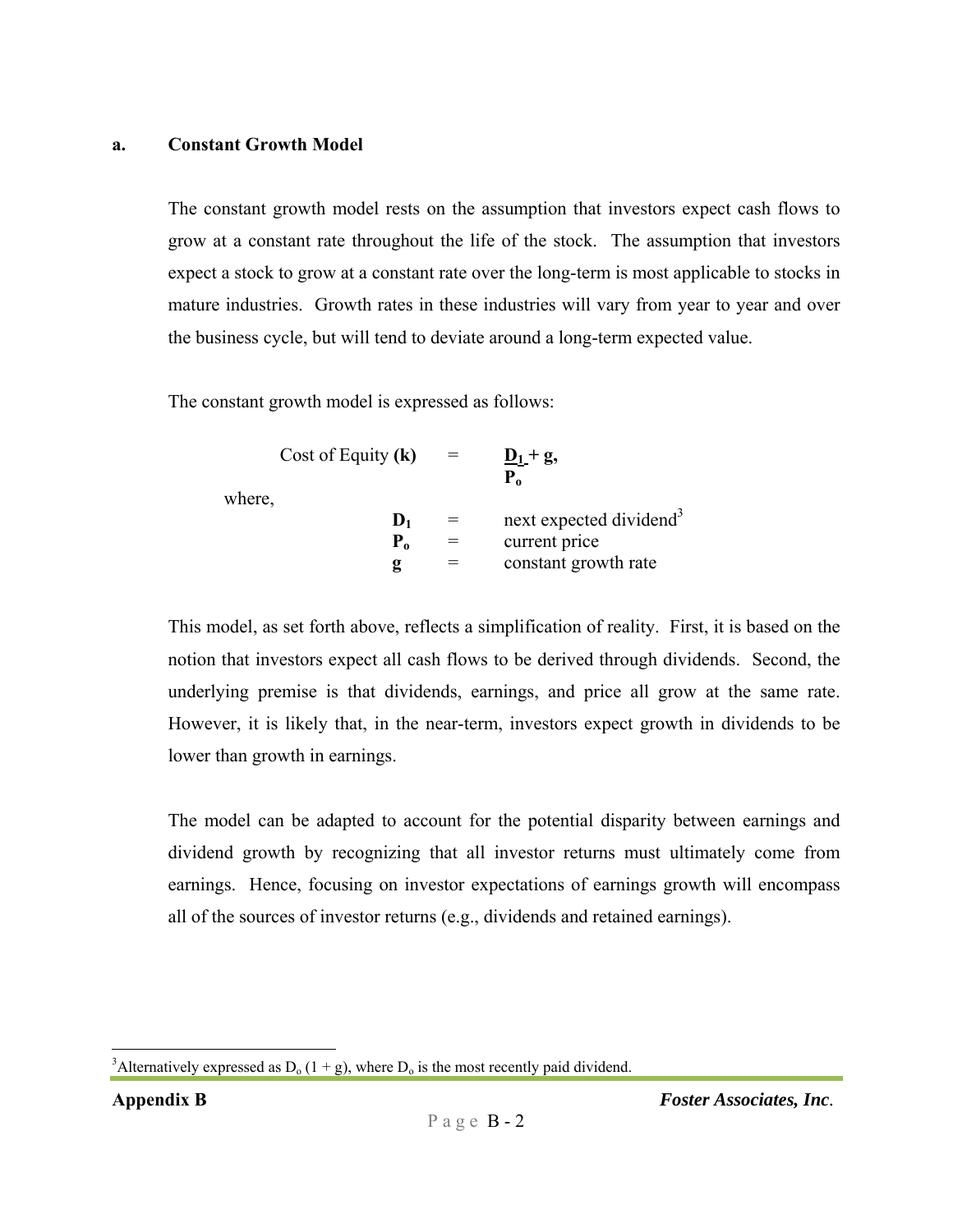#### **b. Three-Stage Model**

My application of the three-stage model is based on the premise that investors expect the growth rate for the utilities to be equal to the company-specific growth rates for the nearterm (Stage 1), to migrate to the expected long-run rate of growth in the economy (GDP Growth) (Stage 2) and to equal expected long-term GDP growth in the long term (Stage 3).

Using the three-stage DCF model, the DCF cost of equity is estimated as the internal rate of return that causes the price of the stock to equal the present value of all future cash flows to the investor where the cash flows are defined as follows:

The cash flow per share in Year 1 is equal to: **Last Paid Annualized Dividend x (1 + Stage 1 Growth)** 

For Years 2 through 5, cash flow is defined as: **Cash Flow**  $_{t-1}$  **x (1 + Stage 1 Growth)** 

For Years 6 through 10, cash flow is defined as: **Cash Flow**  $_{t-1}$  **x (1 + Stage 2 Growth)** 

Cash flows from Year 11 onward are estimated as: **Cash Flow**  $_{t-1}$  **x (1 + GDP Growth)** 

# **3. Growth Component of the DCF Models**

The growth component of the DCF models is an estimate of what investors expect over the longer-term. For a regulated utility, whose growth prospects are tied to allowed returns, the estimate of growth expectations is subject to circularity because the analyst is, in some measure, attempting to project what returns the regulator will allow, and the extent to which the utilities will exceed or fall short of those returns. To mitigate that circularity, it is important to rely on a sample of proxies, rather than the subject company. (When the subject company does not have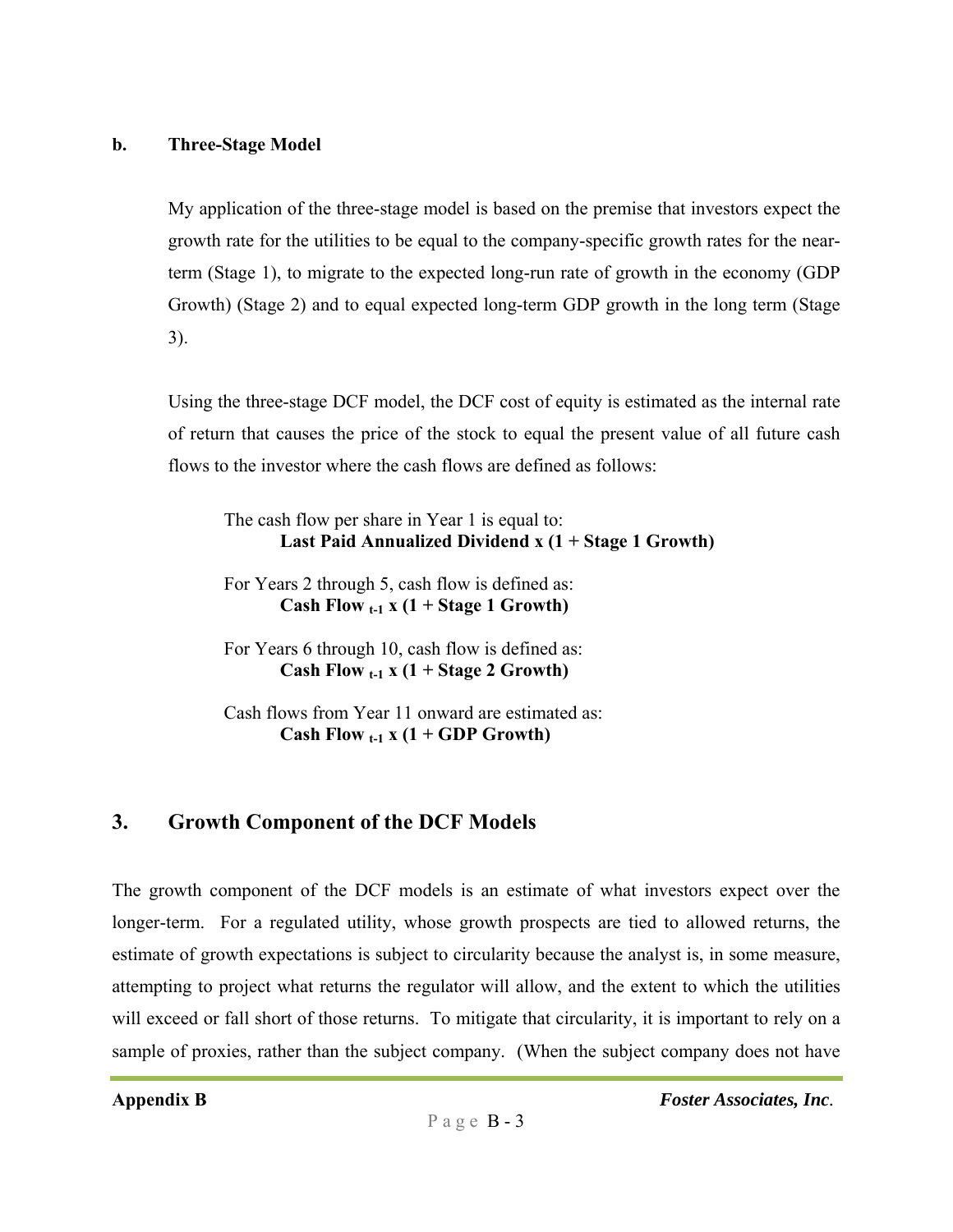traded shares, a sample of proxies is required.) Further, to the extent feasible, one should rely on estimates of longer-term growth readily available to investors, rather than superimpose on the analysis one's own view of what growth should be.

#### **a. Constant Growth Model Growth Rates**

In the application of the constant growth model, I have relied on two estimates of earnings growth: a consensus of investment analysts' earnings forecasts and an estimate of the sustainable growth rate. The consensus forecasts are obtained from I/B/E/S, a leading provider of earnings expectations data. I/B/E/S compiles data from forecasts made by investment analysts for thousands of publicly traded companies.<sup>4</sup> The I/B/E/S consensus earnings growth rate forecasts utilized for each company are intended to represent the expected annual increase in operating earnings over the next business cycle. In general, these forecasts refer to a period of between three and five years. The I/B/E/S consensus data are reflective of the analyst community's views and, therefore, are a reasonable proxy of (unobservable) investor growth expectations

As an alternative to the consensus of investment analysts' earnings forecasts, I estimated DCF costs of equity for the sample based on sustainable growth rates derived from *Value Line* forecasts of returns on equity, earnings retention rates and earnings growth from external financing.

Sustainable growth, or earnings retention growth, is premised on the notion that future dividend growth depends on both internal and external financing. Internal growth is achieved by the firm retaining a portion of its earnings in order to produce earnings and dividends in the future. External growth measures the long-run expected stock financing undertaken by the utility and the percentage of funds from that investment that are expected to accrue to existing investors. The internal growth rate is estimated as the

<sup>&</sup>lt;sup>4</sup> I/B/E/S collects data from over 7,000 analysts at over 1,000 institutions worldwide covering companies in more than 60 countries.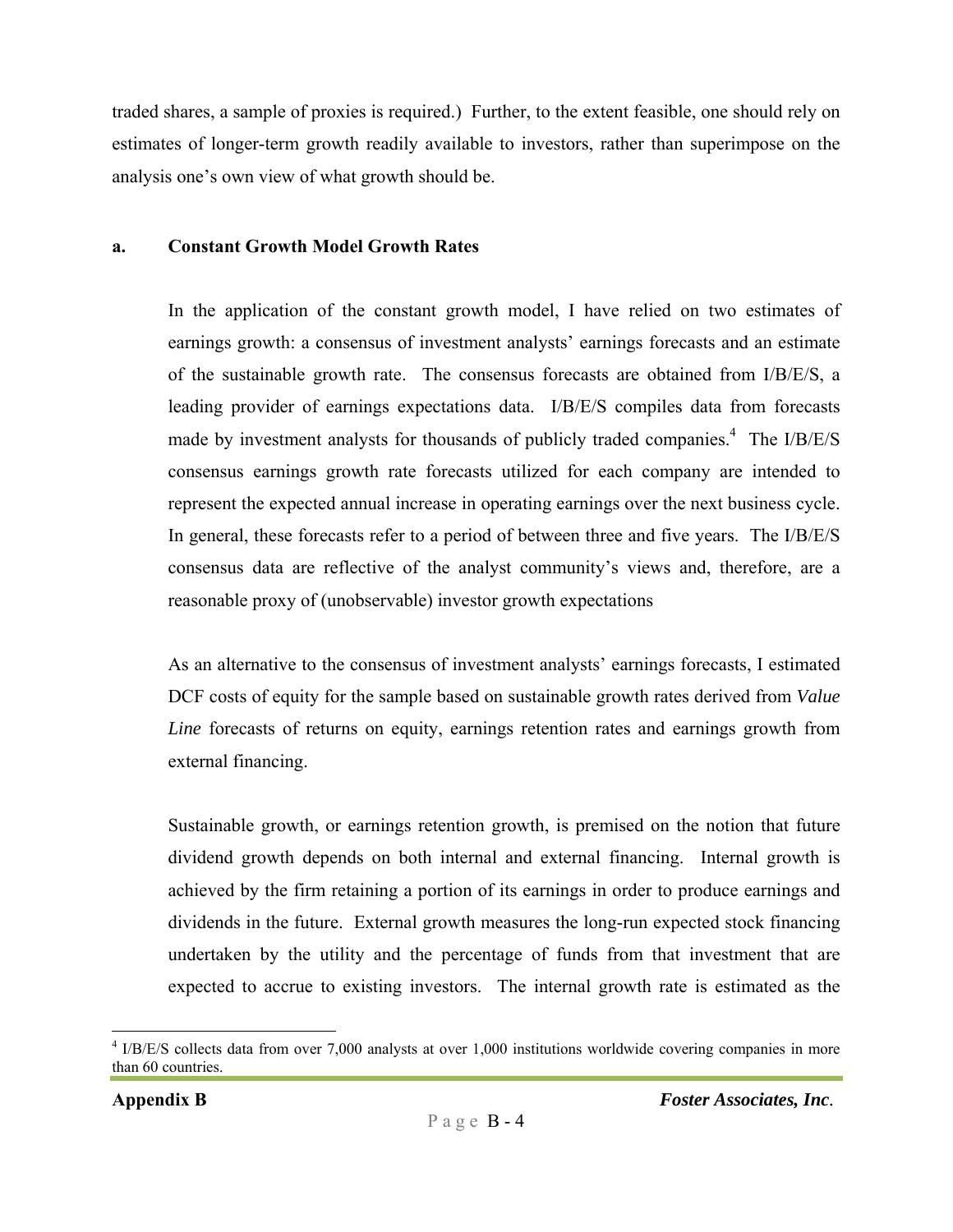fraction of earnings (B) expected to be retained multiplied by expected return on equity (R). The external financing portion of the sustainable growth rate is estimated as the forecast growth in the number of shares of common stock outstanding (S) multiplied by the equity accretion rate (V) which is the fraction of sales of new equity investment expected to accrue to existing stockholders. The V term is calculated as 1-Book Value/Market Price per share. The sustainable growth rate is then calculated as the sum of BR and SV. The external growth component recognizes that investors may expect future growth to be achieved not only through the retention of earnings but also through the issuance of additional equity capital which is invested in projects that are accretive to earnings.

#### **b. Expected Long-Term Growth in the Economy (Stage 3 Growth)**

The use of forecast GDP growth in a multi-stage model as the proxy for the rate of growth to which companies will migrate over the longer term is a widely utilized approach. For example, the Merrill Lynch discounted cash flow model for valuation utilizes nominal GDP growth as a proxy for long-term growth expectations. The Federal Energy Regulatory Commission relies on GDP growth to estimate expected long-term nominal GDP growth for conventional corporations in its standard DCF models for gas and oil pipelines.

The use of forecast long-term growth in the economy as the proxy for long-term growth in the DCF model recognizes that, while all industries go through various stages in their life cycle, mature industries are those whose growth parallels that of the overall economy. Utilities are considered to be the quintessential mature industry.

#### **c. Reliability of Forecasts**

The reliability of the analysts' earnings growth forecasts as a measure of investor expectations has been questioned by some Canadian regulators. The issue of reliability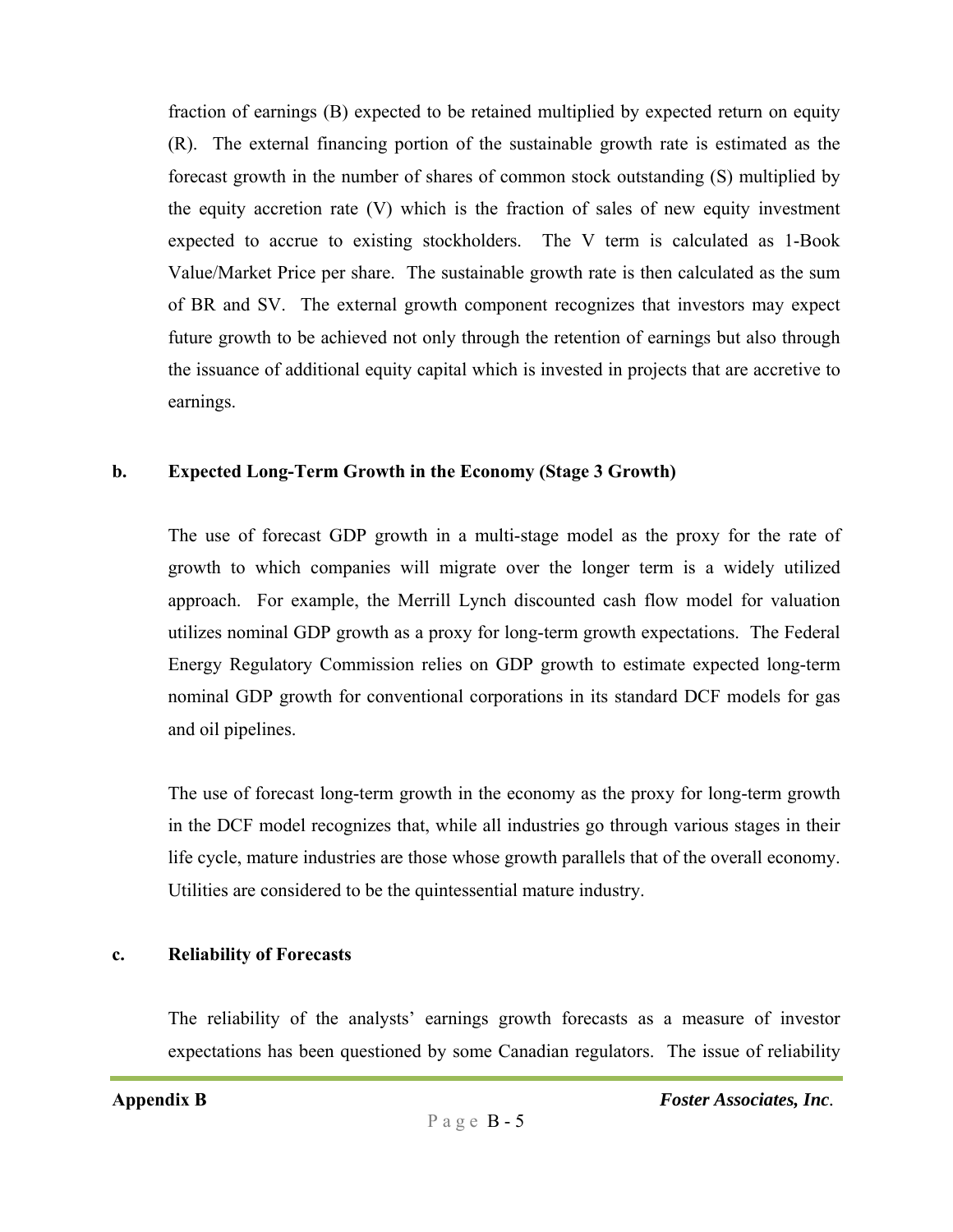arises because of the documented optimism of analysts' forecasts historically. However, as long as investors have believed the forecasts, and have priced the securities accordingly, the resulting DCF costs of equity are an unbiased estimate of investors' expected returns. That proposition can be tested indirectly. For the sample of U.S. distribution utilities used in the DCF test, the average expected long-term growth rate, as estimated using analysts' forecasts, for the entire 1995-2009 period of analysis was 4.8%. That growth rate is lower than the expected long-term nominal growth in the economy as a whole has been over the same period.<sup>5</sup> An expected growth rate that is close to that of the economy as a whole would not be out-of-line with the level of growth investors could reasonably expect for the relatively mature utility industries over the longer-term.

### **4. Selection of Proxy Benchmark Utilities**

In applying both the constant growth and three-stage DCF model, the test was applied to a sample of U.S. distribution utilities that are intended to serve as a proxy for a benchmark Canadian distribution utility. The reasons for choosing U.S. companies generally and gas and electric utilities specifically as a proxy for a benchmark Canadian distribution utility are as follows:

First, there are only six publicly-traded Canadian utilities with conventional corporate structures and with a long-term stock trading history. The nature of the operations of these companies has in several instances changed materially over time. Second, there are insufficient forward-looking estimates of long-term growth rates for these companies that would permit the creation of a consistent series of DCF costs of equity and corresponding risk premiums. A consensus estimate of growth expectations is critical to the application of the discounted cash flow model and to the ability to estimate the relationship between the cost of equity and interest rates.

 $\overline{a}$  $<sup>5</sup>$  The average expected long-term nominal rate of growth in the U.S. economy, based on consensus forecasts (Blue)</sup> Chip *Economic Indicators*, March editions, 1995-2009), has been 5.2% over the same period covered by the DCFbased equity risk premium test, discussed in Appendix D.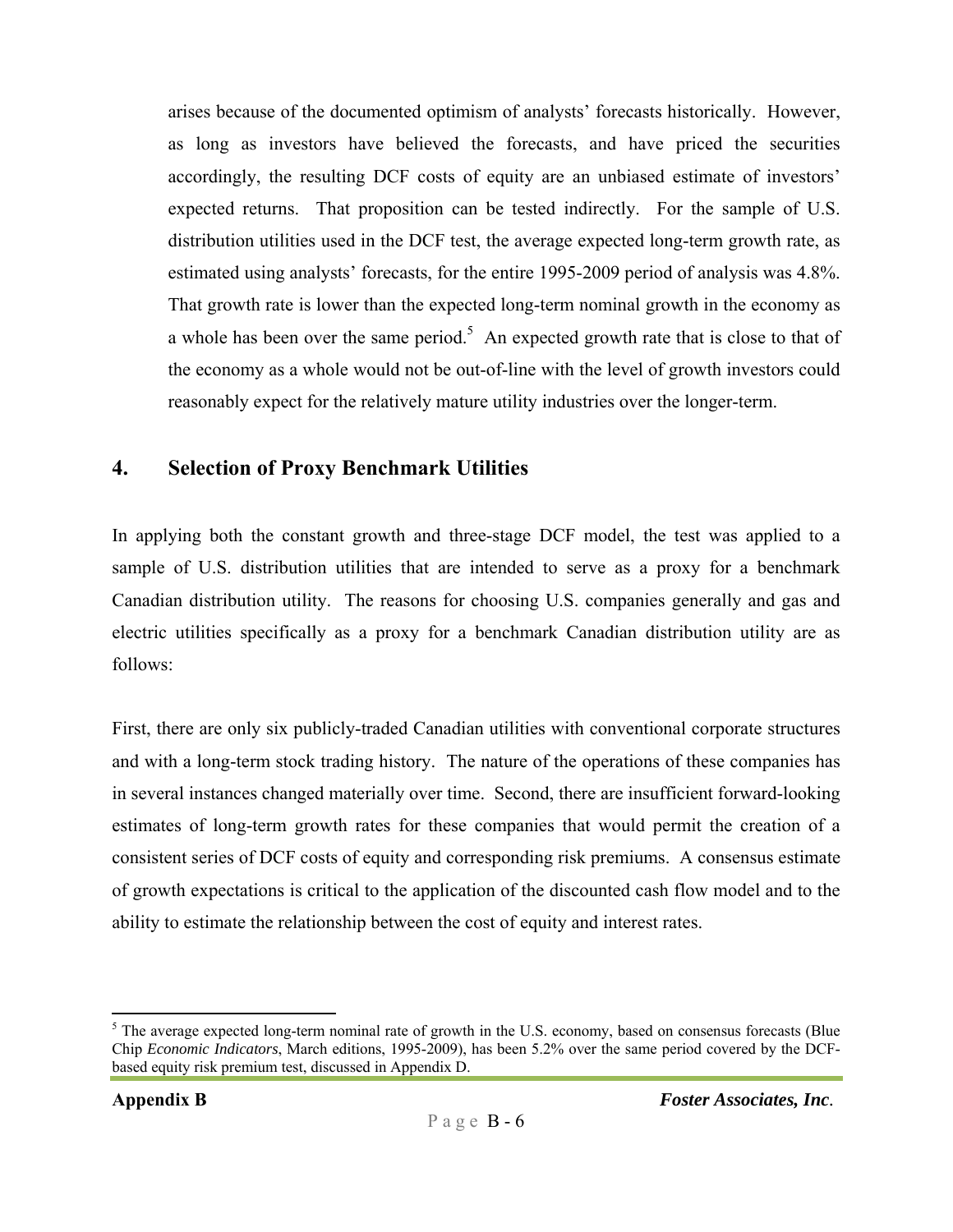Third, U.S. regulated companies are reasonable proxies for estimating the cost of equity for a benchmark Canadian gas distribution utility. The operating (or business) environments are similar, the regulatory model in the U.S. is similar to the Canadian model, Canadian and U.S. capital markets are significantly integrated and the cost of capital environment, as indicated by relatively similar levels of interest rates, is comparable.

The sample of low risk U.S. distribution utilities selected was comprised of all gas and electric distribution utilities satisfying the following criteria:

Gas Distribution Utility Criteria:

- a. Classified by *Value Line* as a gas distributor;
- b. Greater than 80% of assets in gas operations;
- c. Consistent history of I/B/E/S analysts' forecasts;
- d. Standard & Poor's and Moody's debt ratings of BBB+/Baa1 or higher;
- e. Paid dividends in 2009.

Electric Distribution Utility Criteria:

- a. Classified by *Value Line* as an electric utility;
- b. Has more than 80% of its assets in electric or gas distribution operations, less than 5% of its total assets devoted to electricity generation and is not a pure electric transmission utility;
- c. Consistent history of I/B/E/S analysts' forecasts;
- d. Standard & Poor's and Moody's debt ratings of BBB+/Baa1 or higher;
- e. Paid dividends in 2009.

The nine utilities<sup>6</sup> meeting the criteria are in the same business risk category as the typical Canadian utility<sup>7</sup> and are rated no lower than BBB+/Baa1 by both Standard & Poor's and

1

<sup>&</sup>lt;sup>6</sup> The same sample of nine utilities is used in the application of the DCF-Based Risk Premium Test as discussed in Appendix D.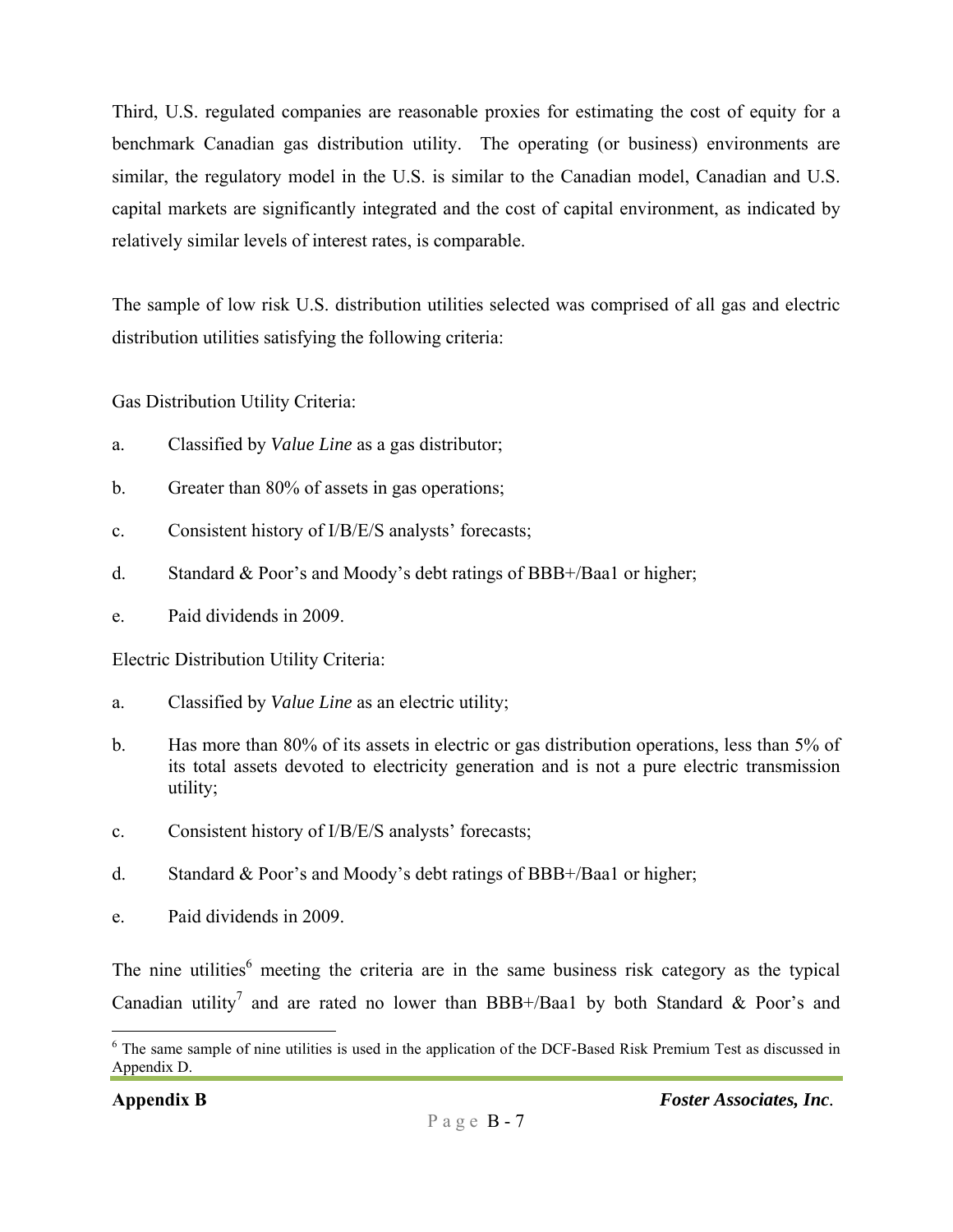Moody's. (Schedule 7) The average debt ratings of the sample are A (S&P) and A3 (Moody's), similar to those of the universe of Canadian utilities with rated debt (Schedule 3). The median *Value Line* Safety rank of the U.S. distribution utility sample is 1; the Safety ranks of both of the two Canadian regulated companies covered by *Value Line* (TransCanada Corp. and Enbridge Inc.) are higher, at  $2<sup>8</sup>$  To the extent that the business risks of the U.S. distribution utilities are viewed as higher than the typical Canadian distribution utility, the U.S. utilities have higher common equity ratios (lower financial risk). The average common equity ratio of the sample of U.S. distribution utilities (based on the average of the last four quarters ending December 2009) was approximately 49% (Schedule 7), compared to a typical common equity ratio for Canadian gas distribution utilities of approximately 40% (Schedule 4).

## **5. Application of the DCF Models**

#### **a. Constant Growth Model**

The constant growth DCF model was applied to the sample of U.S. low risk gas and electric distribution utilities using the following inputs to calculate the dividend yield:

- (1) the average of the monthly high and low prices for the period January 1 to May 25, 2010 as  $P_0$ .
- (2) the annualized dividend paid over the period January 1 to May 25, 2010.

The two estimates of long-term growth, the consensus of investment analysts' long-term earnings growth forecasts compiled by I/B/E/S and estimates of sustainable growth, were used in applying the constant growth model. For the model based on investment

<sup>-&</sup>lt;br>7  $^7$  All of the utilities in the proxy sample of U.S. utilities have an "Excellent" business profile, as do the majority of Canadian utilities whose debt is rated by S&P.

<sup>&</sup>lt;sup>8</sup> The Safety rank represents Value Line's assessment of the relative total risk of the stocks. The ranks range from "1" to "5", with stocks ranked "1" and "2" most suitable for conservative investors. The most important influences on the Safety rank are the company's financial strength, as measured by balance sheet and financial ratios, and the stability of its price over the past five years.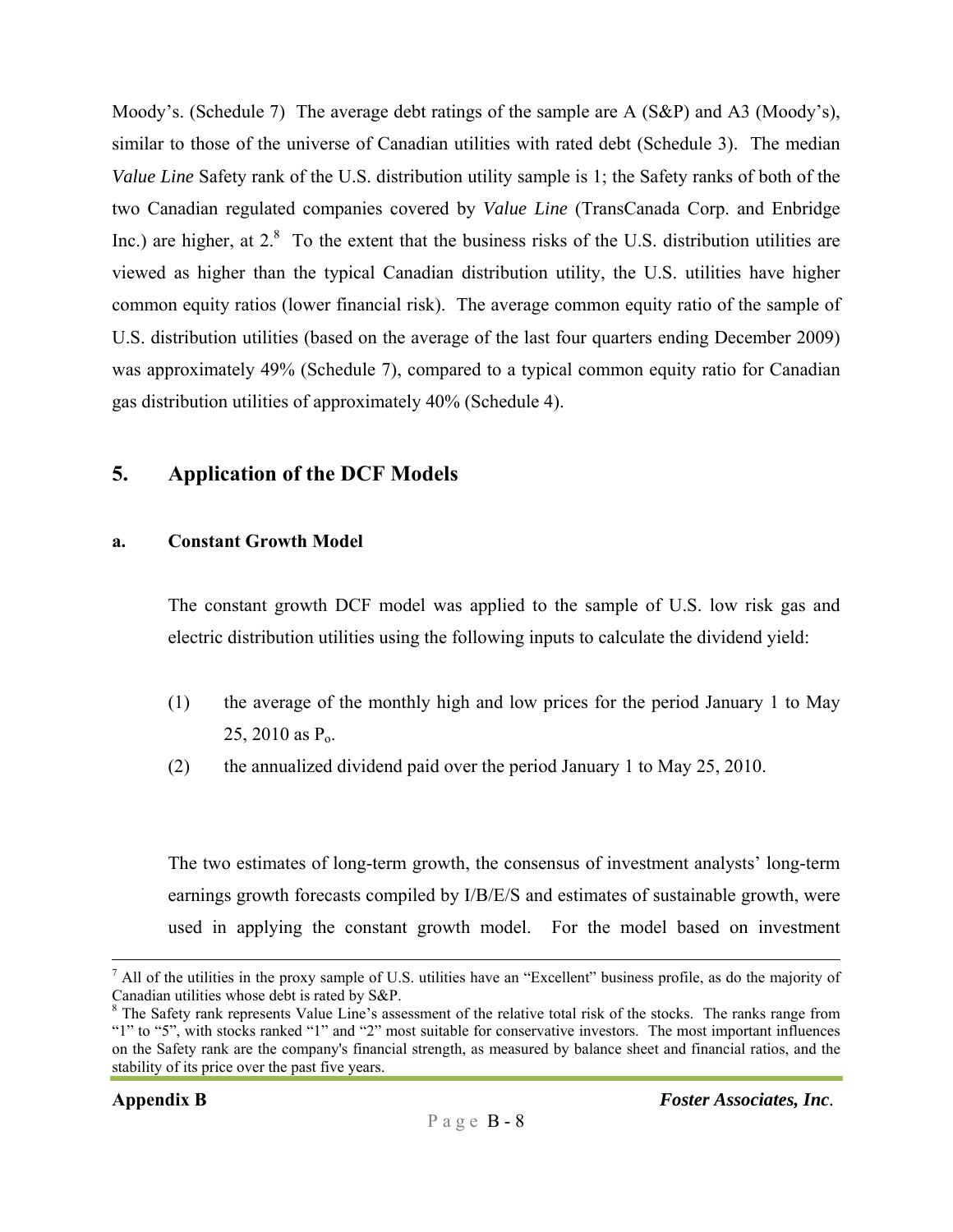analysts' earnings forecasts, the average January to May 2010 I/B/E/S consensus (mean) earnings growth forecasts were used to estimate "g" in the growth component for each utility and to adjust the current dividend yield to the expected dividend yield.

Table B-1 below summarizes the results of the application of the constant growth model.

|                                 | <b>DCF Cost of Equity</b> |        |
|---------------------------------|---------------------------|--------|
| <b>Growth Forecast</b>          | Mean                      | Median |
| I/B/E/S Analysts' Forecasts     | $9.9\%$                   | $97\%$ |
| Sustainable Growth (Value Line) | $9.9\%$                   | $92\%$ |

|  | <b>Table B-1</b> |  |
|--|------------------|--|
|  |                  |  |

Source: Schedules 8 and 9.

The results of the two constant growth models summarized in Table B-1 above indicate a cost of equity of approximately 9.7% based on both means and medians.

#### **b. Three-Stage Model**

The three-stage model relies on the I/B/E/S consensus of analysts' earnings forecasts for the first five years (Stage 1), the average of the I/B/E/S and the forecast long-term growth in the economy for the next five years (Stage 2) and the long-term growth in the economy thereafter (Stage 3). The long-run (2011-2020) expected nominal rate of growth in GDP is 5.0% based on the consensus of economists' forecasts (published twice annually) found in Blue Chip *Economic Indicators*, March 10, 2010.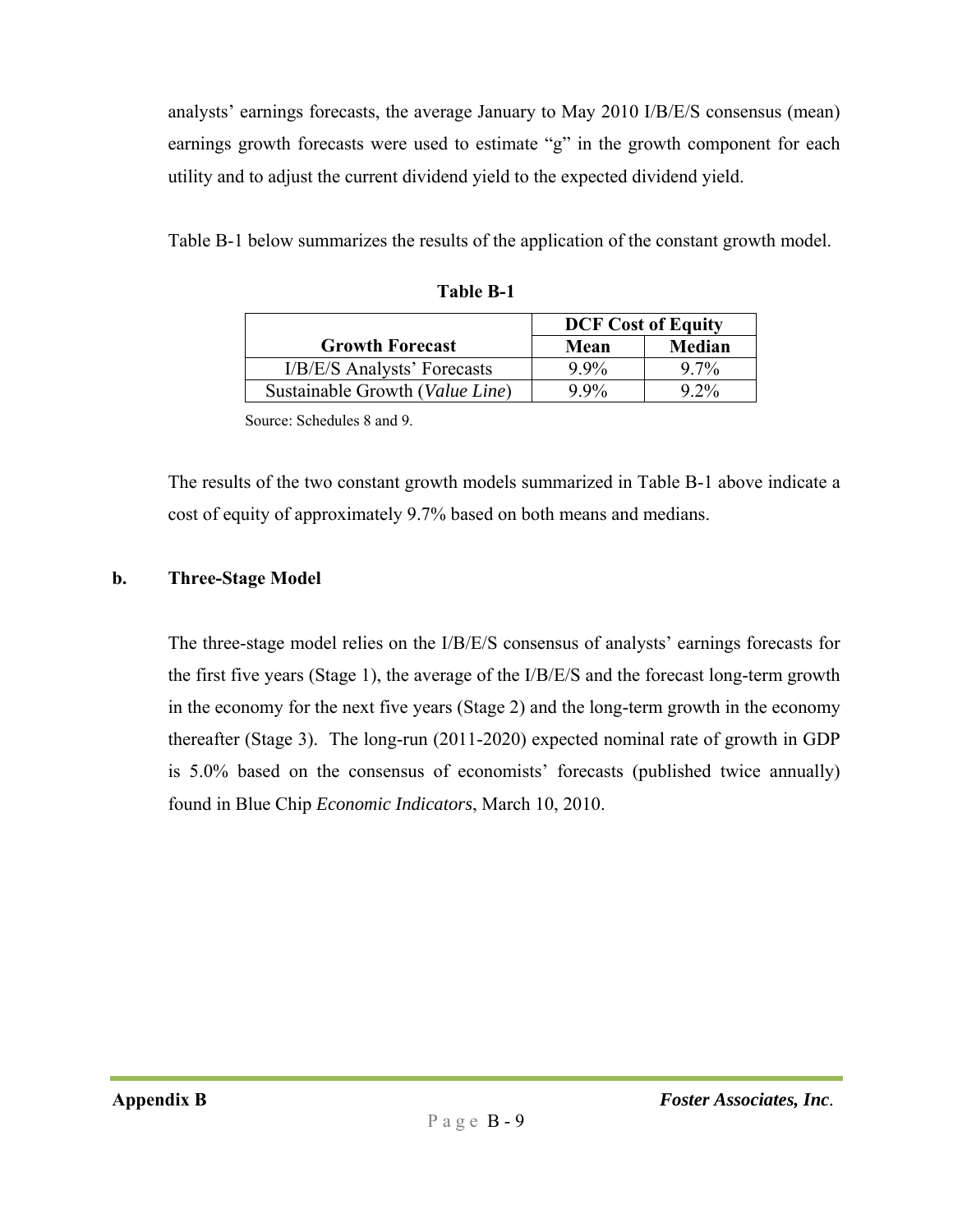The three-stage DCF model estimates of the cost of equity for the benchmark low risk U.S. distribution utility sample (Schedule 10) are as follows:

| Mean          | $9.5\%$ |
|---------------|---------|
| <b>Median</b> | $9.5\%$ |

### **c. Results of the Constant Growth and Three-Stage Models**

The results of the two models indicate a required "bare-bones" return on equity of approximately 9.5% (three-stage model) to 9.7% (constant growth model).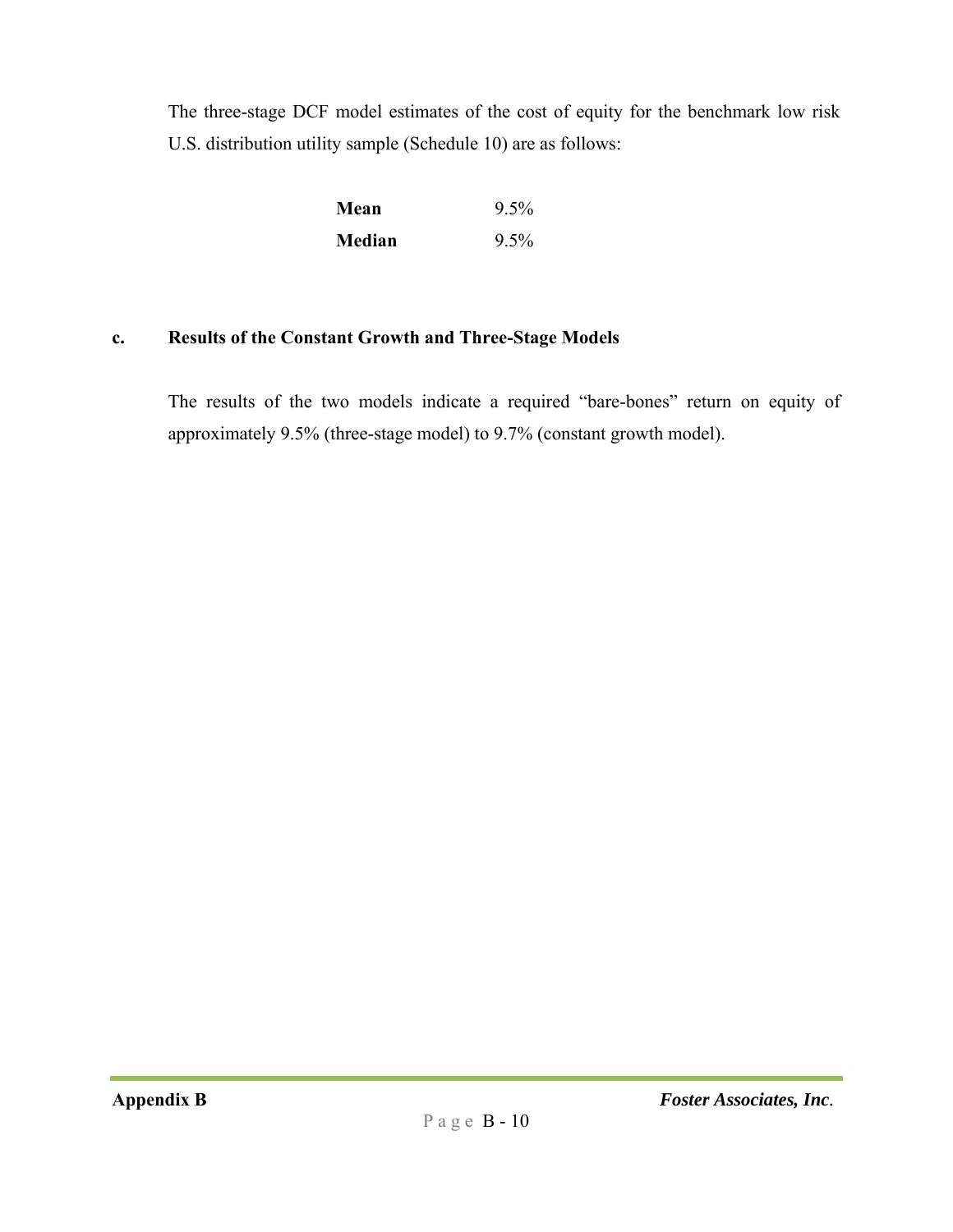# **APPENDIX C RISK-ADJUSTED EQUITY MARKET RISK PREMIUM TEST**

# **1. Conceptual Underpinnings of the Risk-Adjusted Equity Market Risk Premium Test**

The risk-adjusted equity market risk premium approach to estimating the required equity risk premium for a benchmark distribution utility entails (1) estimating the equity risk premium for the equity market as a whole; (2) estimating the relative risk adjustment; and (3) applying the relative risk adjustment to the equity market risk premium, to arrive at the required equity risk premium for a benchmark distribution utility. The cost of equity is thus estimated as:

Risk-Free Rate + { Relative Risk Adjustment <sup>x</sup> Market Risk Premium }

The risk-adjusted equity market risk premium test is a variant of the Capital Asset Pricing Model (CAPM).

# **2. The Capital Asset Pricing Model**

The CAPM is a theoretical, formal model of the equity risk premium test which posits that the investor requires a return on a security equal to:

$$
R_F + \beta (R_M - R_F),
$$

Where:

|                      | $R_F$ = risk-free rate                              |
|----------------------|-----------------------------------------------------|
| <b>Simple Street</b> | covariability of the security with the market $(M)$ |
|                      | $R_M$ = return on the market.                       |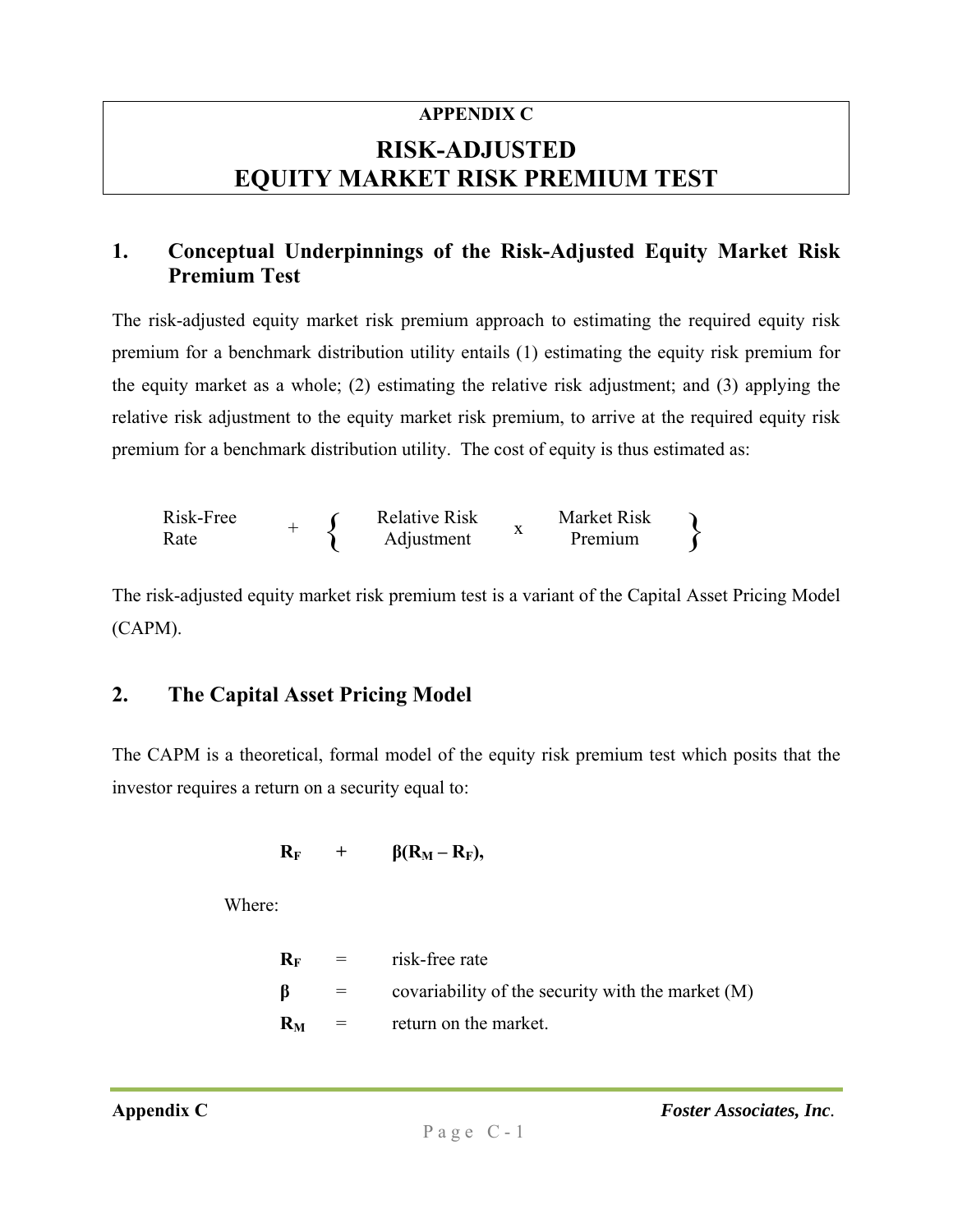The model is based on restrictive assumptions, including:

#### **a. Perfect, or efficient, markets exist where,**

- (1) each investor assumes he has no effect on security prices;
- (2) there are no taxes or transaction costs;
- (3) all assets are publicly traded and perfectly divisible;
- (4) there are no constraints on short-sales; and,
- (5) the same risk-free rate applies to both borrowing and lending.

# **b. Investors are identical with respect to their holding period, their expectations and the fact that all choices are made on the basis of risk and return**

The CAPM relies on the premise that an investor requires compensation for nondiversifiable risks only. Non-diversifiable risks are those risks that are related to overall market factors (e.g., interest rate changes, economic growth). Company-specific risks, according to the CAPM, can be diversified away by investing in a portfolio of securities whose expected returns are not perfectly correlated. Therefore, a shareholder requires no compensation to bear company-specific risks.

In the CAPM, non-diversifiable risk is captured in the beta. Theoretically, the beta is a forward looking estimate of the contribution of a particular stock to the overall risk of a portfolio. Beta measures the volatility of a particular stock or portfolio of stocks, relative to the volatility of the market. Specifically, the beta is equal to:

### Covariance  $(R_E, R_M)$ Variance  $(R_M)$

The variance of the market return is intended to capture the uncertainty related to economic events as they impact the market as a whole. The covariance between the return on a particular stock and that of the market reflects how responsive the required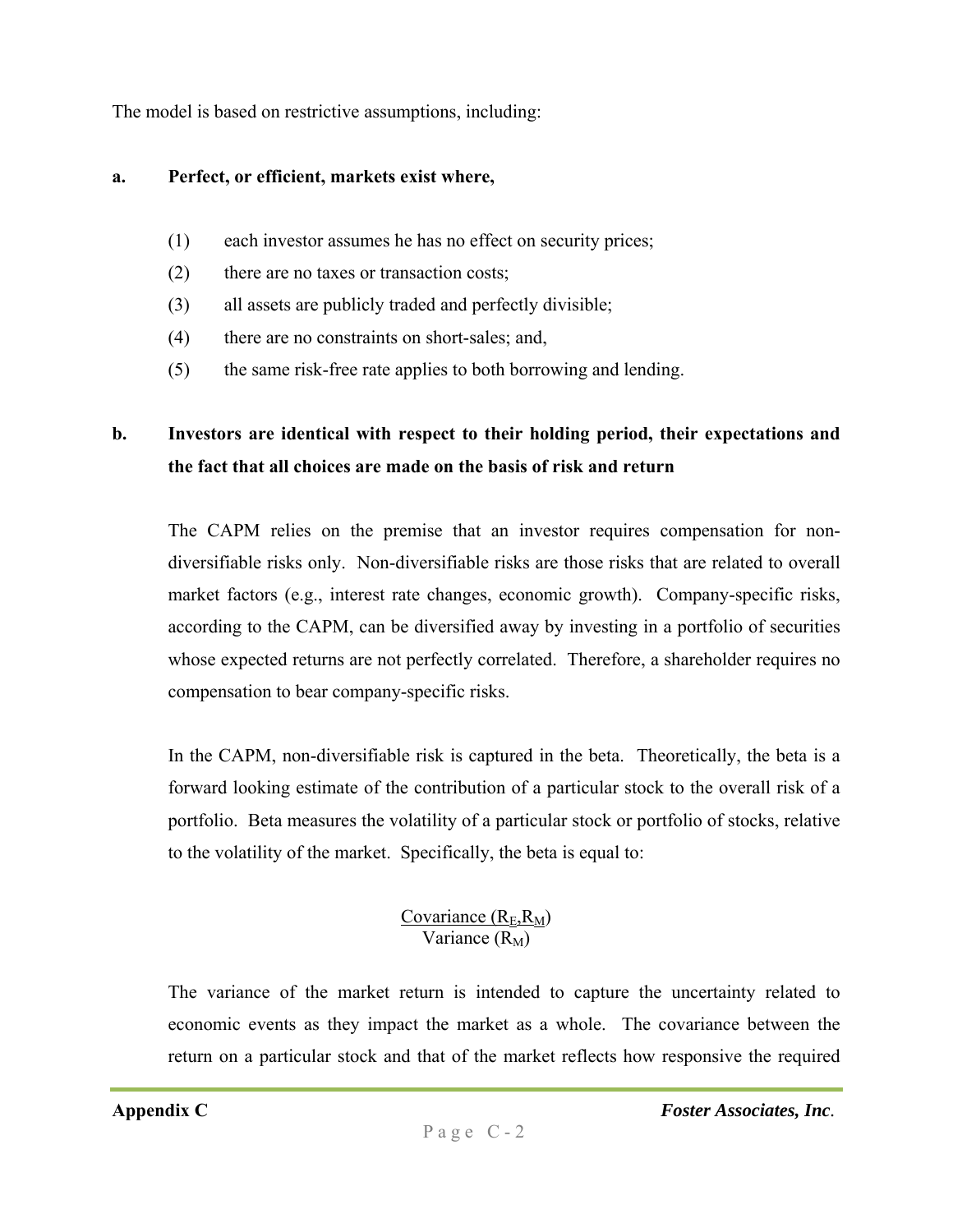return on an individual security is to changes in events that also change the required return on the market. In practice, the beta is a calculation of the historical correlation between the overall equity market returns, as proxied in Canada by the returns on S&P/TSX Composite, and the returns on individual stocks or portfolios of stocks.

The CAPM is a normative model, that is, it estimates the equity return that an investor **should** require under the restrictive assumptions outlined above, based on the systematic risk of the stock relative to the overall equity market.

### **3. Risk-Free Rate**

- **a.** The theoretical CAPM assumes that the risk-free rate is uncorrelated with the return on the market. In other words, the assumption is that there is no relationship between the risk-free rate and the equity market return (i.e., the risk-free rate has a zero beta). However, the application of the model frequently assumes that the return on the market is highly correlated with the risk-free rate, that is, that the equity market return and the riskfree rate move in the same direction.
- **b.** The theoretical CAPM calls for using a risk-free rate, whereas the typical application of the model in the regulatory context employs a long-term government bond yield as a proxy for the risk-free rate. Long-term government bond yields may reflect various factors that render them problematic as an estimate of the "true" risk-free rate, including:
	- (1) Long-term government bond yields are not risk-free; they are subject to interest rate risk. The size of the equity market risk premium at a given point in time depends in part on how risky long-term government bond yields are relative to the overall equity market. The need to capture and measure changes in the risk of the so-called risk-free security introduces a further complication in the application of the CAPM, particularly as the changes impact the measurement of the equity market risk premium.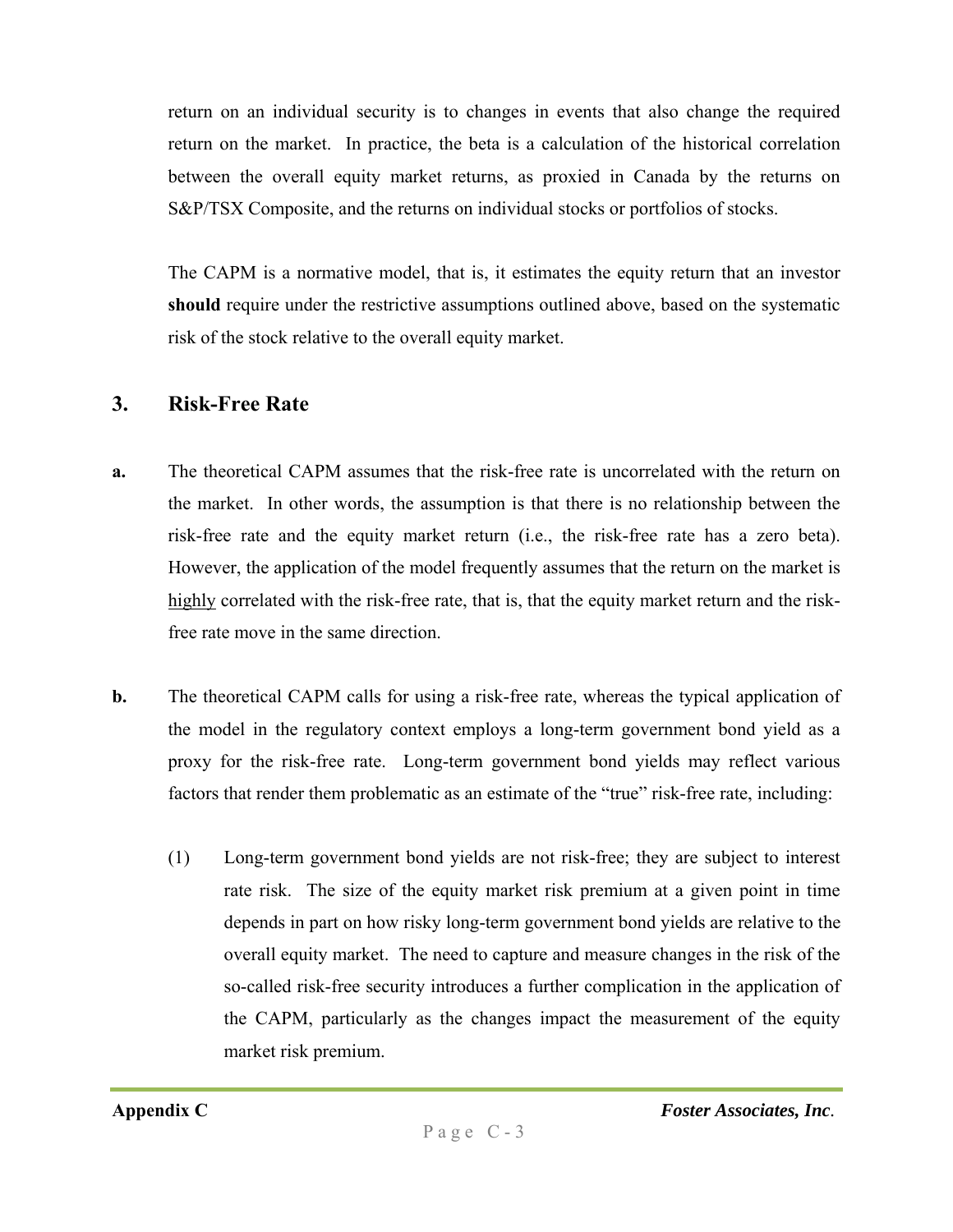- (2) The yield on long-term government bonds reflects the impact of monetary and fiscal policy; e.g., the potential existence of a scarcity premium. The Canadian federal government was in a surplus position for eleven years (from 1997/1998 to  $2008/2009$ ), which reduced its financing requirements.<sup>9</sup> However, the demand for long-term government securities by institutions (e.g., pension funds) that match assets and liabilities has not declined. The pension funds, key purchasers of longterm government bonds, are typically buy and hold investors which means that the government bonds in their portfolios do not trade. Thus, there is the potential not only for a scarcity premium in prices due to the demand for long-term government bonds, but also potential illiquidity in the market.
- (3) Yields on long-term government bonds may reflect shifting degrees of investors' risk aversion; e.g., "flight to quality". An increase in the equity risk premium arising from a reduction in bond yields due to a "flight to quality" is not likely to be captured in the typical application of the CAPM which focuses on a long-term average market risk premium. Particularly in periods of capital market upheaval, e.g., the "Asian contagion" in the fall of 1998, during the technology sector selloff beginning in mid-2000, the post 9/11 period, and in the wake of the subprime mortgage crisis commencing in late 2007, investors have shifted to the safe haven of government securities, pushing down government bond yields and increasing the required equity risk premium. The typical application of the CAPM captures the lower government bond yields, but not the increase in the equity risk premium.
- (4) The radical change in Canada's fiscal performance over the past decade has contributed to a steady decline in long-term government bond yields and a corresponding increase in total returns achieved by investors in long-term government securities. As a result, the achieved equity market risk premiums in Canada have been squeezed by the performance of the government bond market. The low prevailing and forecast long-term Government of Canada bond yields

 $9$  The Federal government is anticipating budget deficits for fiscal years 2009/10 to 2014/15.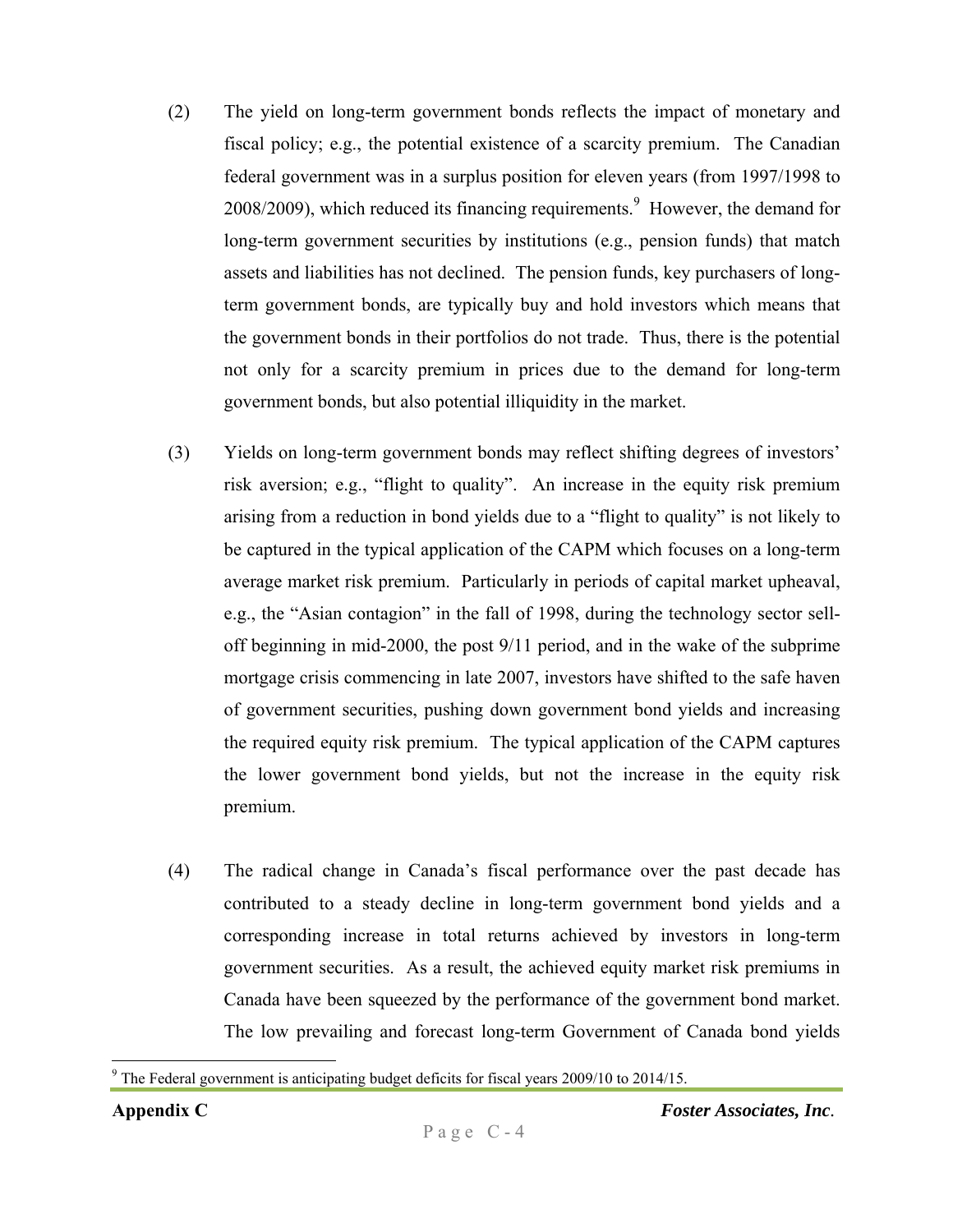relative to both the historic yields and total returns on those securities indicate that the historic yields and returns on long-term Government of Canada bonds overstate the forward looking risk-free rate.

#### **4. The Market Risk Premium**

#### **a. Introduction**

An investor in common equity assumes greater risk than an investor in bonds and, as a result, requires a premium above bond yields in compensation for assuming that additional risk. The market risk premium is the equity risk premium for the equity market as a whole. As used within the context of a forward-looking equity risk premium test, it is estimated as the difference between the expected equity return on the market and the risk-free rate. However, the expected (or required) equity return on the market is unobservable and must be estimated. The estimation of the expected equity market risk premium starts with an analysis of historical market returns and risk premiums. The historical market risk premium can be calculated by subtracting a long-term average of the return on a riskless asset, typically a long-term government bond, from the long-term average stock market return. The estimation of the expected market risk premium from achieved market risk premiums is premised on the notion that investors' return expectations and requirements are linked to their past experience.

# **b. Use of Arithmetic Averages of Historic Returns to Estimate the Expected Equity Market Risk Premium**

When historic risk premiums are used as a basis for estimating the expected equity market risk premium, arithmetic averages, not geometric (compound) averages, should be used. The geometric average, which is appropriate for use in describing historic portfolio performance, represents the achieved return as if it had been a constant average annual return. Using the arithmetic average of all past returns recognizes the probability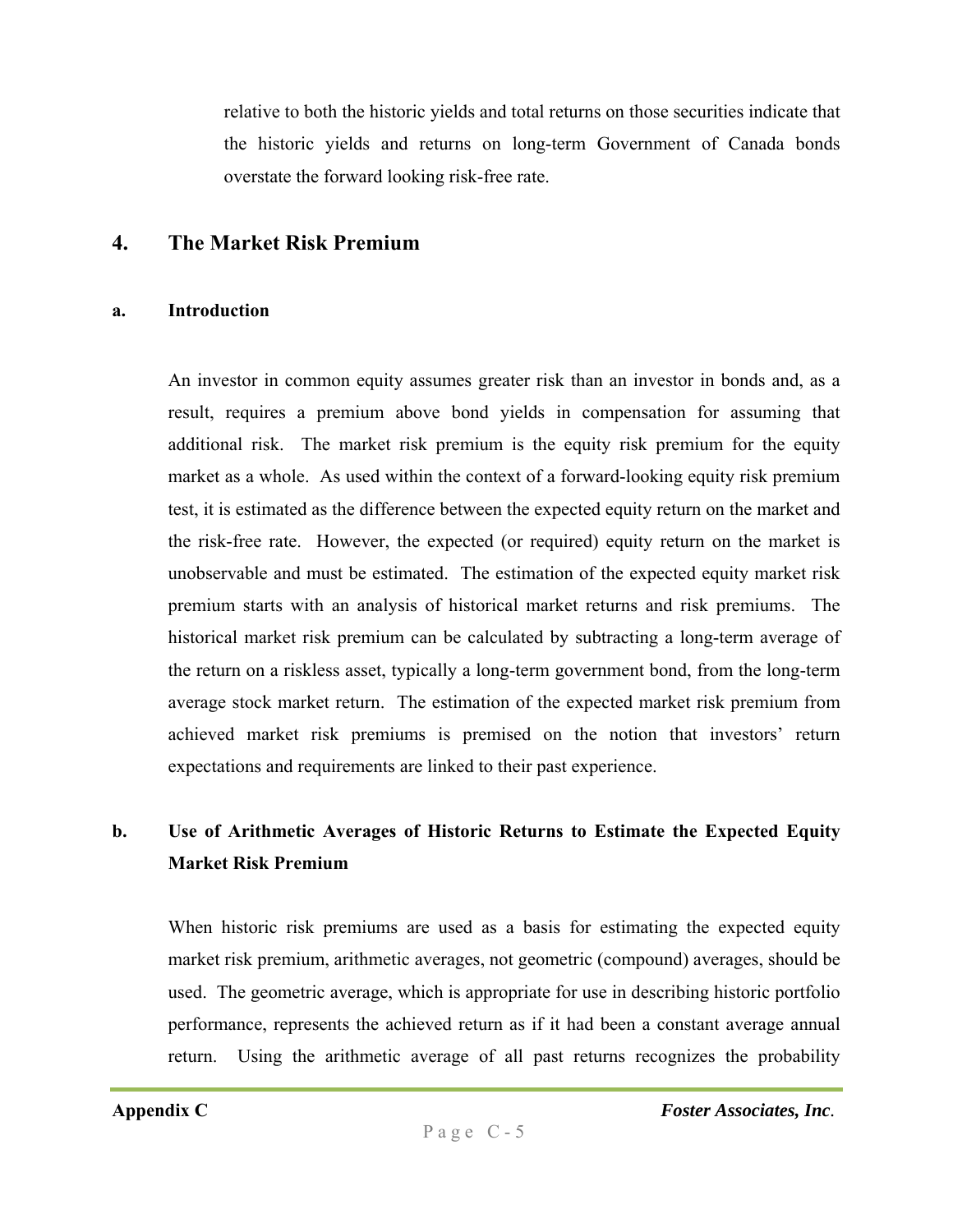distribution of future outcomes based on past variations in annual returns. Expressed simply, the arithmetic average captures the unpredictability of future returns based on the volatility of past returns; the geometric average masks the historic volatility by smoothing over annual differences.

#### (1). Rationale for the Use of Arithmetic Averages

In Robert F. Bruner, Kenneth M. Eades, Robert S. Harris, and Robert C. Higgins, "Best Practices in Estimating the Cost of Capital: Survey and Synthesis", *Financial Practice and Education*, Spring/Summer 1998, pp. 13-28, the authors found that 71% of the texts and tradebooks in their survey supported use of an arithmetic mean for estimation of the cost of equity. One such textbook, Richard A. Brealey, Stewart C. Myers and Franklin Allen, *Principles of Corporate Finance,* Boston: Irwin/McGraw Hill, 2006 (p. 151), states, "Moral: If the cost of capital is estimated from historical returns or risk premiums, use arithmetic averages, not compound annual rates of return."

The appropriateness of using arithmetic averages, as opposed to geometric averages, for estimation of the cost of equity is succinctly explained in Ibbotson Associates; *Stocks, Bonds, Bills and Inflation*, *1998 Yearbook*, pp. 157-159:

The expected equity risk premium should always be calculated using the arithmetic mean. The arithmetic mean is the rate of return which when compounded over multiple periods, gives the mean of the probability distribution of ending wealth values . . . in the investment markets, where returns are described by a probability distribution, the arithmetic mean is the measure that accounts for uncertainty, and is the appropriate one for estimating discount rates and the cost of capital.

*Triumph of the Optimists: 101 Years of Global Investment Returns* by Elroy Dimson, Paul Marsh and Mike Staunton, Princeton: Princeton University Press, 2002 (p. 182), stated,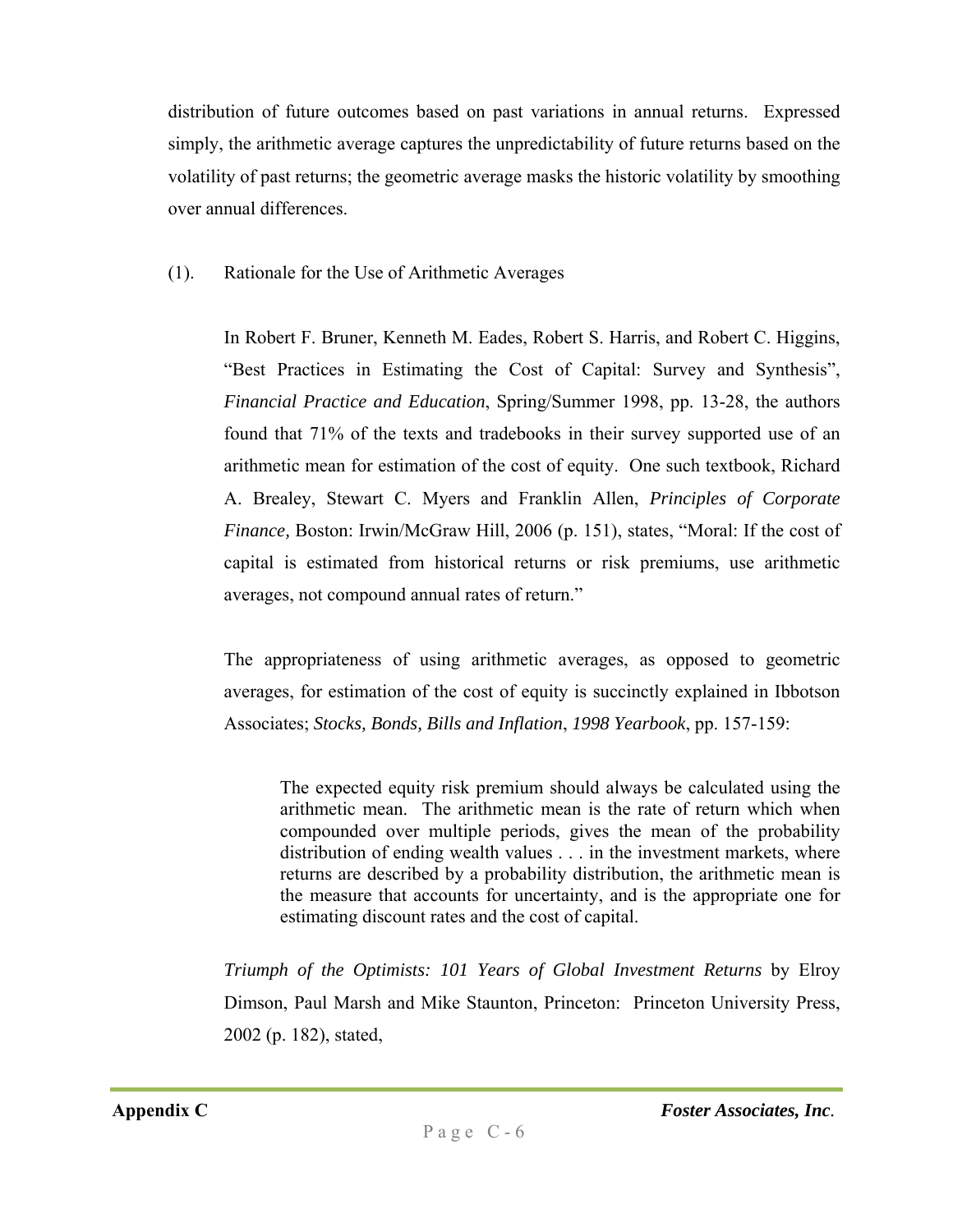The arithmetic mean of a sequence of different returns is always larger than the geometric mean. To see this, consider equally likely returns of +25 and  $-20$  percent. Their arithmetic mean is  $2\frac{1}{2}$  percent, since (25 –  $20/2 = 2\frac{1}{2}$ . Their geometric mean is zero, since  $(1 + 25/100)$  x  $(1 20/100$  – 1 = 0. But which mean is the right one for discounting risky expected future cash flows? For forward-looking decisions, the arithmetic mean is the appropriate measure.

To verify that the arithmetic mean is the correct choice, we can use the 2½ percent required return to value the investment we just described. A \$1 stake would offer equal probabilities of receiving back \$1.25 or \$0.80. To value this, we discount the cash flows at the arithmetic mean rate of 2½ percent. The present values are respectively  $$1.25/1.025 = $1.22$  and  $$0.80/1.025 = $0.78$ , each with equal probability, so the value is \$1.22 x  $\frac{1}{2}$  $+$  \$0.80 x  $\frac{1}{2}$  = \$1.00. If there were a sequence of equally likely returns of +25 and –20 percent, the geometric mean return will eventually converge on zero. The 2½ percent forward-looking arithmetic mean is required to compensate for the year-to-year volatility of returns.

#### (2) Randomness of Annual Equity Market Risk Premiums

The use of arithmetic averages is premised on the unpredictability of future risk premiums. The following figures illustrate the uncertainty in the future risk premiums by reference to the historic annual risk premiums. The figures for both Canada and the U.S. suggest that each year's actual risk premium has been random, that is, not serially correlated with the preceding year's risk premium.<sup>10</sup>

<sup>&</sup>lt;sup>10</sup> A test for serial correlation between the year-to-year equity risk premiums shows that the serial correlation between the current year's risk premium and that of the prior year for the period 1947-2009 is -0.02 for Canada and -0.11 for the U.S. If the current year's risk premium were predictable based on the prior year's risk premium, the serial correlation would be close to positive or negative 1.0.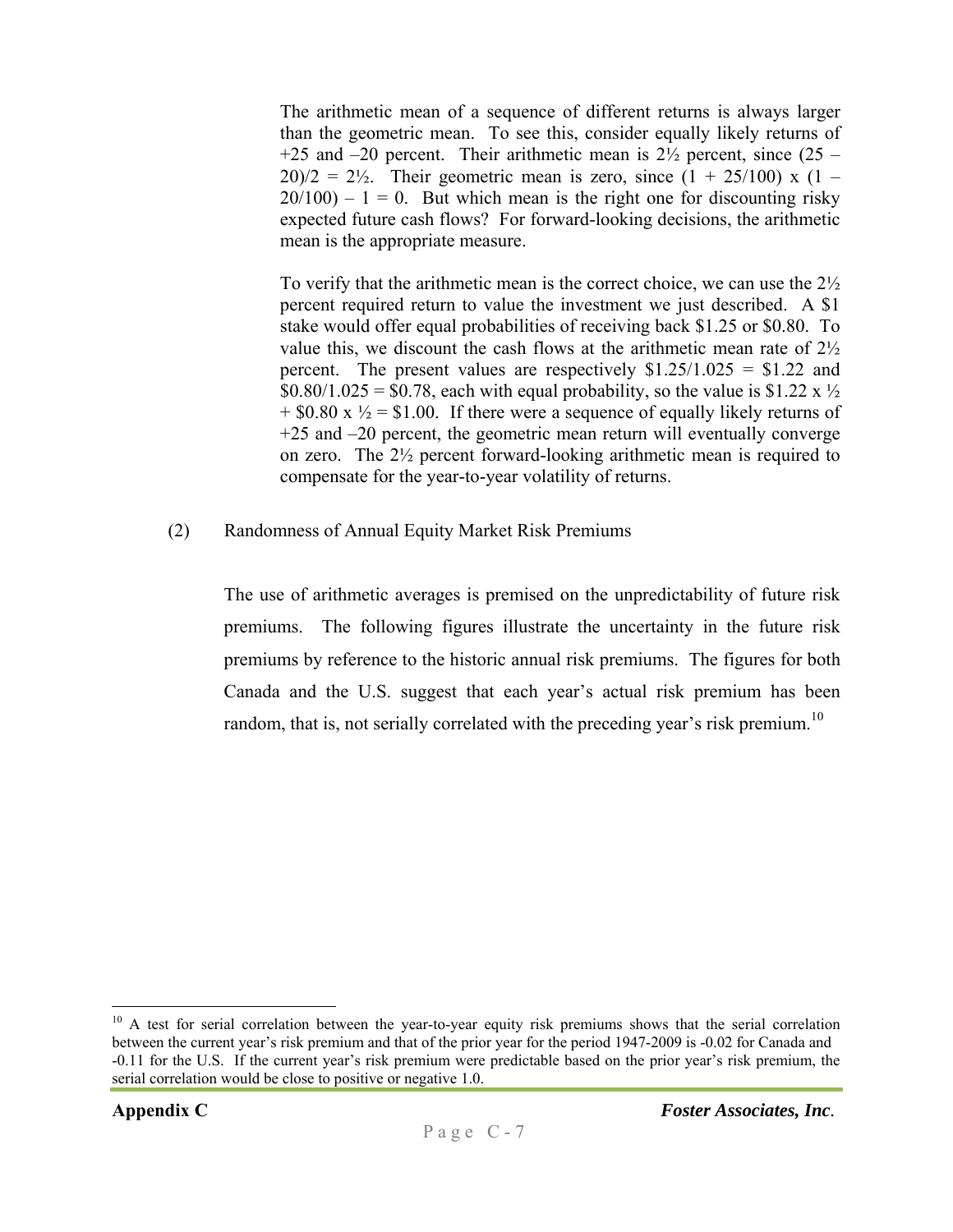

Source: Canadian Institute of Actuaries, *Report on Canadian Economic Statistics, 1924-2006*; Ibbotson, *Canadian Risk Premia Over Time 2008*, *TSX Review* and Bank of Canada

**Figure C-2** 



Source: Ibbotson Associates, *Stocks, Bonds, Bills & Inflation, 2010 Yearbook*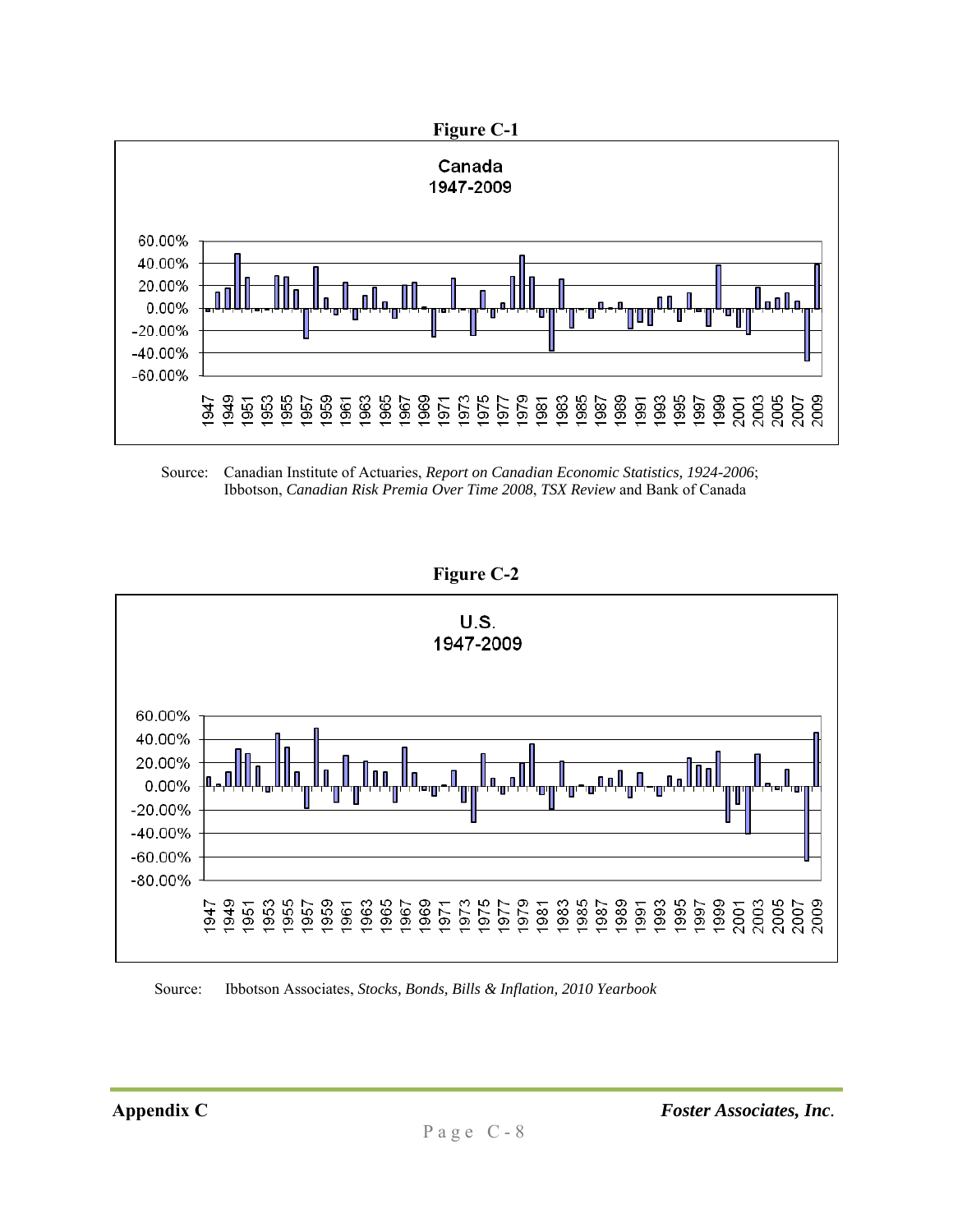#### **c. Income Bond Returns versus Total Bond Returns**

The application of the CAPM requires the estimation of the market return in relation to the risk-free rate. While government bonds are considered default-free, they are not riskfree; they are subject to interest rate risk. The total bond returns experienced include capital gains and losses resulting from changes in interest rates over time. The bond income return, in contrast, reflects only the bond coupon payment portion of the total bond return; it represents the riskless component of the bond return. In principle, using the bond income return more accurately measures the historic equity risk premium above a true risk-free rate.

#### **d. Globalization and Relevance of U.S. Equity Market Experience**

The historic Canadian equity and government bond returns each incorporate various factors that call into question whether they would be a realistic representation of expected risk premiums (e.g., capital held captive in Canada as a matter of policy, lack of equity market liquidity and diversity, and the higher risk of the Government of Canada bond market historically, which has since dissipated). The U.S. equity market has historically been the principal alternative for Canadian investors to domestic equity investments. Therefore, analysis of historic risk premiums should not be limited to the Canadian experience, but should also take into account the U.S. equity market as a relevant benchmark for estimating the equity risk premium from the perspective of Canadian investors.

#### (1). The Canadian Equity Market Experience

Several factors inherent in the Canadian equity market make historic Canadian equity returns problematic in estimating the forward-looking expected equity market return. First and foremost, the Canadian equity market has been, and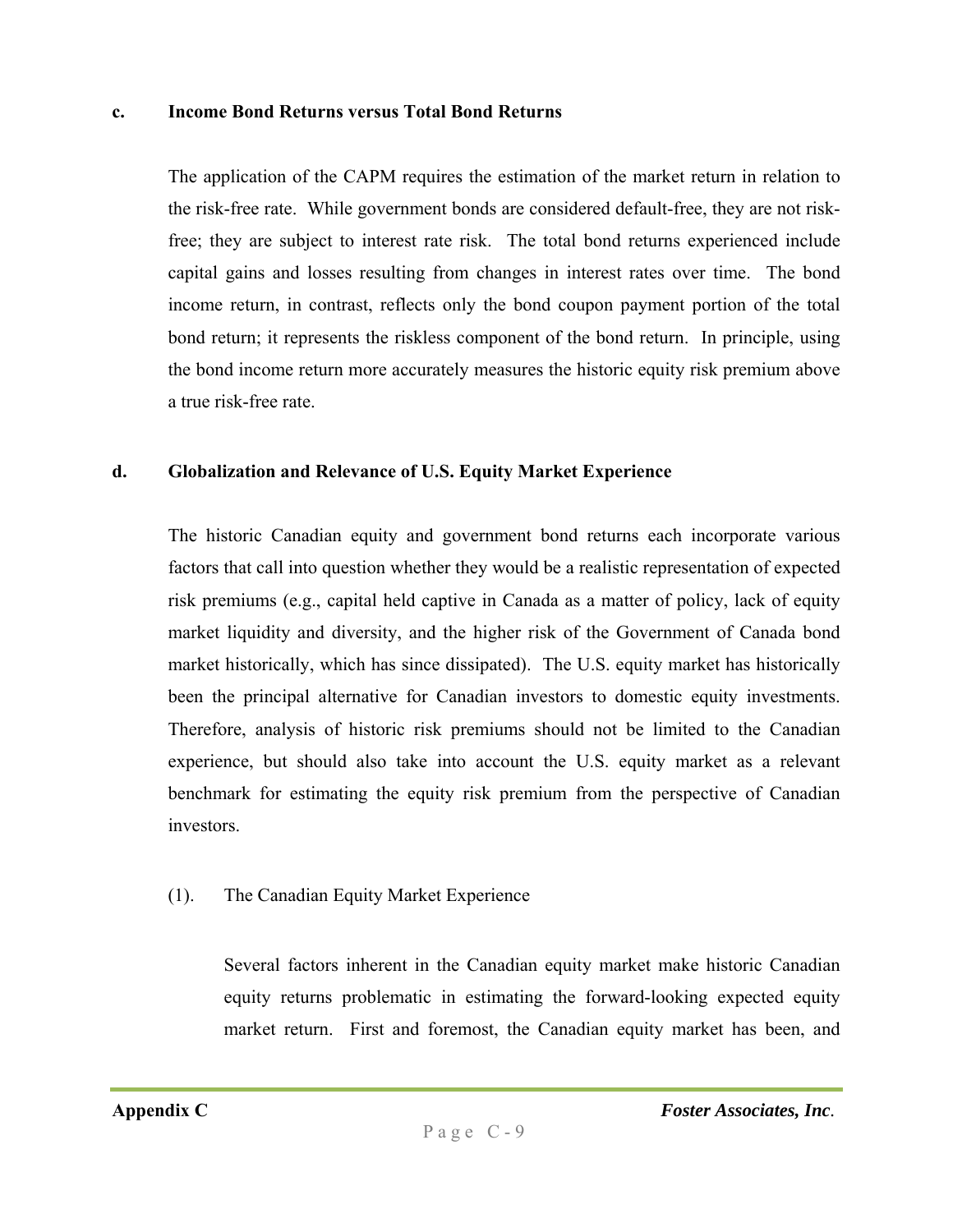continues to be dominated by a relatively small number of sectors; the returns do not reflect those of a fully diversified portfolio.

Historically, the Canadian equity market composite has been dominated by resource-based stocks. At the end of 1980, no less than 46% of the market value of the TSX Composite Index (previously the TSE 300), was resource-based stocks.<sup>11</sup> The next largest sector, financial services, at less than 15% of the total market value of the composite, was a distant second. With the rise of the technology-based sectors and the increasing market presence of financial services, at the end of 2000, resource-based stocks had dropped to less than 20% of the total market value of the TSX Composite Index. By comparison, as indicated in Table C-1 below, the technology-based and financial service sectors accounted for over half of the market value of the index.

| Table C-1 |
|-----------|
|-----------|

|                           | 1980    | <b>2000</b> |
|---------------------------|---------|-------------|
| Information               |         |             |
| Technology                | $0.9\%$ | 24.1%       |
| Telecommunication         |         |             |
| Services                  | 4.8%    | 6.5%        |
| <b>Financial Services</b> | 13.5%   | 24.1%       |
| Total                     | 19.2%   | 54.7%       |

Source: *TSE Review*, December 1980 and December 2000.

With the technology sector bust in 2000-2001, and the run-up in commodity prices commencing in 2004, the resource-based sectors reclaimed dominance. At the end of 2007, the energy and materials (largely mining) sectors accounted for close to 45% of the total market value of the composite. Including the financial services sector, three sectors accounted for close to 75% of the total market value of the composite. Despite the sharp decline in commodity prices in 2008-2009

 $<sup>11</sup>$  As measured by the oil and gas, gold and precious minerals, metals/minerals, and pulp and paper products sectors.</sup> Excludes "the conglomerates sector", which also contained stocks with significant commodity exposure.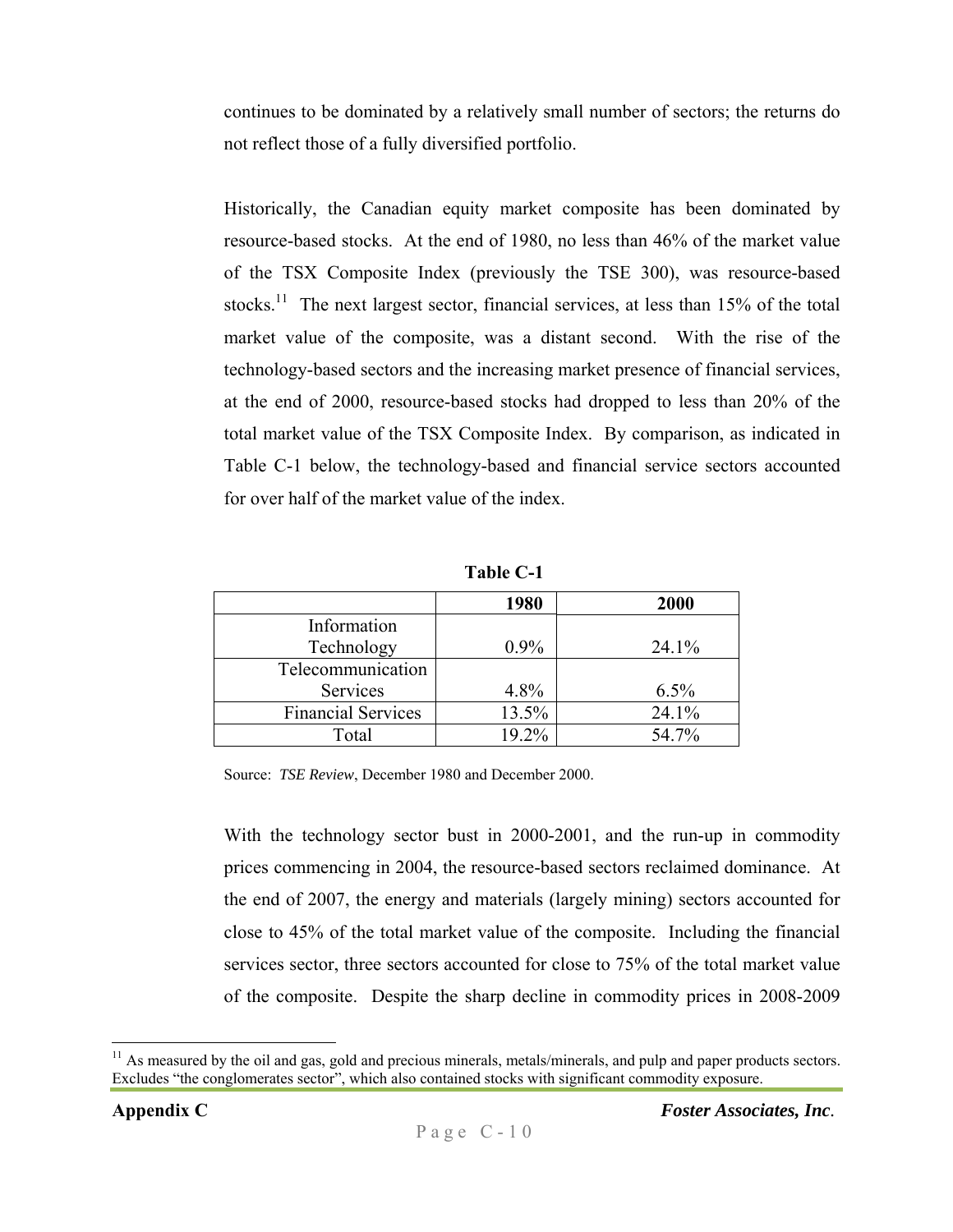and the fall-out of the sub-prime mortgage crisis, the same three sectors continued to represent just over three-quarters of the value of the S&P/TSX Composite Index at the end of 2009.

By comparison, the U.S. market has been significantly more diversified among industry sectors. A comparison of market weights in Canada and the U.S. of the major sectors at December 2009 demonstrates the difference.

|                                   | <b>S&amp;P/TSX</b> | <b>S&amp;P 500</b> |
|-----------------------------------|--------------------|--------------------|
| <b>Sector</b>                     | Canada             | U.S.               |
| <b>Consumer Discretionary</b>     | 4.3%               | $9.0\%$            |
| <b>Consumer Staples</b>           | 2.8%               | 11.7%              |
| Energy                            | 27.6%              | 11.2%              |
| Financials                        | 30.5%              | 15.4%              |
| <b>Health Care</b>                | 0.5%               | 13.4%              |
| Industrials                       | 5.6%               | 9.9%               |
| <b>Information Technology</b>     | 3.5%               | 19.0%              |
| Materials                         | 19.4%              | 3.4%               |
| <b>Telecommunication Services</b> | 4.3%               | 3.1%               |
| <b>Utilities</b>                  | 1.7%               | 3.8%               |

**Table C-2** 

Source: *TSX Review, December 2009 and Standardandpoors.com.* 

Even within the remaining areas of the Canadian market (the approximately 25% accounted for by the non-resource and non-financial sectors); there are various sectors of the economy that are relatively underrepresented, e.g., pharmaceuticals, health care and retailing.

Further, the performance of the Canadian equity market as the "market portfolio" has been, at different periods of time, unduly influenced by a small number of companies. In mid-2000, before the debacle in Nortel Networks' stock value, Nortel shares alone accounted for almost 35% of the total market value of the TSX Composite Index as compared to the largest stock in the S&P 500 at that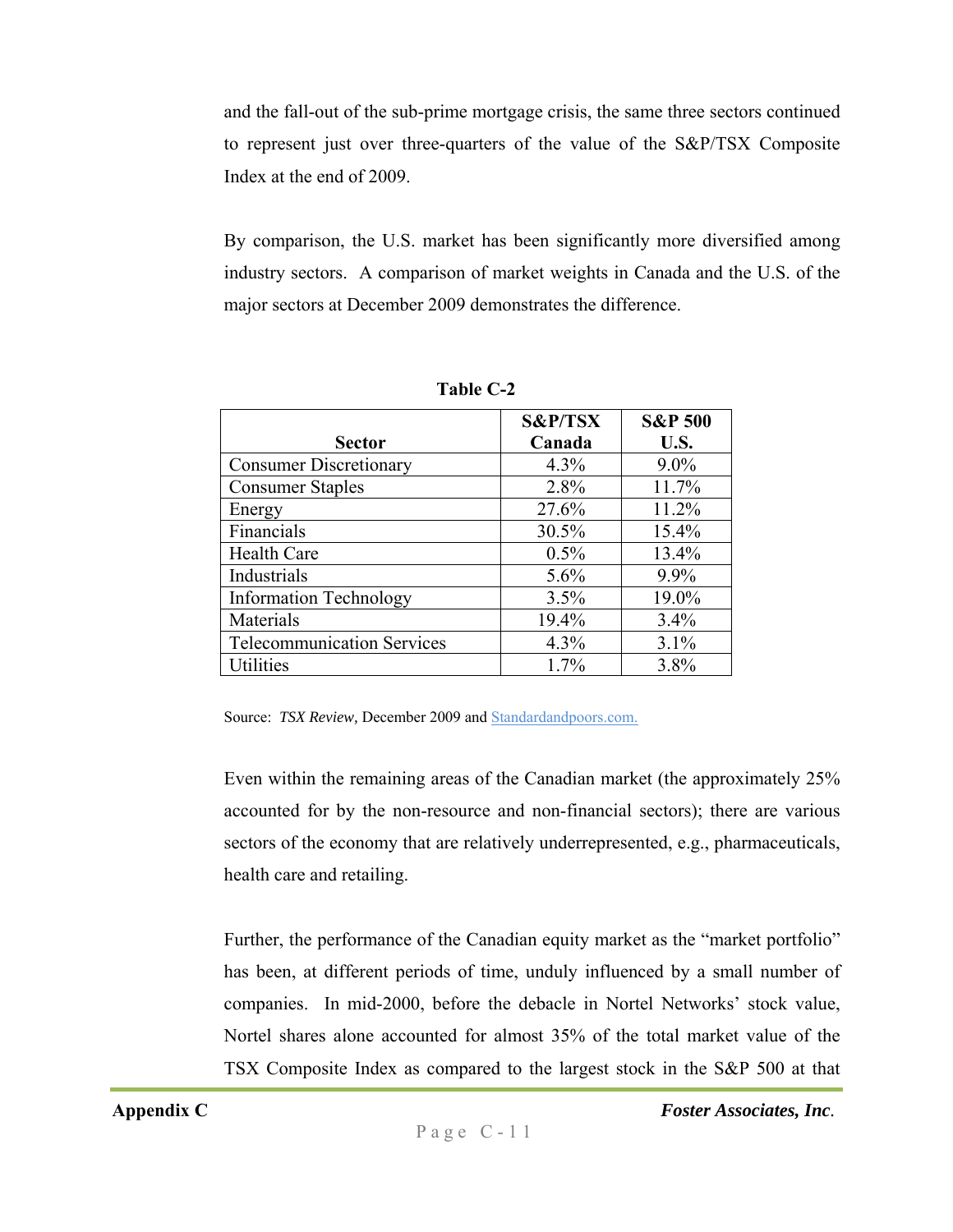time (General Electric) which accounted for only 4% of total market value. In 2007, two stocks, Potash Corporation and Research in Motion, were responsible for approximately half of the gain in the S&P/TSX Composite Index. The undue influence of a small number of stocks requires caution in drawing conclusions from the history of the Composite regarding the forward-looking market risk premium.

Criticism of the former TSE 300 Index cited the lack of liquidity as well as questioned the quality and size of the stocks which comprised the index. In a speech in early 2002, Joseph Oliver, President and CEO of the Investment Dealers Association of Canada stated,

Over the last 25 years, the TSE 300 has steadily declined as a relevant benchmark index. Part of the problem relates to the illiquidity of the smaller component companies and part to the departure of larger companies that were merged or acquired. Over the last two years, 120 Canadian companies have been deleted from the TSE 300.

When a company disappears from a US index due to a merger or acquisition, that doesn't affect the U.S. market's liquidity. An ample supply of large cap, liquid U.S. companies can take its place. In Canada, when a company merges or is acquired by another company, it leaves the index and is replaced by a smaller, less liquid Canadian company. We have seen this over the last two years, -- notably in the energy sector. Over the next few years, we are likely to see it in financial services, where further consolidation is inevitable. Over time, Canada's senior index has become less diversified, with more smaller component companies. As a result, as many as 75 of the TSE 300 will not qualify for inclusion in the new S&P/TSE Composite Index.

Standard & Poor's and the TSX addressed some of these concerns when they overhauled the TSE 300 in May 2002, creating the S&P/TSX Composite Index. The overhaul of the index, which included more stringent criteria for inclusion, did not require that a specific number of companies be included in the index. As a result, only 275 companies were initially included instead of the previous 300.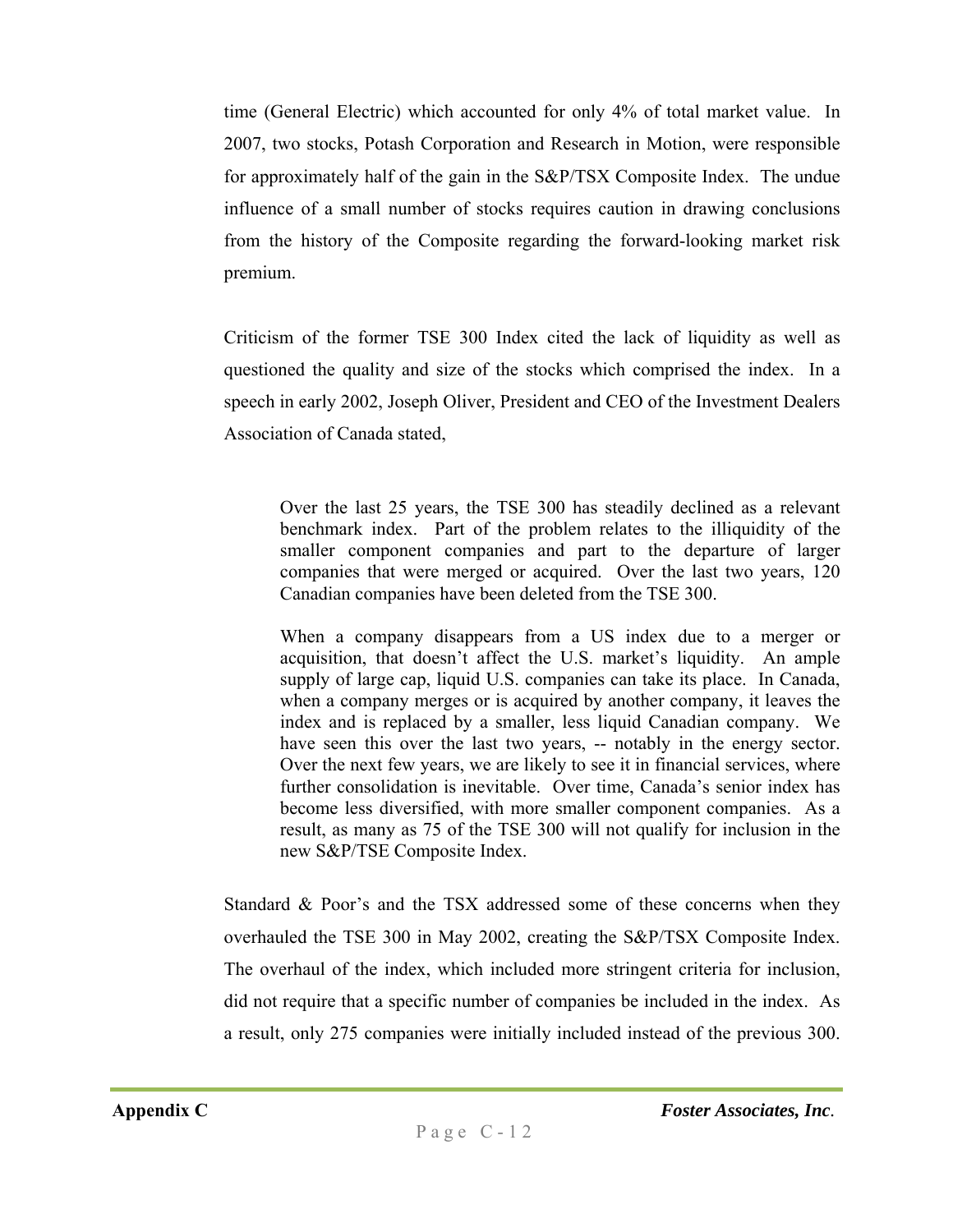At December 31, 2009 there were 211 companies in the S&P/TSX Composite Index, including 44 income trusts.

The addition of income trusts in 2005 represented a significant change in the make-up of the Composite Index. From the beginning of the decade to their peak in late 2006, the market value of income trusts grew rapidly, from a market capitalization of approximately \$20 billion, to more than \$200 billion. At the end of September 2006, prior to the announced change in tax treatment for income trusts, they accounted for over 11.5% of the total market value of the S&P/TSX Composite. At the end of 2009, income trusts continued to be a significant component of the S&P/TSX, accounting for approximately 21% of the issues and 7% of the value of the index.

Despite the change to the income tax treatment of income trusts announced in October 2006, income trusts significantly outperformed "conventional" equities during the period for which income trust market data are readily available. The annual compound total return for the S&P/TSX Capped Income Trust Index over the 1998-2009 period averaged 13.1%, compared to 6.9% for the S&P/TSX Composite Index. The exclusion of income trust returns from the S&P/TSX Composite Index prior to 2005 means that the measured equity returns using the Composite Index understate the actual equity market returns achieved by Canadian investors.

A further complication with respect to equating historic Canadian returns with the returns that investors required arises from the existence of restrictions on the foreign content of assets held in pension plans and tax deferred savings plans such as Registered Retirement Savings Plans (RRSPs) for approximately five decades (1957-2005). The restrictions on the ability of Canadians to invest globally negatively impacted their achieved returns. In 1957, when tax deferred savings plans were first established, no more than 10% of the income in pension plans or

**Appendix C** *Foster Associates, Inc.*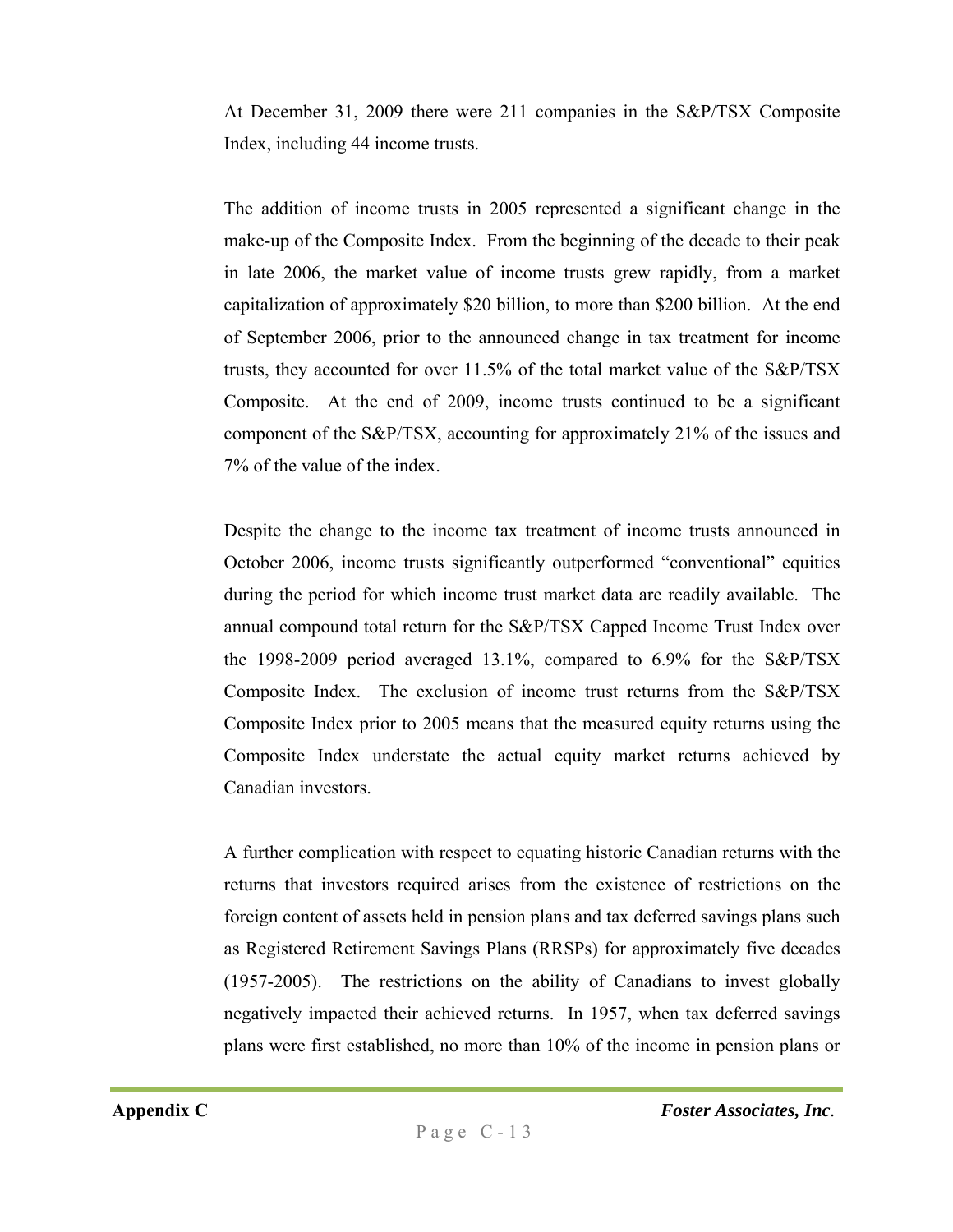RRSPs could come from foreign sources. The Foreign Property Rule was instated in 1971 and limited foreign content to 10% of the book value of assets in the funds. The limit was raised to 20% in 2% increments between 1990 and 1994.

In 1999, the Investment Funds Institute of Canada (IFIC) estimated that raising the cap to 20% had increased annual returns by 1% and that a 30% limit would increase returns a further  $0.5\%$ .<sup>12</sup> The limit was raised to 30% in 5% increments between 2000 and 2001. In 2002, the Pension Investment Association of Canada (PIAC) and the Association of Canadian Pension Management (ACPM) published a report entitled *The Foreign Property Rule: A Cost-Benefit Analysis*, 13 which supported the removal of the cap.14 At that time, the *Globe and Mail* reported that the removal of the foreign content cap was expected to "have the broadest longterm impact of any personal finance measure in the budget. Global stock markets, accessible to any investor through global equity mutual funds, have historically made higher returns than the Canadian market, which only accounts for just over 2 per cent of the world's stock market value."15 The Foreign Property Rule (FPR) was finally eliminated in 2005. From this perspective, historic Canadian equity returns therefore are likely to understate investor return requirements.

Investor reaction to the increasingly less restrictive FPR supports that conclusion. Equity investment outside of Canada grew rapidly as the barriers to foreign investment (in terms of transactions and information costs as well as the foreign investment cap) declined. Foreign stock purchases by Canadians increased almost ten-fold between 1995 and 2007. Purchases of foreign stocks in 1995

<sup>12</sup> Tom Hockin, President and CEO IFIC, *Paving the Way for Change to RRSP Foreign Content Rules*, January 31, 2000.

<sup>&</sup>lt;sup>13</sup> David Burgess and Joel Fried, *The Foreign Property Rule: A Cost-Benefit Analysis*, The University of Western Ontario, November 2002.

<sup>&</sup>lt;sup>14</sup> The IFIC's report *Year 2002 in Review* stated,<br>During the period of 1991-1998, the percentage of sales in equity mutual funds that were comprised of nondomestic equities has hovered around the 41-58% range. This has significantly increased in 1999 and onwards. While performance in the markets is the major factor affecting such an increase, these figures can also be attributed to increases in foreign content limits in registered retirement savings plans as well as increased interest and availability of foreign clone funds. 15 Rob Carrick, *Finance: Your Bottom Line*, Globeandmail.com, February 23, 2005.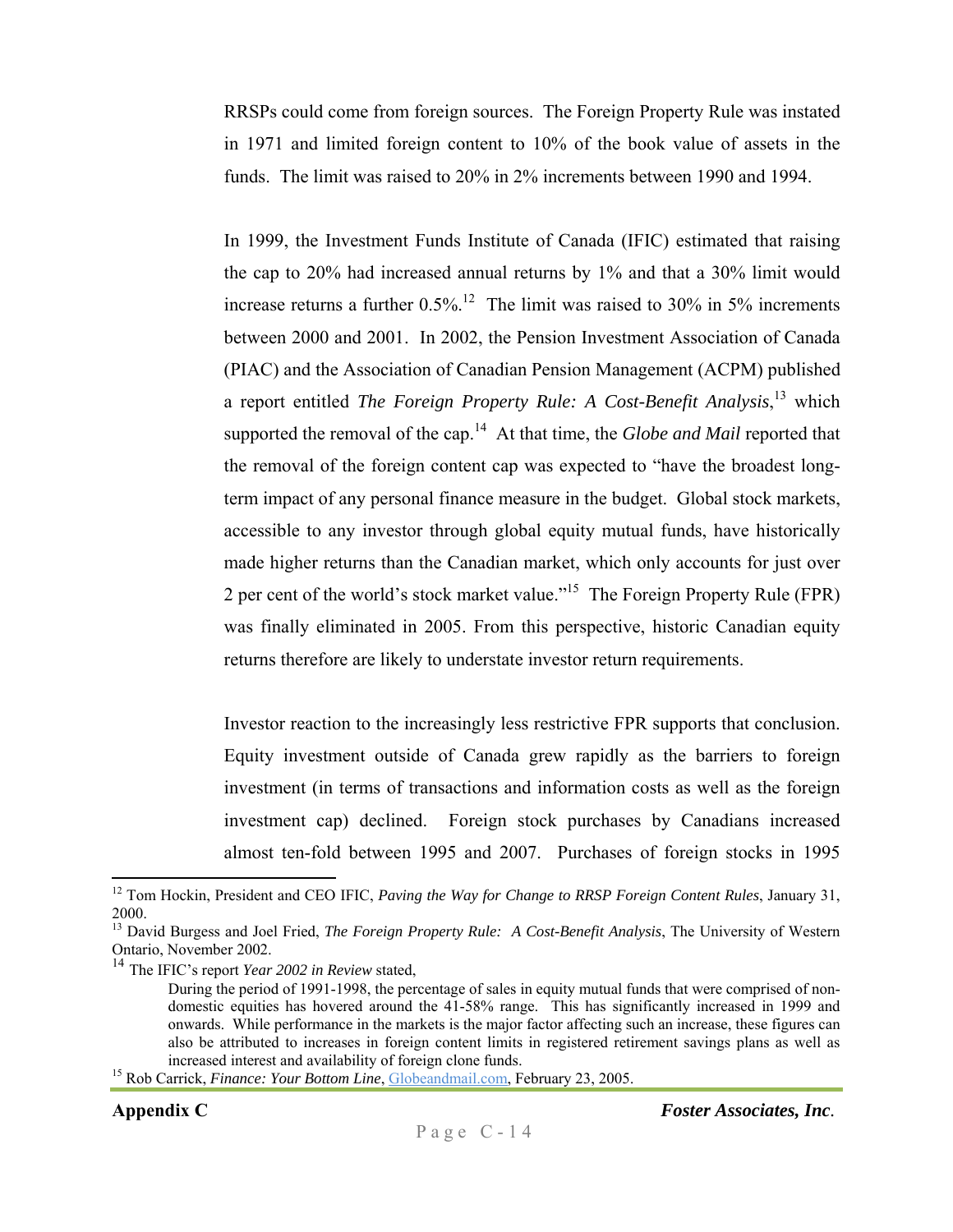were \$83 billion; in 2007, they were \$915 billion. Although purchases have declined from their 2007 peaks, in 2009 they were still over \$500 billion. At the end of 2009Q3, although the total percentage of foreign assets in trusteed pension funds was less than 30%, the percentage of foreign equity to total equity was close to 50%.16, 17

#### (2) Relevance of U.S. Experience

The U.S. equity market has historically been the principal alternative for Canadian investors to domestic equity investments. At the end of 2008, approximately 47% of Canadian portfolio investment in foreign equities was in the U.S.<sup>18</sup> In 2009, approximately 70% of Canadian investor purchases of foreign stocks were U.S. stocks. The diversified nature of the U.S. equity market and the close relationship between the Canadian and U.S. capital markets and economies warrant giving weight to U.S. historical equity risk premiums in the estimation of the required equity risk premium for a benchmark Canadian distribution utility.

The relevance of the U.S. experience to the estimation of the risk premium from a Canadian perspective increased as the relationship between Canadian and U.S. interest rates changed. Historically, much of the difference between the achieved risk premiums in Canada and the U.S. arises from higher interest rates in Canada. With the vastly improved economic fundamentals in Canada (e.g., lower inflation, balanced budgets), the risk of investing in Canadian government bonds (relative to equities) has declined. Consequently, the differential between Canadian and U.S. government bond yields and returns that existed historically fell. Over the

 $\overline{a}$ <sup>16</sup> Based on market value. Statistics Canada, Table 280-0003.

<sup>&</sup>lt;sup>17</sup> Pension funds are increasingly investing in infrastructure assets outside of Canada. For example, in early 2009 a consortium of investors including the British Columbia Investment Management Corporation, the Alberta Investment Management Corporation and the Canada Pension Plan Investment Board completed the acquisition of Puget Energy, an electric and gas utility serving northern Washington State. The most recent allowed returns for Puget Sound Energy (both electric and gas) were 10.1% on a 46% common equity ratio, adopted in April 2010.

<sup>&</sup>lt;sup>18</sup> Statistics Canada, *Canada's International Investment Position – Fourth Quarter 2009.* The U.S. portion of Canadian direct investment abroad at the end of 2008 was 49%.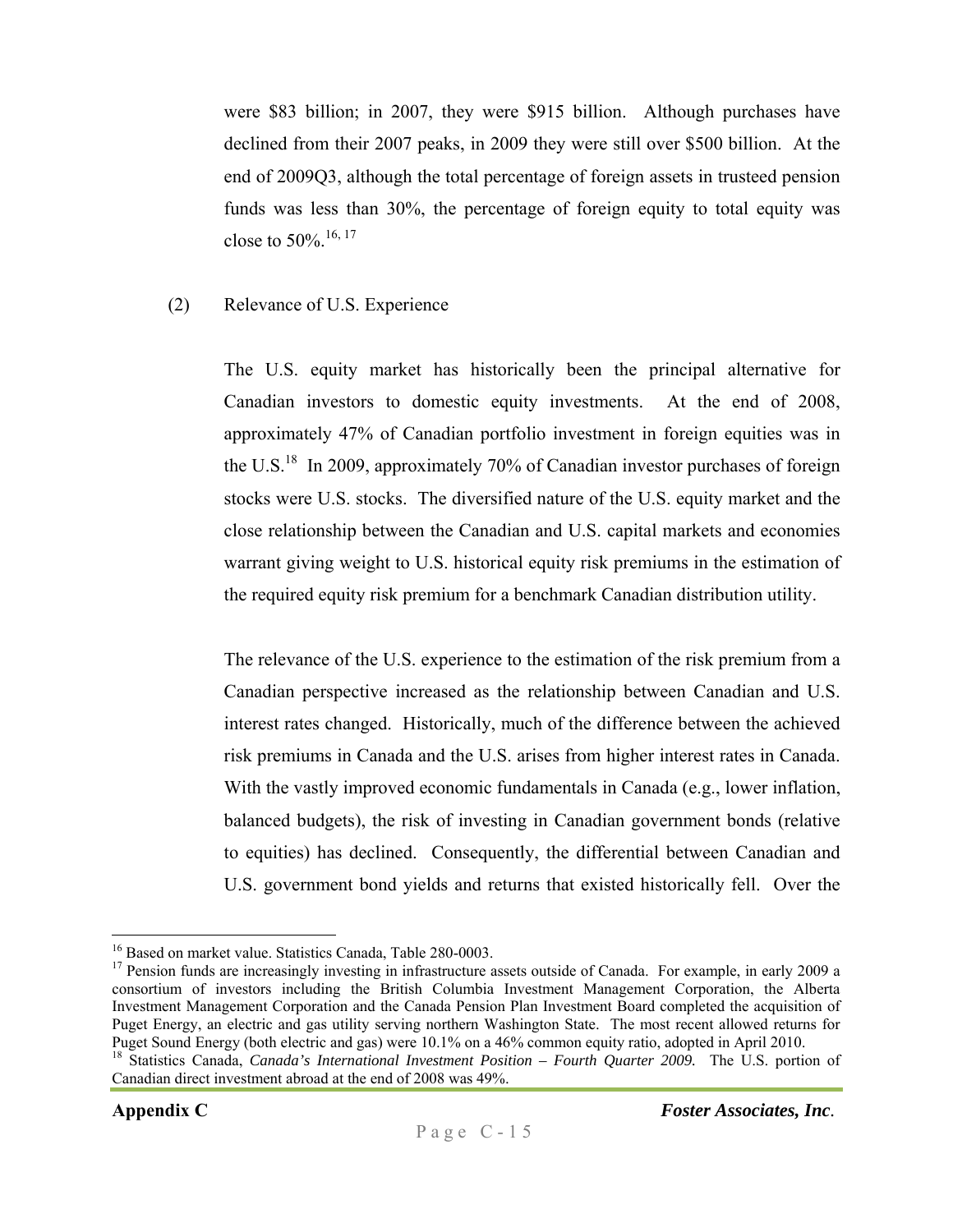period 1926-1997, the difference between long-term government bond yields in Canada and the U.S. averaged close to 100 basis points. From 1998 to 2009, the difference was approximately -9 basis points. With similar government bond yields in the two countries for more than a decade, the U.S. historic equity market risk premium is a relevant benchmark for the estimation of the forward-looking equity market risk premium for Canadian investors.

#### **e. Future vs. Historic Returns and Risk Premiums**

The point of departure for my estimate of the expected/required equity market risk premium was made by reference to an analysis of historic (experienced) market risk premiums. Basing calculations of achieved risk premiums on the longest periods available reflects the notion that it is necessary to reflect as broad a range of event types as possible to avoid overweighting periods that represent "unusual" circumstances. On the other hand, the objective of the analysis is to assess investor expectations in the current economic and capital market environment. Consequently, my point of departure was post-World War II returns and market risk premiums, a period more closely aligned with what today's investors are likely to anticipate over the longer-term<sup>19</sup>, supplemented with achieved returns and risk premiums over longer periods.

 $19$  Key structural economic changes have occurred since the end of World War II, including:

<sup>1.</sup> The globalization of the North American economies, which has been facilitated by the reduction in trade barriers of which GATT (1947) was a key driver;

<sup>2.</sup> Demographic changes, specifically suburbanization and the rise of the middle class, which have impacted on the patterns of consumption;

<sup>3.</sup> Transition from a resource-oriented/manufacturing economy to a service-oriented economy;

<sup>4.</sup> Technological change, particularly in the areas of telecommunications and computerization, which have facilitated both market globalization and rising productivity.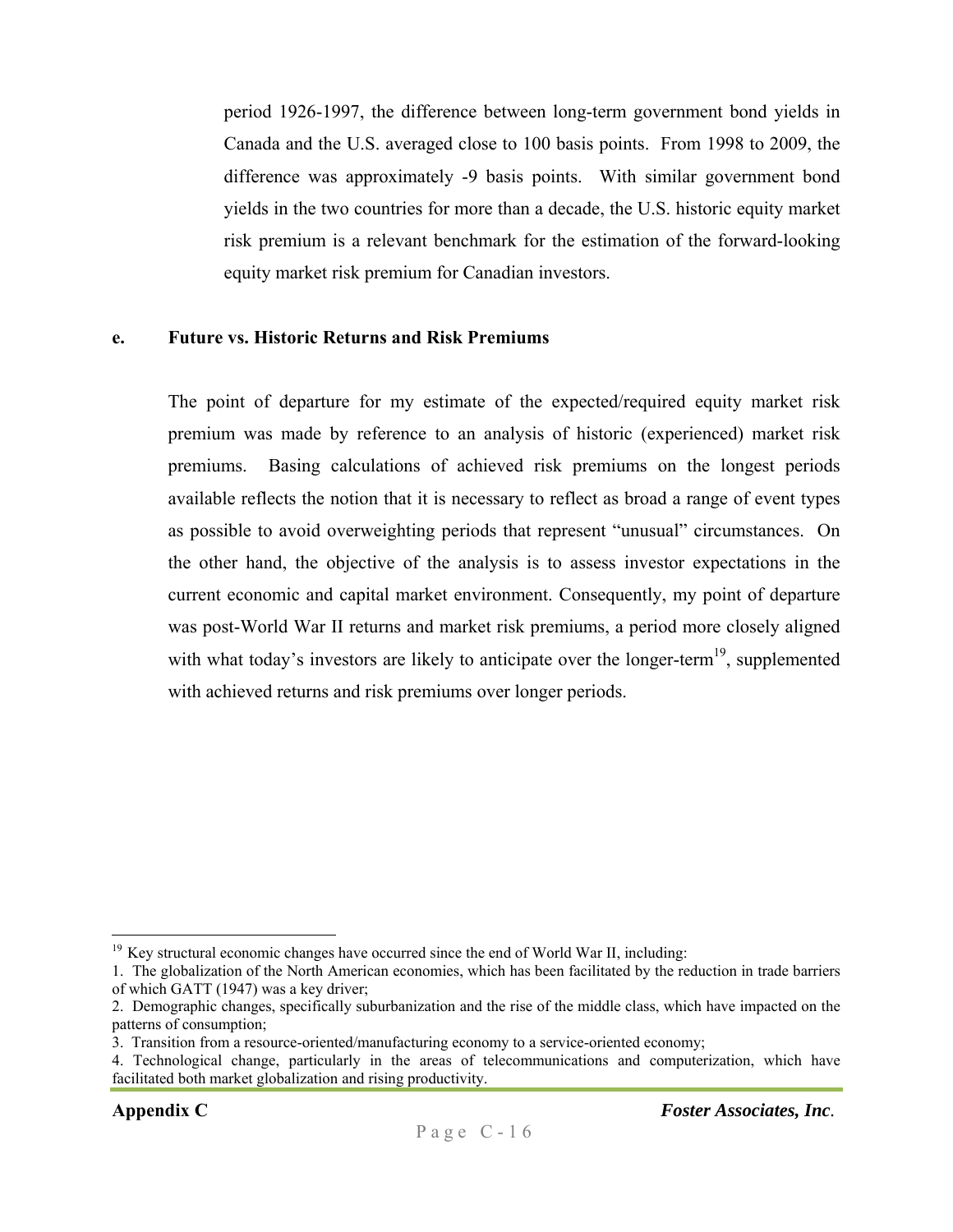(1) Trends in Post World War II Canadian Equity and Government Bond Returns

Figures C-3 and C-4 compare historic Canadian stock returns, long-term government bond total and income<sup>20</sup> returns and equity risk premiums, over rolling 10-year periods ending 1956-2009.



1

<sup>&</sup>lt;sup>20</sup> The income return reflects only the bond coupon portion of the total bond return. The other components are the reinvestment return and the capital gain or loss. The bond coupon payment represents the riskless portion of the bond total return.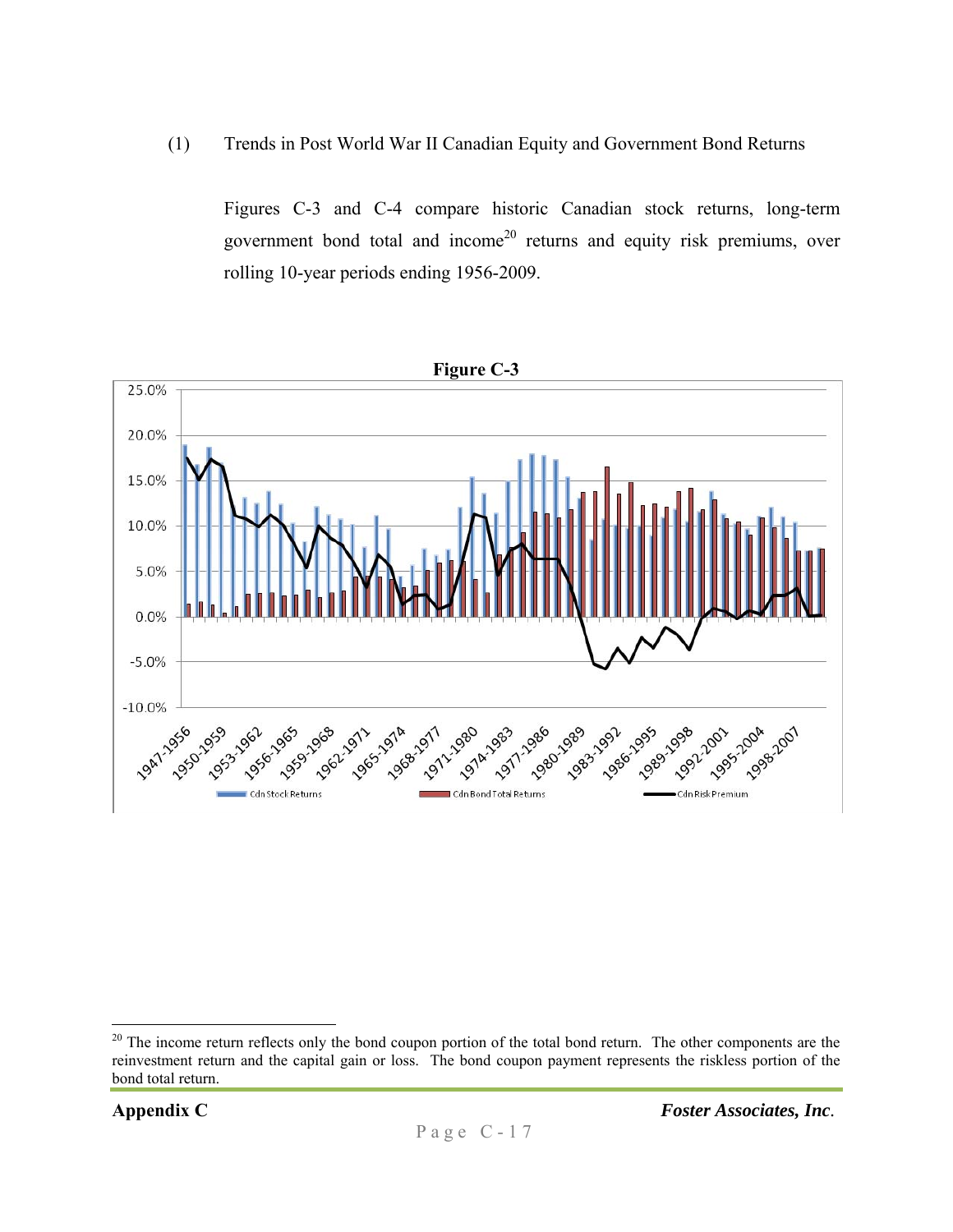

Source for Figures C-3 and C-4: Schedule 15.

The rolling ten-year averages in both Figures C-3 and C-4 do not reveal any significant upward or downward trend over time in equity returns during the post World War II period. On average, equity market returns in Canada were 12.0% from 1947-2009. By comparison, government bond returns (both Total and Income returns) exhibited an increase throughout much of the period, before beginning to decline in the early to mid-1990s. The pattern in the bond returns results from:

- rising bond yields in the 1950s through the mid-1980s, which produced capital losses on bonds and low bond total return;
- high bond income and income returns in the 1980s, reflecting the high rates of inflation; and,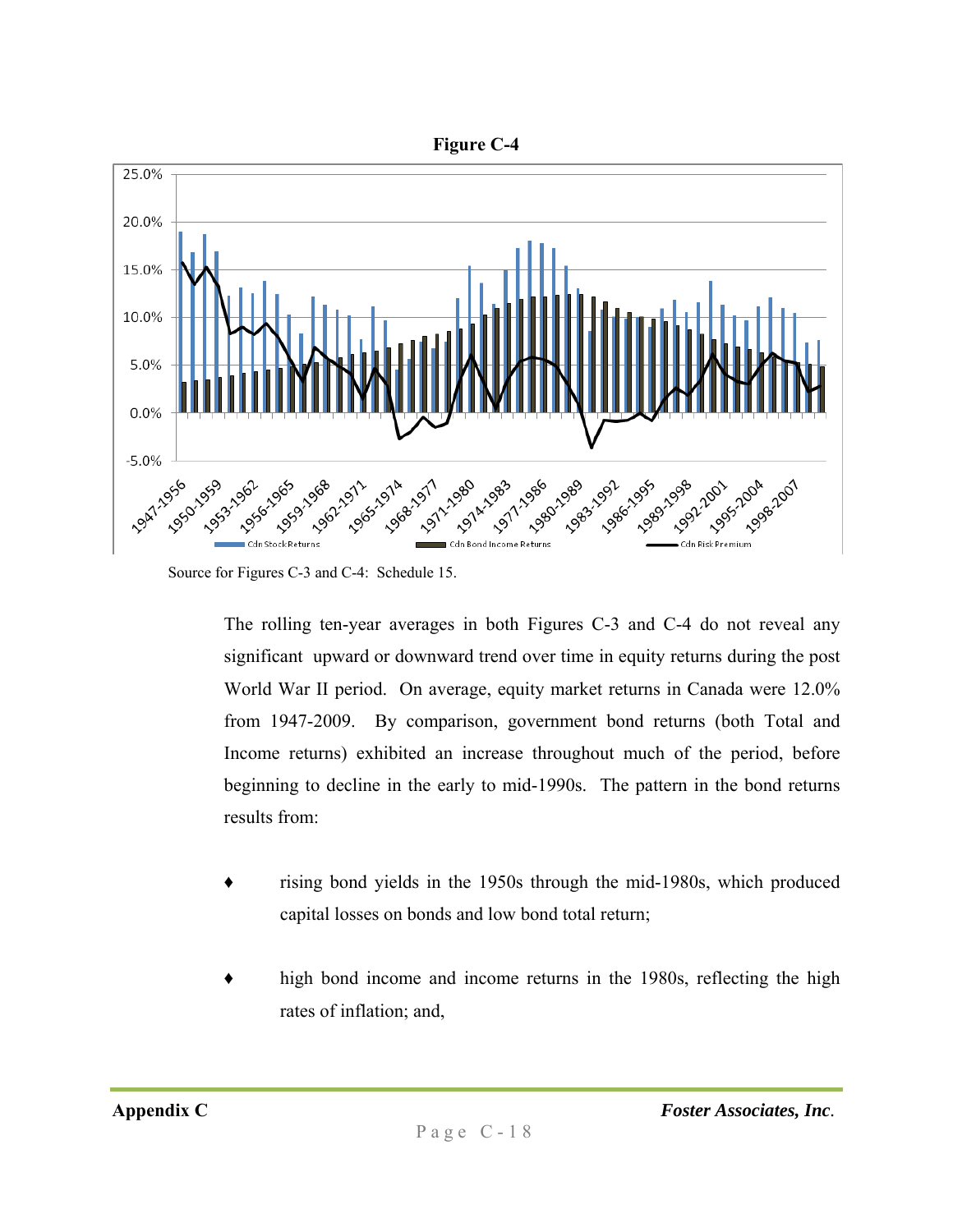high bond total returns in the 1990s and first half of the 2000s, reflecting the decline in long-term government bond yields, resulting in capital gains and total returns well in excess of the yields. $^{21}$ 

The resulting average income and total return on long-term government bonds in Canada has been approximately 7.0% during the post-World War II period (1947- 2009), well in excess of the long-term Canada bond yields which are forecast to prevail going forward.

Given the absence of any significant upward or downward trend in the historic equity market returns, a reasonable expected value of the future equity market return, based solely on the post-World War II Canadian equity market returns, is approximately 12.0%. Based on a forecast long-term Canada bond yield of 5.0%, and an expected equity market return over the long-term of 12.0%, the indicated equity market risk premium is approximately 7.0% (12.0%-5.0%).

(2) Comparison of Longer-Period Returns to Post-World War II Returns

A comparison of the longer-term equity market returns in Canada and the U.S. to the post-World War II returns demonstrates that the average nominal returns for the equity markets have not changed materially between the two periods. Over the long-term, on average, the equity market return in both countries has been in the approximate range of 11.5%-12.0%, compared to the post World War II average returns of approximately 12.0-12.5%.

| <b>Table C-3</b> |  |
|------------------|--|
|------------------|--|

|                              |           | Canada    | U.S.      |           |  |
|------------------------------|-----------|-----------|-----------|-----------|--|
|                              | 1924-2009 | 1947-2009 | 1926-2009 | 1947-2009 |  |
| <b>Equity Market Returns</b> | $11.6\%$  | $12.0\%$  | $11.8\%$  | $12.4\%$  |  |

Source: Schedule 14.

 $\overline{a}$ 

**Appendix C** *Foster Associates, Inc.* 

 $21$  The bond yield is, in fact, an estimate of the expected return.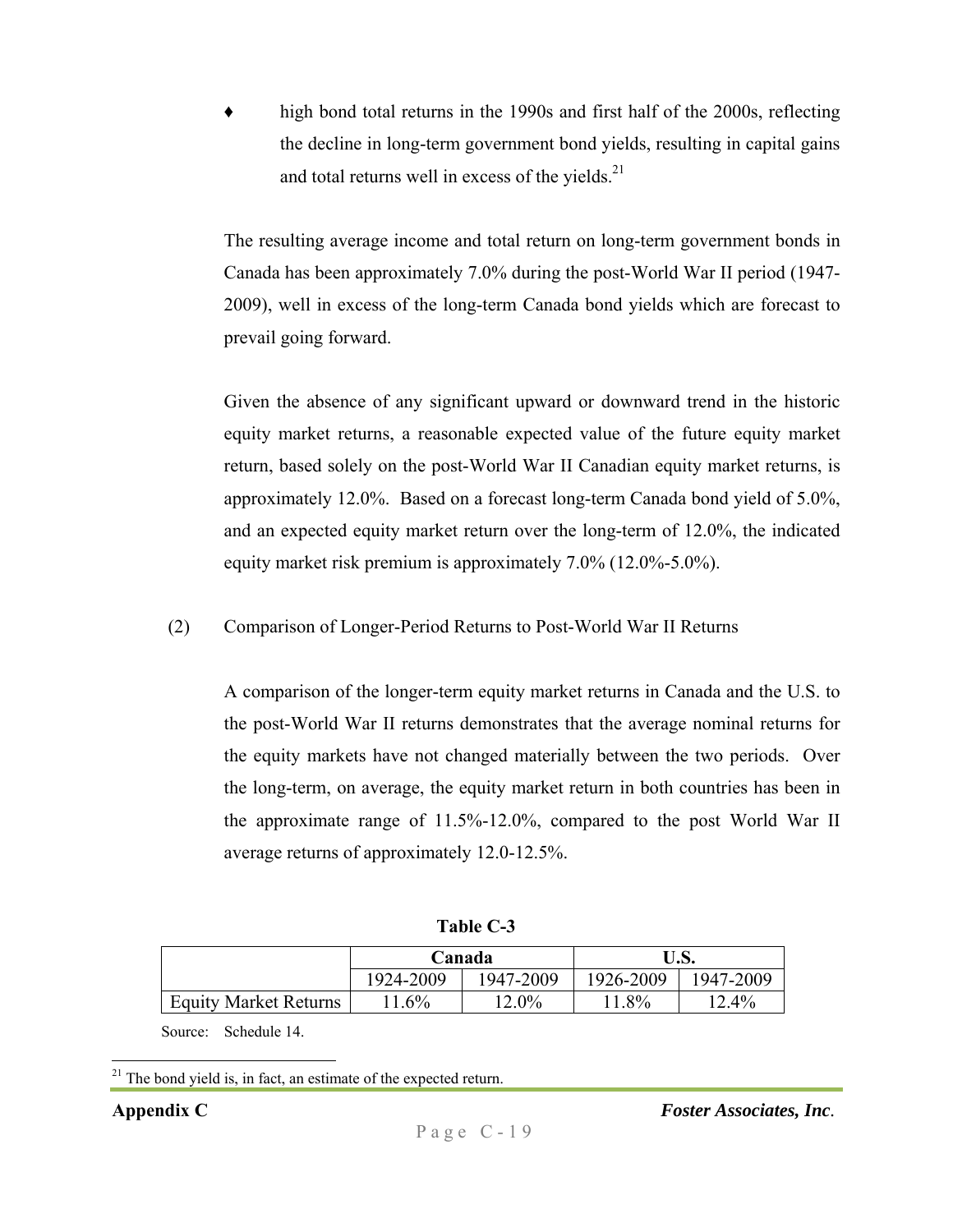#### (3) Trends in Price/Earnings Ratios

Several studies of historic and equity risk premiums conclude that the equity returns generated historically are unsustainable, since they were achieved through an increase in price/earnings ratios that cannot be perpetuated.

With respect to the U.S. equity market, the preponderance of the increase in price/earnings ratios occurred during the 1990s. The  $P/E$  ratio<sup>22</sup> of the S&P 500 averaged 13.25 times from 1936-1988, with no discernible upward trend.<sup>23</sup> From 11.7 times in 1988, the P/E ratio gradually rose, peaking at over 46 times in late 2001. At the height of the equity market (1998 to mid-2000), frequently described as a "speculative bubble", investors believed the only risk they faced was not being in the equity market. In mid-2000, the bubble burst, as the U.S. economy began to lose steam. The events of September 11, 2001, the threat of war, the loss of credibility on Wall Street, accounting misrepresentations and outright fraud, led to a loss of confidence in the market and a sense of pessimism about the equity market. These events led to a heightened appreciation of the inherent risk of investing in the equity market, all of which translated into a "bearish" outlook for the U.S. equity market and sent retail investors to the sidelines.<sup>24</sup> By mid-2006, the P/E ratio had fallen from its 2001 peak of 46 times to 17 times; at the end of 2009, with the sell-off in the market which commenced in mid-2007, it was 20 times (based on estimated 2009 operating earnings), compared to the long-term (1936-2009) average of approximately 16 times.

To assess whether the upward trend in P/E ratios from the late 1980s to their 2001 peak resulted in higher achieved returns than would be sustainable on a forwardlooking basis, I analyzed the equity returns of the S&P 500 achieved between

1

<sup>&</sup>lt;sup>22</sup> Price to trailing earnings.

 $2<sup>23</sup>$  The average from 1947-1988 was 13 times.

<sup>&</sup>lt;sup>24</sup> Weakness in the equity markets was partly responsible (along with low interest rates) for the burgeoning income trust market in Canada.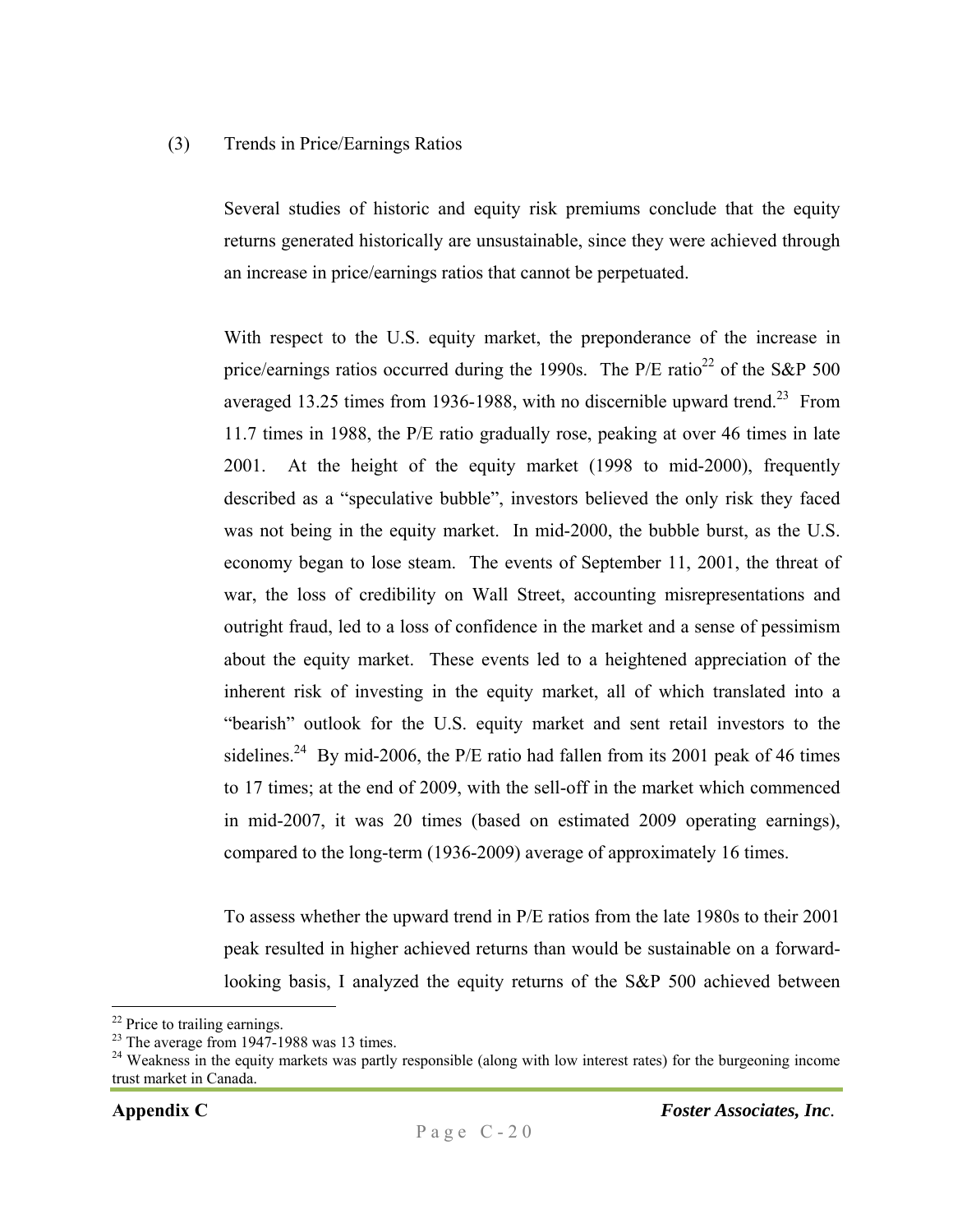1936 (the first year for which P/E ratios are readily available) and 1988, that is, prior to the observed upward trend in P/E ratios. The analysis indicates that the achieved arithmetic average equity return for the S&P 500 was 12.3% from 1936- 1988. The corresponding average return from 1936-2009 was 11.9%. Hence, despite the increase in P/E ratios experienced during the 1990s, the average equity market returns were actually lower over the entire 1936-2009 period than over the 1936-1988 period. The results are similar for the post-World War II period. The average returns from 1947-1988, at 13.1%, are higher than the average of 12.4% over the entire 1947-2009 period. Stated differently, the increase in P/E ratios during the 1990s has not resulted in a higher and unsustainable level of equity market returns. Consequently, based on history, an expected value for the U.S. equity market return equal to the historic level of approximately 12.0% is not unreasonable.

A review of equity returns in Canada indicates similar results. The 1936-1988 arithmetic average return for the Canadian equity market was 11.8%, higher than the average 1936-2009 return of 11.4%. Similarly, the 1947-1988 return of 12.9% is higher than the 1947-2009 return of 12.0%. There is no indication that rising P/E ratios during the bull market of the 1990s have resulted in average returns that are unsustainable going forward.

#### (4) Impact of Inflation on Equity Market Returns

Theoretically, the expected return on equity should be equal to the sum of the real risk-free cost of capital, the expected rate of inflation and an equity risk premium. Thus, the question arises whether the forward-looking equity nominal (inclusive of inflation expectations) market return should differ from the historic nominal returns due to differences in the historic versus expected rates of inflation. On average, historically, the actual rate of consumer price (CPI) inflation in both Canada and the U.S. has been higher than the expected rate of inflation. The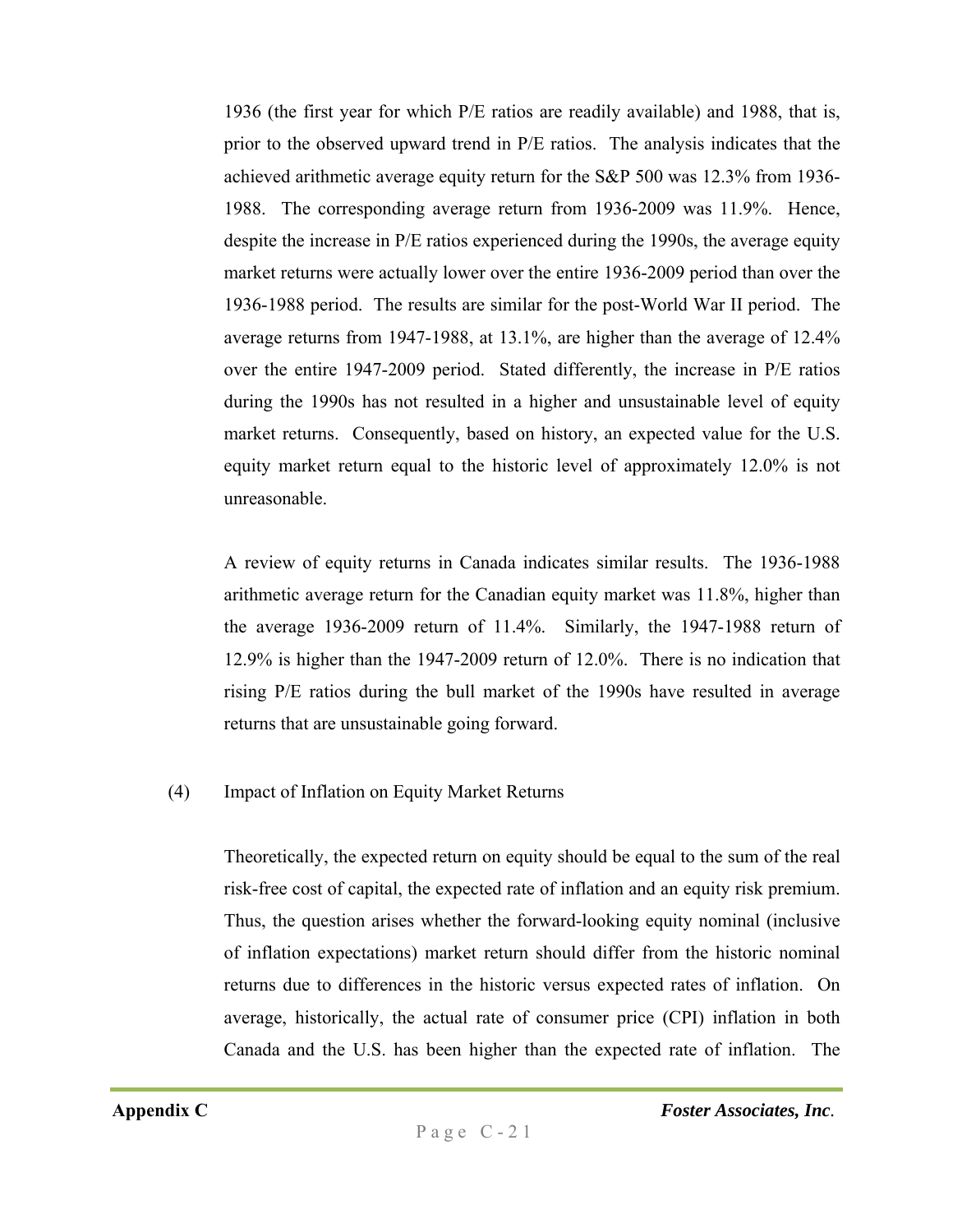arithmetic average CPI rate of inflation from 1926-2009 in Canada was 3.1%; the corresponding rate of inflation in the U.S. was also 3.1%. The most recent consensus long-term (2010-2020) forecast of CPI inflation for Canada is 2.0%; for the U.S., it is  $2.2\%$ <sup>25</sup>. The lower forecast rate of inflation compared to the historic rate of inflation might suggest that expected nominal equity returns would be lower than they have been historically.

However an analysis of nominal equity returns, rates of inflation and real returns on equity shows that real equity returns have generally been higher when inflation was lower. Table C-4 below summarizes the nominal and real rates of equity market returns historically at different levels of CPI inflation.

| <b>Inflation</b><br>Range | Canadian<br><b>Nominal</b><br><b>Equity</b><br>Return | Canadian<br>Average<br>Rate of<br><b>Inflation</b> | Canadian<br>Real<br><b>Equity</b><br>Return | U.S.<br><b>Nominal</b><br><b>Equity</b><br>Return | U.S.<br>Average<br><b>Rate of</b><br><b>Inflation</b> | <b>U.S. Real</b><br><b>Equity</b><br>Return |
|---------------------------|-------------------------------------------------------|----------------------------------------------------|---------------------------------------------|---------------------------------------------------|-------------------------------------------------------|---------------------------------------------|
| Less than $1\%$           | 15.9%                                                 | $-1.3\%$                                           | 17.8%                                       | 13.0%                                             | $-2.0\%$                                              | 15.2%                                       |
| $1 - 3\%$                 | 12.3%                                                 | $1.9\%$                                            | 9.9%                                        | 18.2%                                             | $2.0\%$                                               | 15.9%                                       |
| $3 - 5\%$                 | $4.8\%$                                               | 4.1%                                               | $0.6\%$                                     | $6.0\%$                                           | 3.7%                                                  | 2.2%                                        |
| Over $5%$                 | 12.5%                                                 | $9.2\%$                                            | 3.4%                                        | $7.0\%$                                           | 8.2%                                                  | $-1.1\%$                                    |
| Avg. 1926-2009            | 11.4%                                                 | 3.1%                                               | 8.2%                                        | 11.8%                                             | 3.1%                                                  | 8.6%                                        |

**Table C-4** 

The observed negative relationship between the real equity return and the rate of inflation does not support a reduction to the historic nominal equity rates of return for expected lower inflation.

<sup>25</sup> Consensus Economics, *Consensus Forecasts*, April 2010. Consensus Economics surveys 14 Canadian financial and economic forecasts on a monthly basis for their estimates of a range of variables including interest rates, growth, inflation and exchange rates.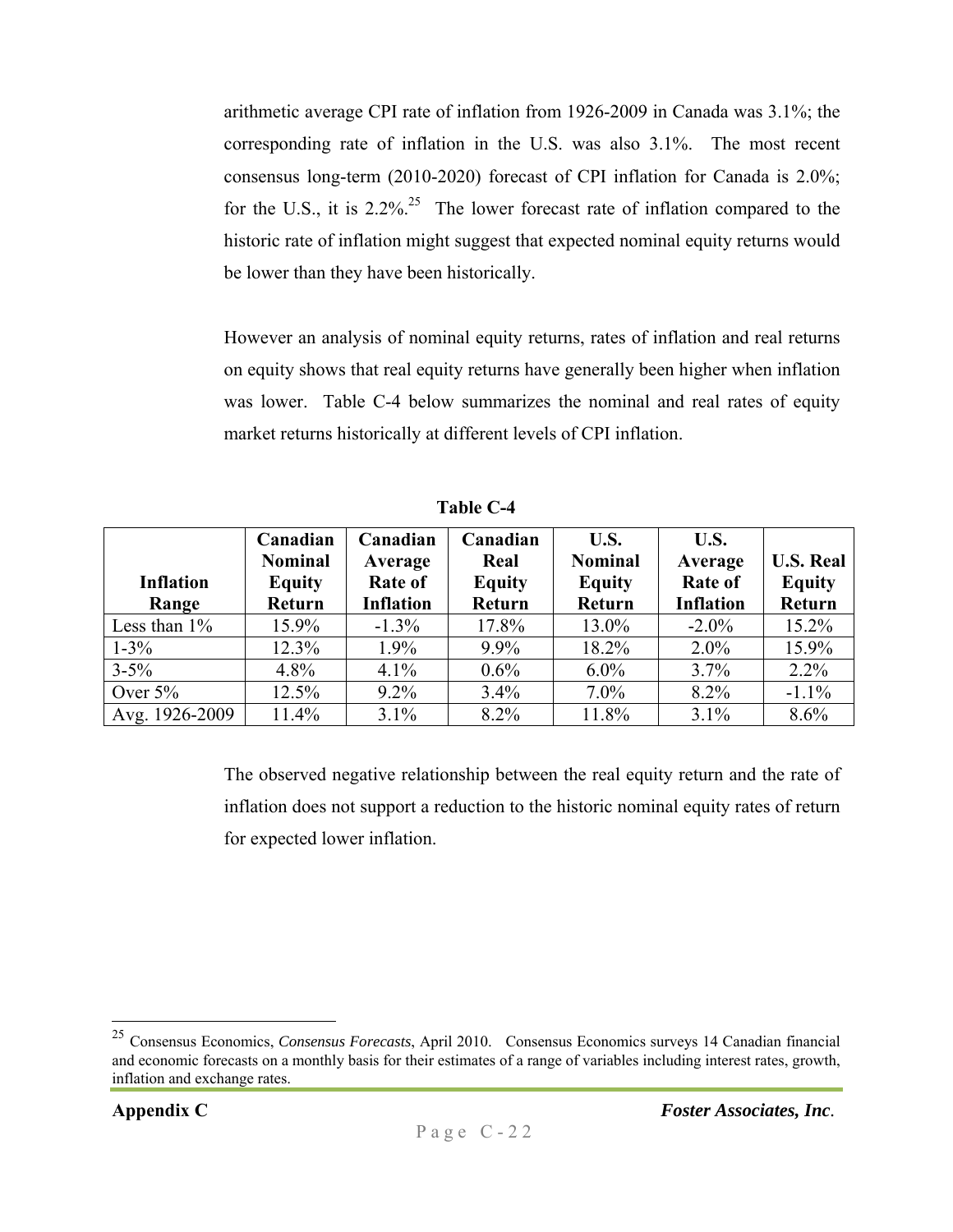#### (5) Trends in Government Bond Returns and Expected Risk Premium

The analysis of stock and bond returns in Canada and the U.S. during the post World War II period reveals no upward or downward trend in market equity returns. Nevertheless, the achieved risk premiums have declined. The arithmetic average achieved risk premium in Canada (in relation to bond total returns) from 1947-1988 was 7.7%; in the U.S., it was 8.4%. By comparison, the corresponding 1947-2009 achieved risk premiums (in relation to the total returns on bonds) were 5.2% and 6.2% for Canada and the U.S. respectively. An analysis of the data shows that high bond returns have been the principal reason for the decline in experienced risk premiums, not a downward trend in equity returns. The average bond total return (income plus capital appreciation) in Canada from 1989-2009 was 10.0%.

Over the entire 1947-2009 period, the average return on long-term Canada bonds, both total and income returns, was approximately 7.0%. With long-term Canada bond yields currently at historically low levels (approximately 4.1% at the end of December 2009), and more likely to increase rather than decrease further, the 1947-2009 average bond returns of approximately 7.0% overstate the forwardlooking expected bond return indicated by current and forecast 30-year Canada bond yields. A reasonable expected value of the long-term Canada bond return for the purpose of estimating the forward-looking equity market risk premium is the forecast of long-term Canada bond yields, rather than the historic average bond returns. The forecast of the risk-free rate as proxied by the 30-year Government of Canada bond yield is 5.0%.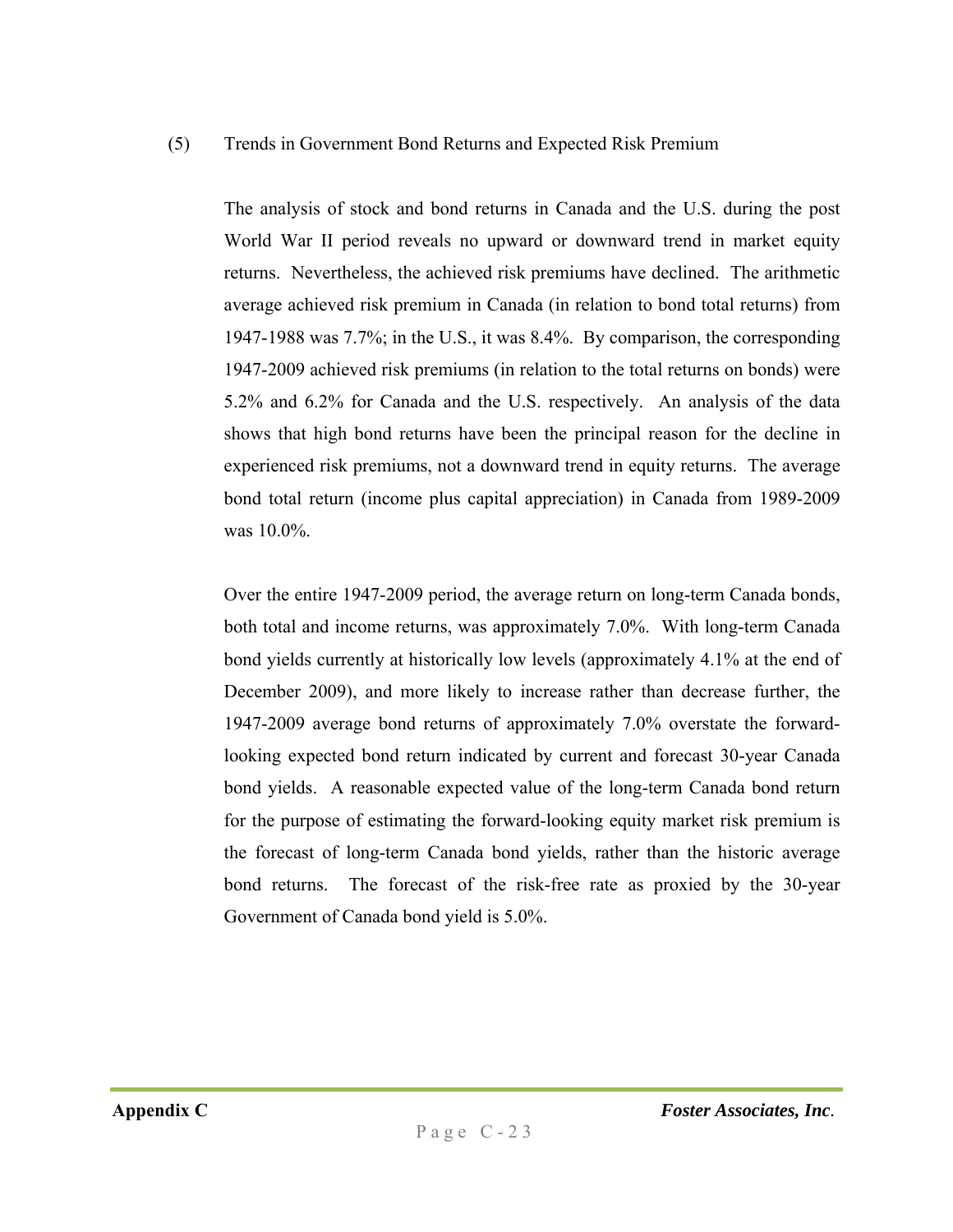#### **f. Equity Market Risk Premium**

Given the absence of any material upward or downward trend in the nominal historic equity market returns during the post World War II period, the longer-term equity market returns, the P/E ratio analysis, and the observed negative relationship between real returns and inflation, a reasonable expected value of the future equity market return is a range of  $11.5\%$ -12.0%<sup>26</sup>, based on Canadian equity market returns and supported by U.S. equity market returns. The expected return on long-term Canada bonds is proxied by the forecast 30-year Canada bond yield of 5.0%. The resulting expected equity market risk premium is approximately  $6.75\%$ <sup>27</sup> Based on the analysis of the historic returns and risk premiums in Canada, supported by U.S. returns, with consideration given to trends in the equity and government bond markets in both countries, a reasonable estimate of the expected value of the equity market risk premium at the forecast long-term Government of Canada bond yield of 5.0% is approximately 6.75%.

#### **5. Relative Risk Adjustment**

#### **a. Total Market Risk**

The market risk premium result needs to be adjusted to recognize the relative risk of a benchmark distribution utility. My analysis of the relative risk adjustment starts with the recognition that (1) investors are not perfectly diversified and (2) they do look at the risks of individual investments and expect compensation for assuming company-specific or investment-specific risk. It also recognizes that, while investors can diversify their portfolios, the stand-alone utility to which the allowed return is applied cannot. Thus, a risk measurement that reflects those considerations is relevant for estimating the

 $\overline{a}$ <sup>26</sup> As of the end of April 2010, the average dividend yield on the S&P/TSX was 2.5%. The expected long-term growth rate for the index based on available analysts' forecasts for the companies in the Composite, was 12.1%, indicating an expected return (based on a constant growth discounted cash flow approach) of approximately 14.9%.

<sup>&</sup>lt;sup>27</sup> Estimated as the mid-point of the range of  $11.5\%$ -12.0% (11.75%) minus the forecast long term Canada bond yield of 5.0%.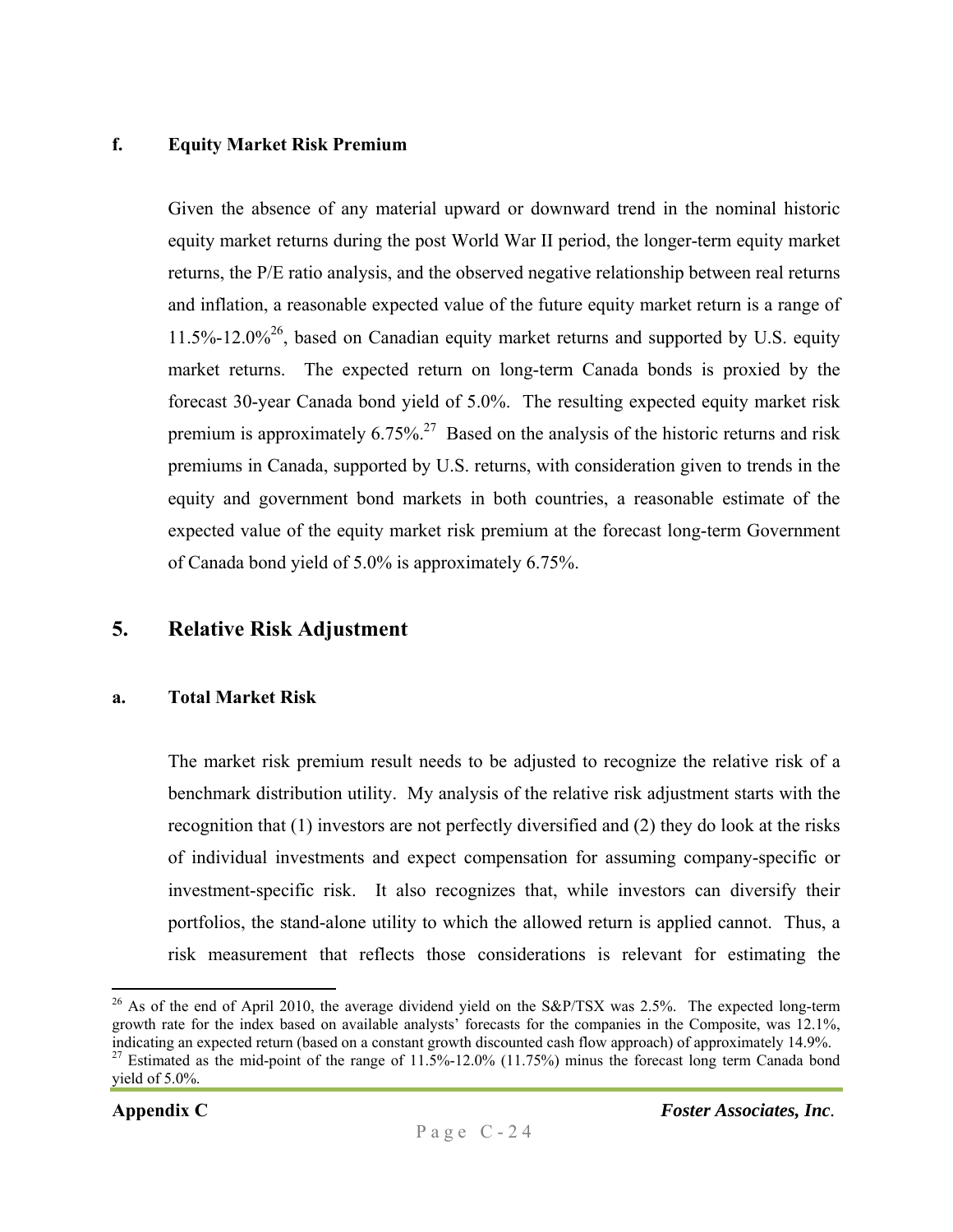benchmark distribution utility equity risk premium. These considerations support focusing on total market risk, as well as on beta. The latter is intended to measure solely non-diversifiable risk. The drawbacks of beta as the sole measure of risk, as well as the absence of an observable relationship between "raw" betas<sup>28</sup> and the achieved market returns on equity in the Canadian market, provide further support for reliance on other measures of risk to estimate the required equity return (see Section 5.b.ii below).

The standard deviation of market returns is the principal measurement of total market risk. To estimate the relative total risk of a benchmark distribution utility, I used the S&P/TSX Utilities Index as a proxy. I calculated the standard deviations of monthly total market returns for each of the 10 major Sectors of the S&P/TSX Index, including the Utilities Index, over five-year periods ending 1997 through 2009 (Schedule 16).

To translate the standard deviation of market returns into a relative risk adjustment, utility standard deviations must be related to those of the overall market. The relative market volatility of Canadian utility stocks was measured by comparing the standard deviations of the Utilities Index to the simple mean and median of the standard deviations of the 10 Sectors. Schedule 16 shows the ratios of the standard deviations of the Utilities Index to those of the 10 S&P/TSX Sectors. The ratio of the standard deviation of the Utilities Index to the mean and median standard deviations of the 10 major Sector Indices suggests a relative risk adjustment for a Canadian utility in the range of 0.55-0.85, with a central tendency of approximately 0.65-0.70.

1

<sup>&</sup>lt;sup>28</sup> The "raw" beta refers to the simple regression between the monthly percentage changes in the price of a utility or utility index and the corresponding percentage change in the price of the equity market index (the S&P/TSX Composite).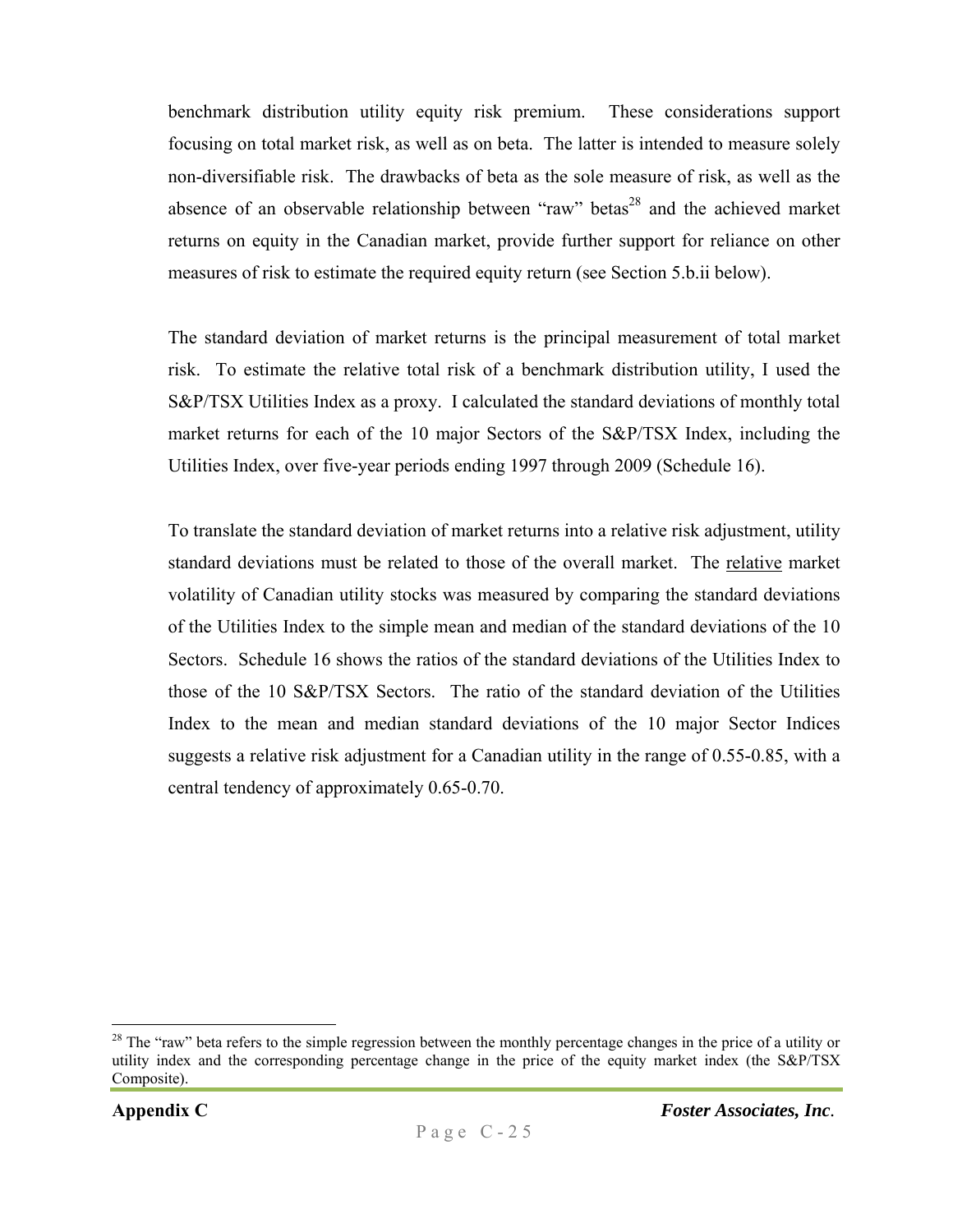#### **b. Beta**

#### (1) Impediments to Beta

Impediments to reliance on beta as the sole relative risk measure, as the CAPM indicates, include:

- (a) The assumption that all risk for which investors require compensation can be captured and expressed in a single risk variable;
- (b) The only risk for which investors expect compensation is non-diversifiable equity market risk; no other risk is considered (and priced) by investors;
- (c) The assumption that the observed calculated betas (which are simply a calculation of how closely a stock's or portfolio's price changes have mirrored those of the overall equity market) are a good measure of the relative return requirement; and,
- (d) Use of beta as the relative risk adjustment allows for the conclusion that the cost of equity capital for a firm can be lower than the risk-free rate, since stocks that have moved counter to the rest of the equity market could be expected to have betas that are negative. Gold stocks, for example, which are regarded as a quintessential counter-cyclical investment, could reasonably be expected to exhibit negative betas. In that case, the CAPM would posit that the cost of equity capital for a gold mining firm would be less than the risk-free rate, despite the fact that, on a total risk basis, the company's stock could be very volatile.

The body of evidence on CAPM leads to the conclusion that, while betas do measure relative volatility, the proportionate relationship between beta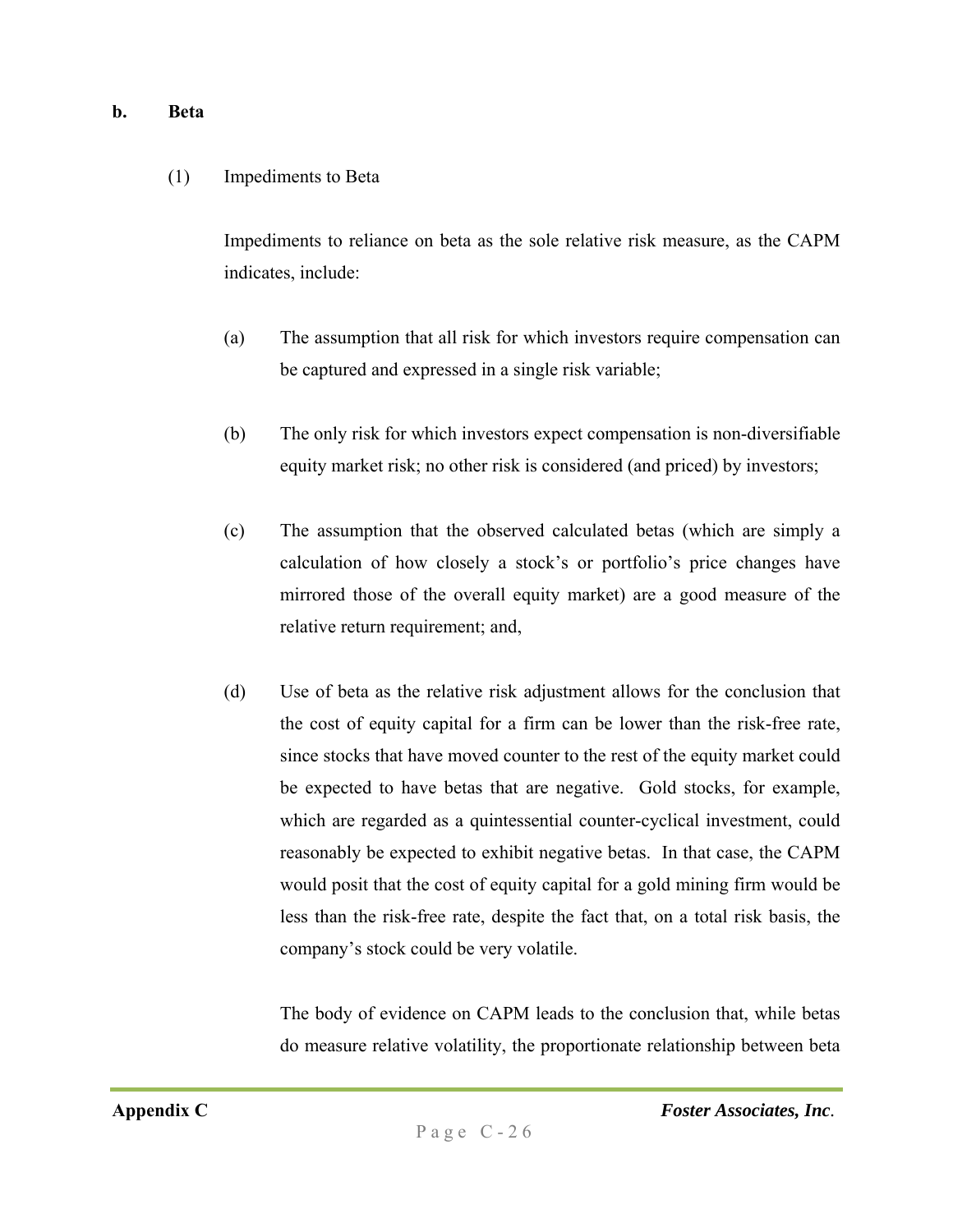and return posited by the CAPM has not been established. A summary of various studies, published in a guide for practitioners, concluded,

> Empirical tests of the CAPM have, in retrospect, produced results that are often at odds with the theory itself. Much of the failure to find empirical support for the CAPM is due to our lack of ex ante, expectational data. This, combined with our inability to observe or properly measure the return on the true, complete, market portfolio, has contributed to the body of conflicting evidence about the validity of the CAPM. It is also possible that the CAPM does not describe investors' behavior in the marketplace.

> Theoretically and empirically, one of the most troubling problems for academics and money managers has been that the CAPM's single source of risk is the market. They believe that the market is not the only factor that is important in determining the return an asset is expected to earn. (Diana R. Harrington, *Modern Portfolio Theory, The Capital Asset Pricing Model & Arbitrage Pricing Theory: A User's Guide*, Second Edition, Prentice-Hall, Inc., 1987, page 188.)

Fama and French stated in "The CAPM: Theory and Evidence", *Journal of Economic Perspectives*, Volume 18, Number 3 (Summer 2004), pp. 25- 26:

The attraction of the CAPM is that it offers powerful and intuitively pleasing predictions about how to measure risk and the relation between expected return and risk. Unfortunately, the empirical record of the model is poor – poor enough to invalidate the way it is used in applications. The CAPM's empirical problems may reflect theoretical failings, the result of many simplifying assumptions. But they may also be caused by difficulties in implementing valid tests of the model. For example, the CAPM says that the risk of a stock should be measured relative to a comprehensive 'market portfolio' that in principle can include not just traded financial assets, but also consumer durables, real estate and human capital. Even if we take a narrow view of the model and limit its purview to traded financial assets, is it legitimate to limit further the market portfolio to U.S. common stocks (a typical choice), or should the market be expanded to include bonds, and other financial assets, perhaps around the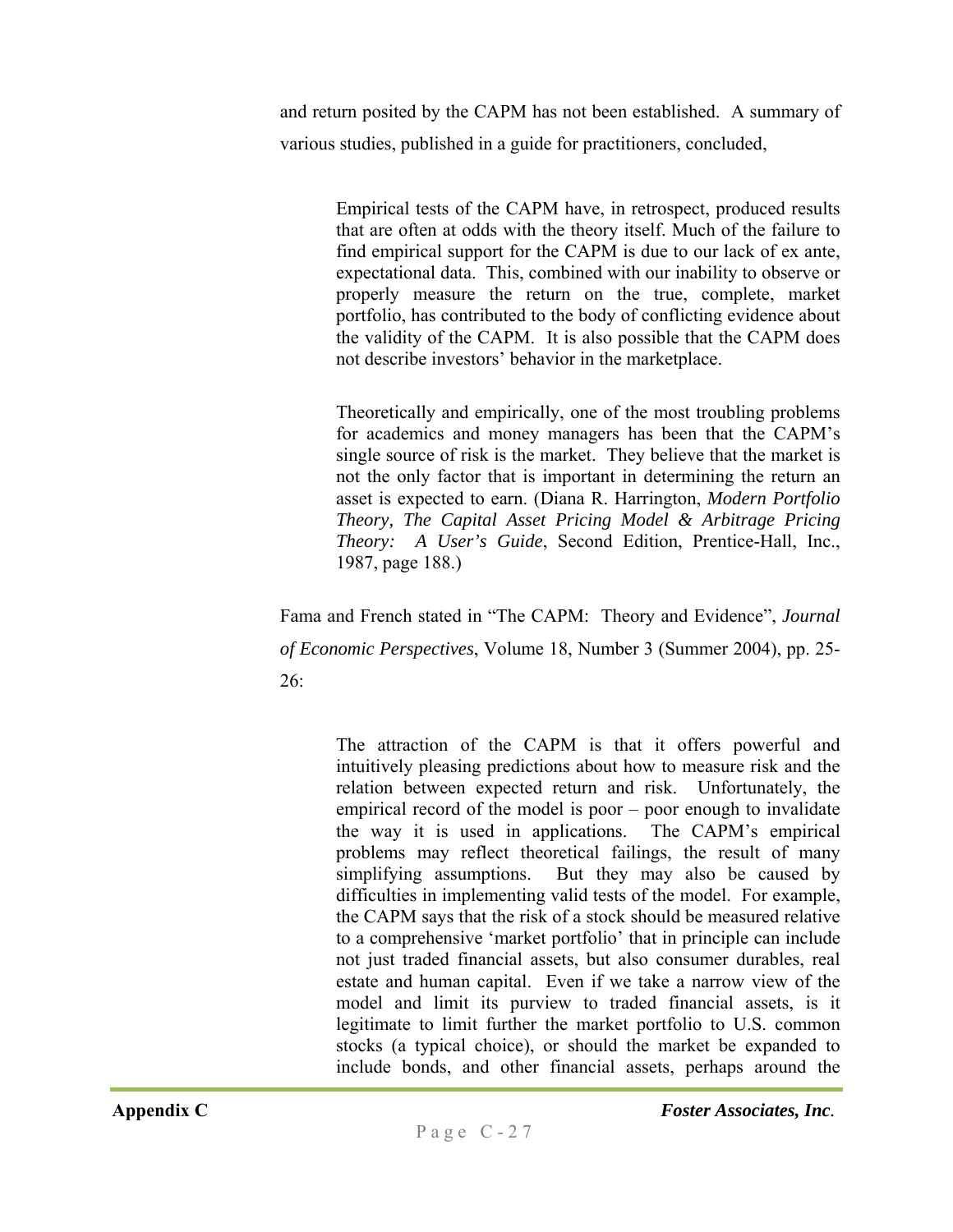world? In the end, we argue that whether the model's problems reflect weaknesses in the theory or in its empirical implementation, the failure of the CAPM in empirical tests implies that most applications of the model are invalid.

Fama and French have developed an alternative model which incorporates two additional explanatory factors in an attempt to overcome the problems inherent in the single variable CAPM.<sup>29</sup>

To quote Burton Malkiel in *A Random Walk Down Wall Street*, New York: W. W. Norton & Co., 2003:

Beta, the risk measure from the capital-asset pricing model, looks nice on the surface. It is a simple, easy-to-understand measure of market sensitivity. Alas, beta also has its warts. The actual relationship between beta and rate of return has not corresponded to the relationship predicted in theory during long periods of the twentieth century. Moreover, betas for individual stocks are not stable from period to period, and they are very sensitive to the particular market proxy against which they are measured.

I have argued here that no single measure is likely to capture adequately the variety of systematic risk influences on individual stocks and portfolios. Returns are probably sensitive to general market swings, to changes in interest and inflation rates, to changes in national income, and, undoubtedly, to other economic factors such as exchange rates. And if the best single risk estimate were to be chosen, the traditional beta measure is unlikely to be everyone's first choice. The mystical perfect risk measure is still beyond our grasp. (page 240)

One of the key developers of the Arbitrage Pricing Model, Dr. Stephen Ross, has stated,

Beta is not very useful for determining the expected return on a stock, and it actually has nothing to say about the CAPM. For many years, we have been under the illusion that the CAPM is the same as finding that beta and expected returns are related to each

<sup>&</sup>lt;sup>29</sup> The additional factors are size and book to market.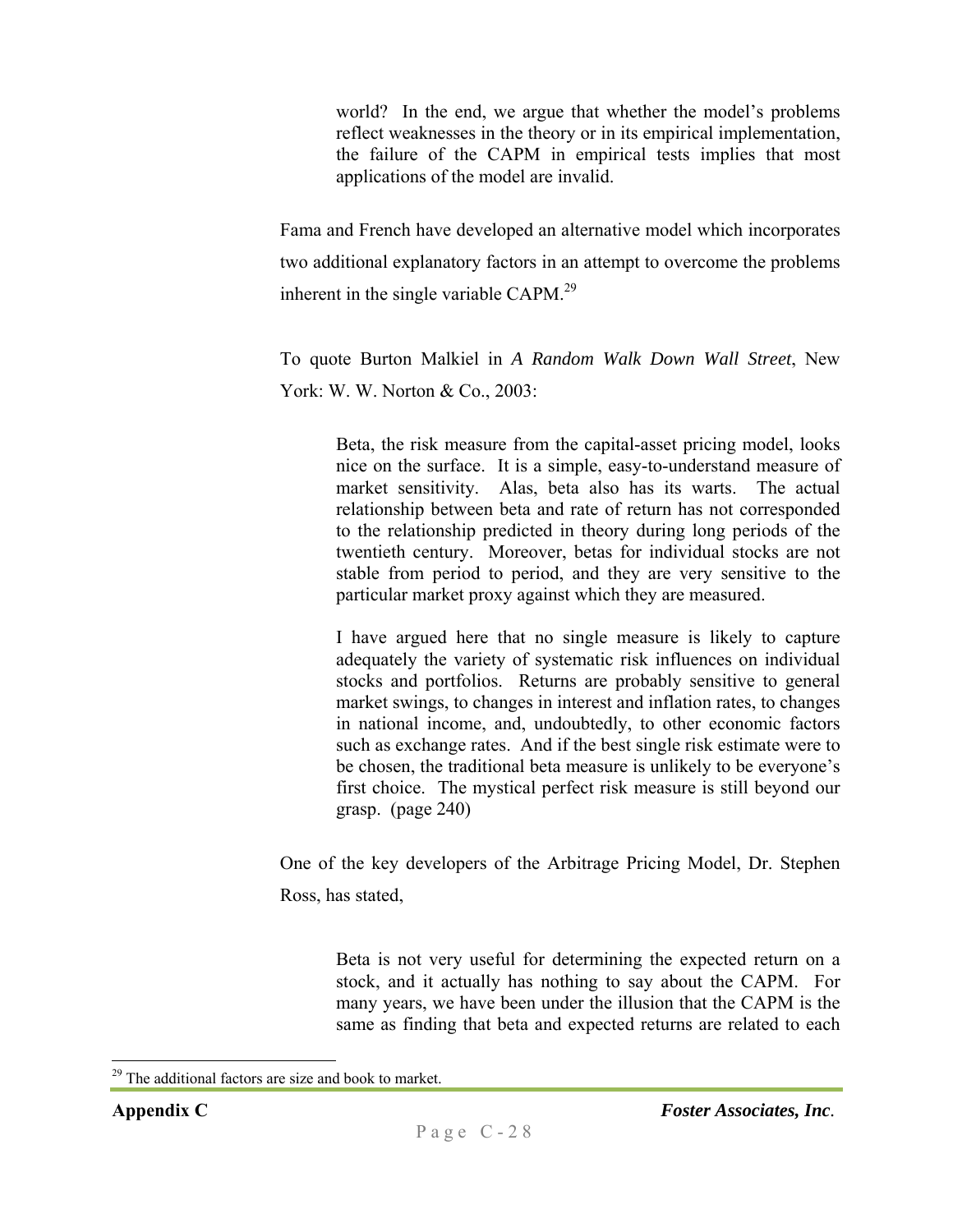other. That is true as a theoretical and philosophical tautology, but pragmatically, they are miles apart.<sup>30</sup>

(2) Relationship between Beta and Return in the Canadian Equity Market

To test the actual relationship between beta and return in a Canadian context, the betas (using monthly total return data) were calculated for various periods for each of the 15 major sub-indices of the "old" TSE 300 as were the corresponding actual geometric average total returns. Simple regressions of the betas on the achieved market returns were then conducted to determine if there was indeed the expected positive relationship. The regressions covered (a) 1956-2003, the longest period for which data for the TSE 300 and its sub-index components are available; (b) 1956-1997, which eliminates the major effects of the "technology bubble", and (c) all potential non-overlapping 10-year periods from 2003 backwards.

The analysis showed the following:

| <b>Returns Measured</b> | <b>Coefficient on</b> | $R^2$ |
|-------------------------|-----------------------|-------|
| Over:                   | <b>Beta</b>           |       |
| 1956-2003               | $-.088$               | 47%   |
| 1956-1997               | $-.082$               | 44%   |
| 1964-1973               | $-.020$               | $1\%$ |
| 1974-1983               | $-.008$               | $1\%$ |
| 1984-1993               | $-.056$               | 11%   |
| 1994-2003               | $-.053$               | $9\%$ |

**Table C-5** 

Source: Schedule 18, page 1 of 2.

The analysis suggests that, over the longer term, the relationship between beta and return has been negative, rather than the positive relationship posited by the CAPM. For example, as indicated in Table C-5 above, for the period 1956-2003,

 $\overline{a}$ <sup>30</sup> Dr. Stephen A. Ross, "Is Beta Useful?" *The CAPM Controversy: Policy and Strategy Implications for Investment Management*, AIMR, 1993.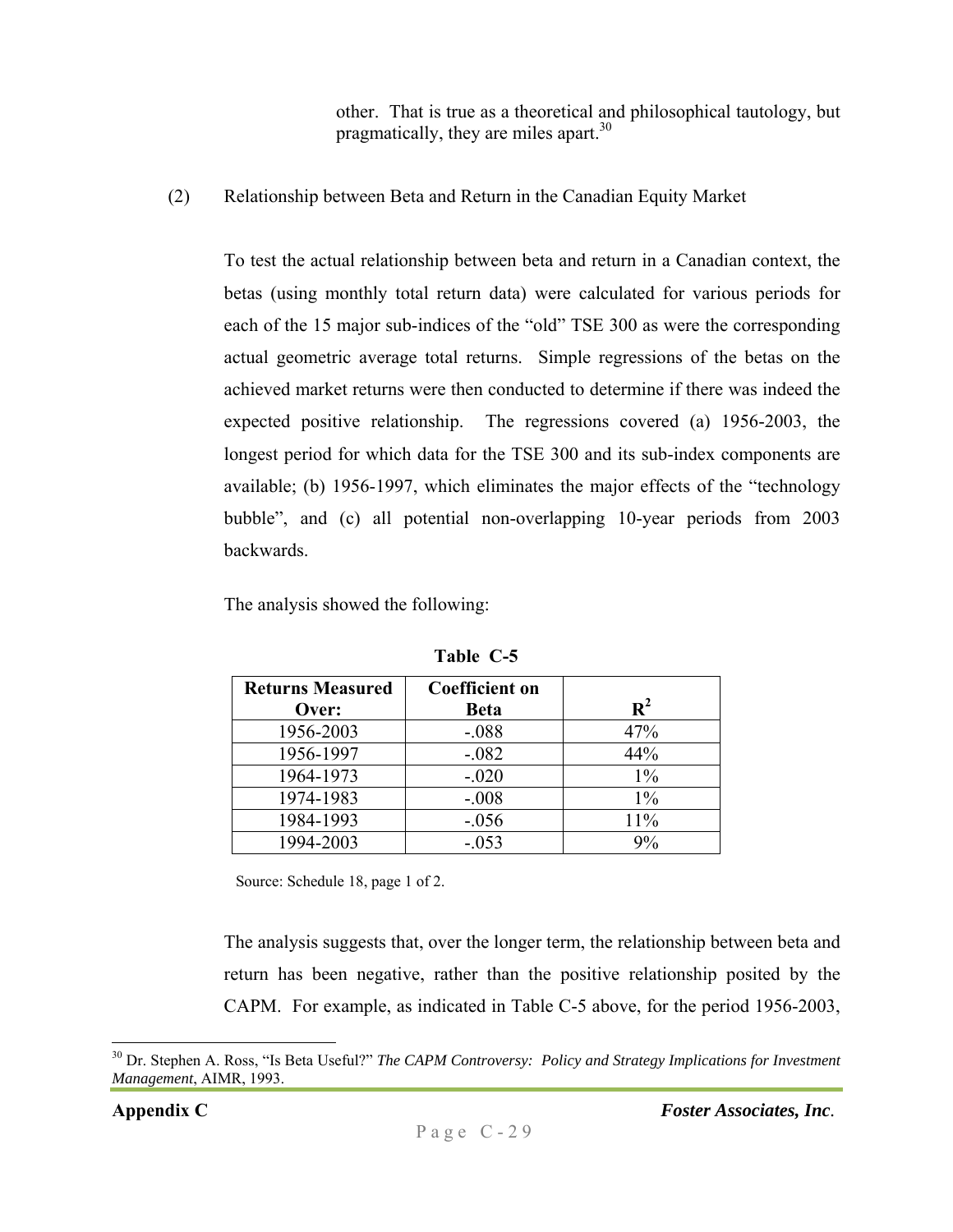the  $R<sup>2</sup>$  of 47% means that the betas explained 47% of the variation in returns among the key sectors of the TSE 300 index. However, since the coefficient on the beta was negative, this means that the higher beta companies actually earned lower returns than the low beta companies.

A series of regressions was also performed on the 10 major sectors of the S&P/TSX Composite. These regressions covered (a) 1988-2009, the longest period for which data for the new Composite and its sector components were available; (b)  $1988-1997<sup>31</sup>$  and (c) the 10-year period ending 2009.

That analysis showed the following:

| <b>Returns Measured</b><br>Over: | <b>Coefficient on</b><br><b>Beta</b> | ${\bf R}^2$ |
|----------------------------------|--------------------------------------|-------------|
| 1988-2009                        | $-.034$                              | 15%         |
| 1988-1997                        | - 017                                | $1\%$       |
| 2000-2009                        | $-126$                               | 10%         |

**Table C-6** 

Source: Schedule 18, page 2 of 2.

These analyses indicate that, historically, the relationship between beta and return in the Canadian equity market has been the reverse (higher beta = lower return) than the posited relationship. The results strongly suggest that, at a minimum, adjusted betas, rather than "raw" betas, should be relied upon in the application of the CAPM. Adjusting betas toward the equity market mean beta of 1.0 takes account of the empirically observed tendency of stocks with "raw" betas below 1.0 to achieve returns higher than implied by the theoretical single variable CAPM and vice versa.

 $31$  The use of this sub-period was intended to ensure elimination of the impacts of any anomalous market behavior during the technology "bubble and bust", which occurred mainly from 1999 through mid-2002.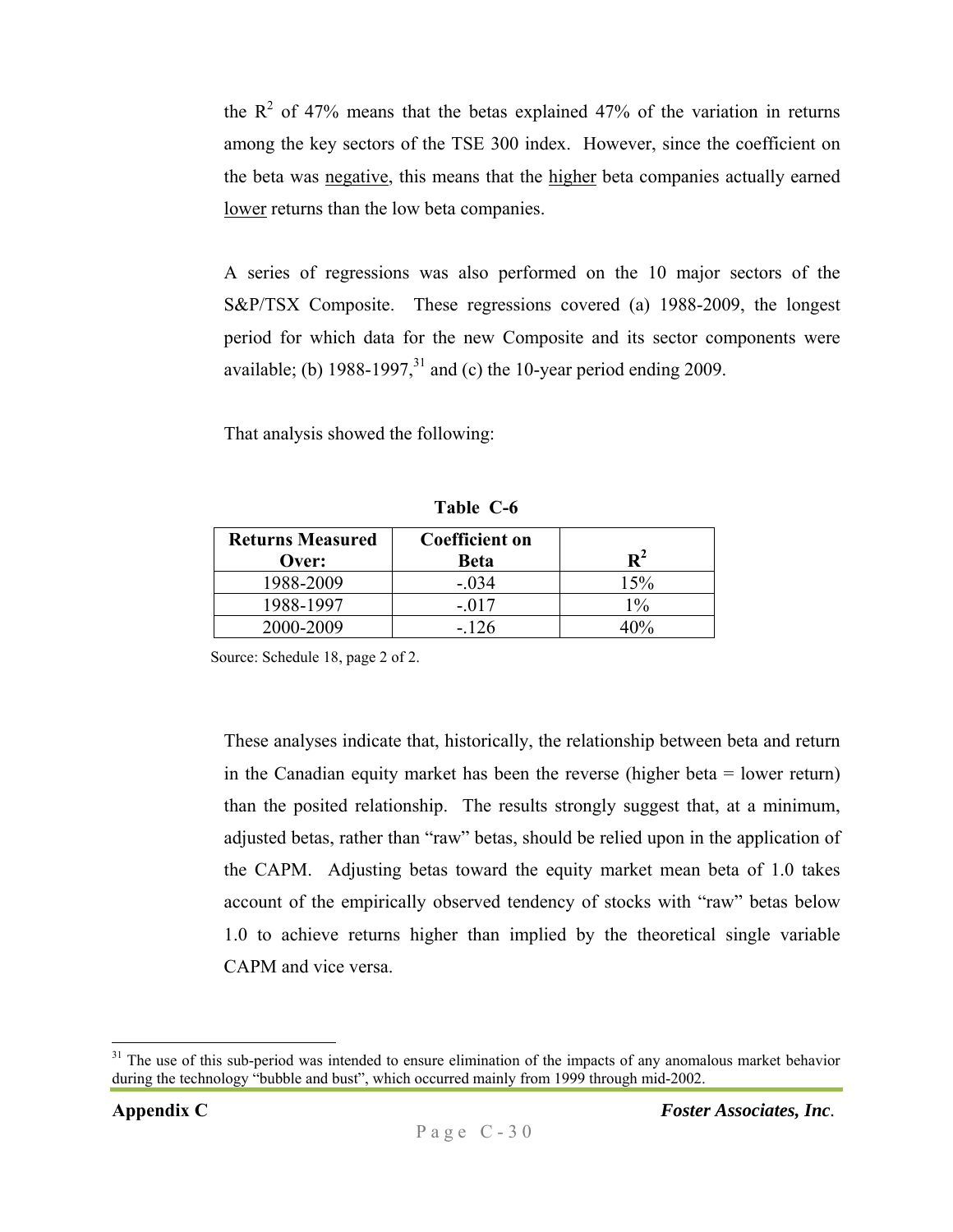#### (3) Historic Raw Betas

Since beta is the risk measure that underpins the application of the CAPM, I also took account of utility betas to estimate the relative risk adjustment. Schedule 19 summarizes the "raw"<sup>32</sup> betas I calculated using monthly changes in price for individual publicly-traded Canadian regulated pipeline, gas distribution and electric utility companies, the TSE Gas/Electric Index, and the S&P/TSX Utilities Sector using monthly price data calculated over five-year periods ending 1993 through  $2009.<sup>33</sup>$ 

As Schedule 19 indicates, there was a significant decline in the calculated "raw" five-year betas of the individual regulated Canadian companies between 1993- 1998 and 1999-2005 (from approximately 0.50-0.60 to 0.0 and slightly negative). Following an increase in 2007 to 0.50, the "raw" betas for the individual regulated Canadian company betas again declined in 2008 to approximately 0.25 and remained at that level in 2009.

The observed levels and pattern of the calculated "raw" utility betas in 1999-2009 can be traced to four factors: (1) the technology sector bubble and subsequent bust; (2) the dominance in the TSE 300 of two firms during the early part of the "bubble and bust" period, Nortel Networks and BCE; (3) the financial crisis and the accompanying plunge in the equity markets; and (4) the greater sensitivity of utility stock prices than the equity market composite to rising and falling interest rates (e.g., during the equity market "bubble" of 1999 and early 2000 and during

 $\overline{a}$  $32$  The term "raw" means that the beta is simply the result of a single variable ordinary least squares regression.<br> $33$  The S&P/TSX Utilities Sector was created in 2002 (with historic data calculated from year-end 1987)

TSE 300 was revamped to create the S&P/TSX Composite. The Utilities Sector was essentially an amalgamation of the former TSE 300 Gas/Electric and Pipeline sub-indices. In May 2004, the pipelines were moved to the Energy Sector.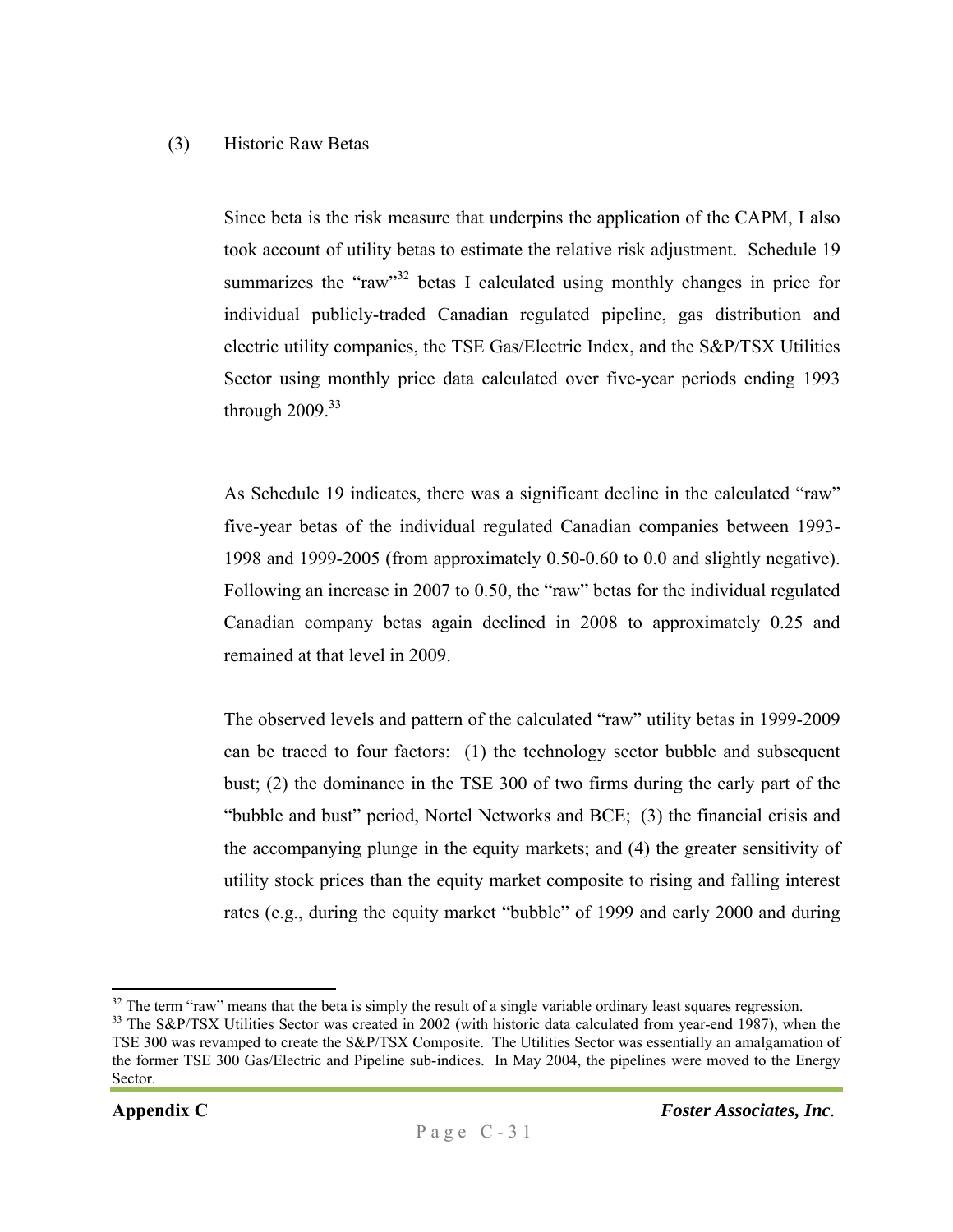the first half of 2006).<sup>34</sup> Over the longer-term (1970-2009), the "raw" beta of the Utilities Index using total returns has been approximately 0.50, as indicated in Table C-7 below.

(4) Canadian Regulated Company Returns and "Raw" Betas

The equity betas of traded regulated Canadian company shares and of the utility index explain a relatively small percentage of the actual achieved market returns over time. A regression of the monthly returns on the TSX Utilities Index against the returns on the TSX Composite, for example, over the period  $1970-2009^{35}$ shows the following:

| Table |  |
|-------|--|
|       |  |

| Monthly TSX<br>Utilities Index<br>Return | $= 0.0055 + 0.49$ |      | <b>Monthly TSE</b><br>Composite<br>Return |  |
|------------------------------------------|-------------------|------|-------------------------------------------|--|
| t-statistic                              |                   | 14.6 |                                           |  |
| $\mathbf{D}^2$                           | $31\%$            |      |                                           |  |

The relationship quantified in the above equation suggests a long-term utility beta of 0.49, or approximately 0.50. However, the  $R^2$ , which measures how much of the variability in utility stock prices is explained by volatility in the equity market as a whole, is only 31%. That means 69% of the monthly volatility in share prices remains unexplained.

Since utility shares are interest sensitive, the regression was expanded to capture the impact of movements in long-term Canada bond prices on utility returns. The

 $\overline{a}$ <sup>34</sup> Schedule 17 shows that utilities were not the only companies whose betas were negatively impacted by the technology sector bubble and subsequent market decline. To illustrate, the 60-month beta ending 1997 of the Consumer Staples Sector was 0.62; the corresponding betas ending 2003 and 2004 were -0.08 and -0.07 respectively. In contrast, over the same periods, the beta of the Information Technology Sector rose from 1.57 to 2.87.

<sup>&</sup>lt;sup>35</sup> The Monthly TSX Utilities Index Returns are comprised of the monthly returns on the TSE Gas & Electric Index for period January 1970 to April 2003 and the monthly returns on the S&P/TSX Utilities Index for the period May 2003 to December 2009.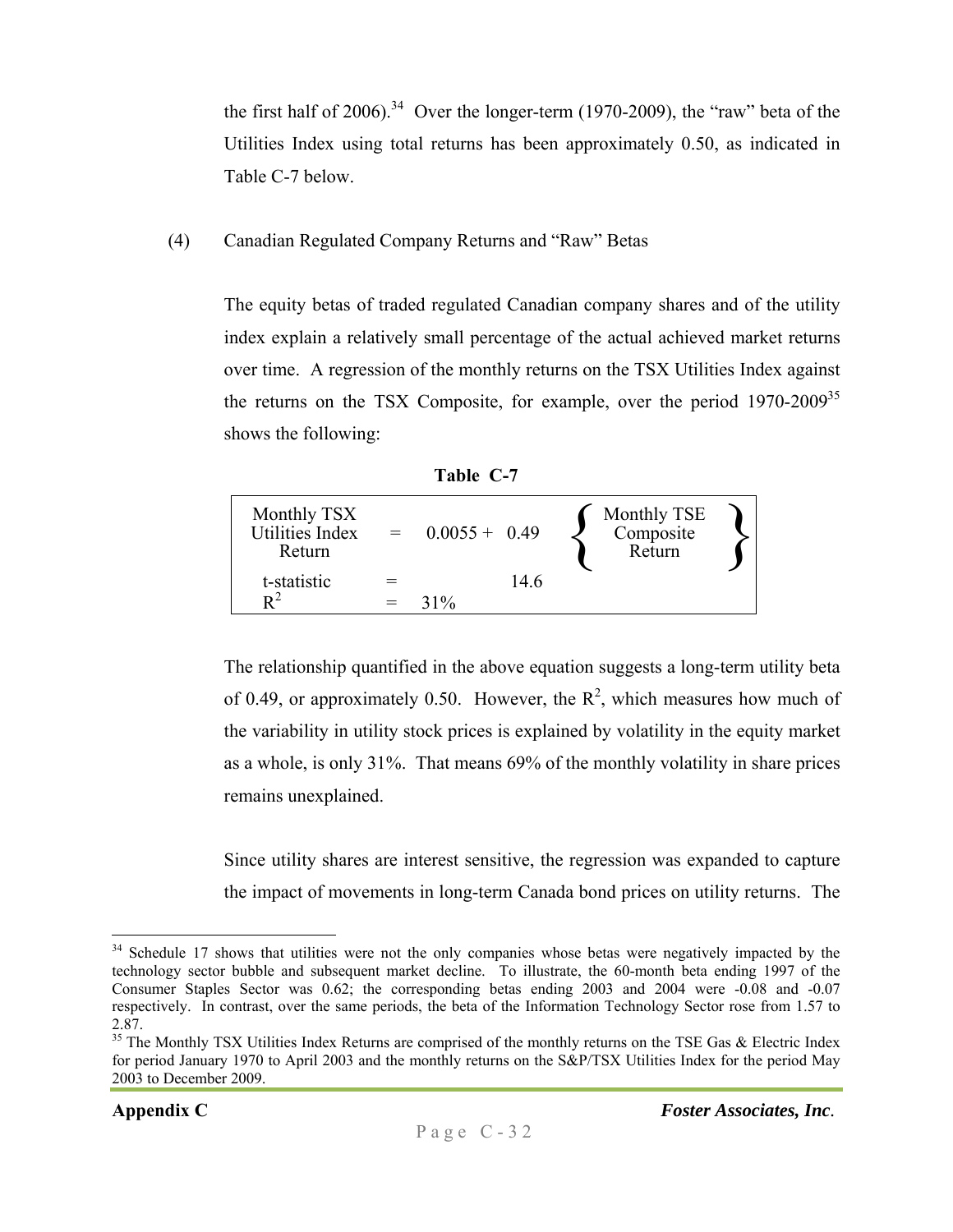addition of monthly long-term Canada bond returns to the analysis indicates the following:



When government bond returns are added as a further explanatory variable, somewhat more of the observed volatility in utility stock prices is explained (41% versus 31%). The second regression equation suggests that utility shares have had approximately 40% of the volatility of the equity market and over 50% of the volatility of the bond market, the latter consistent with utility common stocks' interest sensitivity. Nevertheless, the equation still leaves more than half of the utility shares' volatility unexplained. To provide some perspective, the average actual annual return for the index from 1970-2009 was 12.25%. Of this average annual return, approximately 2.5 percentage points was explained neither by volatility in the equity market nor the long-term government bond market.<sup>36</sup>

Using an expected annual equity market return of 11.5%, the low end of the 11.5%-12.0% range developed above, an annual long-term Canada bond return equal to the forecast longer-term 30-year Canada yield of 5.0%, and an annual "unexplained" utility return component equal to that achieved in the past (approximately 2.5 percentage points on average annually), the indicated utility return going forward is  $9.8\%$ <sup>37</sup> If, instead, the "unexplained" return component is assumed to be equal to the same proportion of the total utility return as was the

<sup>&</sup>lt;sup>36</sup> The unexplained component of the achieved return is represented by the intercept in the equation. The intercept of 0.00198 (or .198%) is a monthly return, which when annualized, equals approximately 2.5%.  $37$  9.8% = 2.5% + (0.41\*11.5%) + (0.52\*5.0%).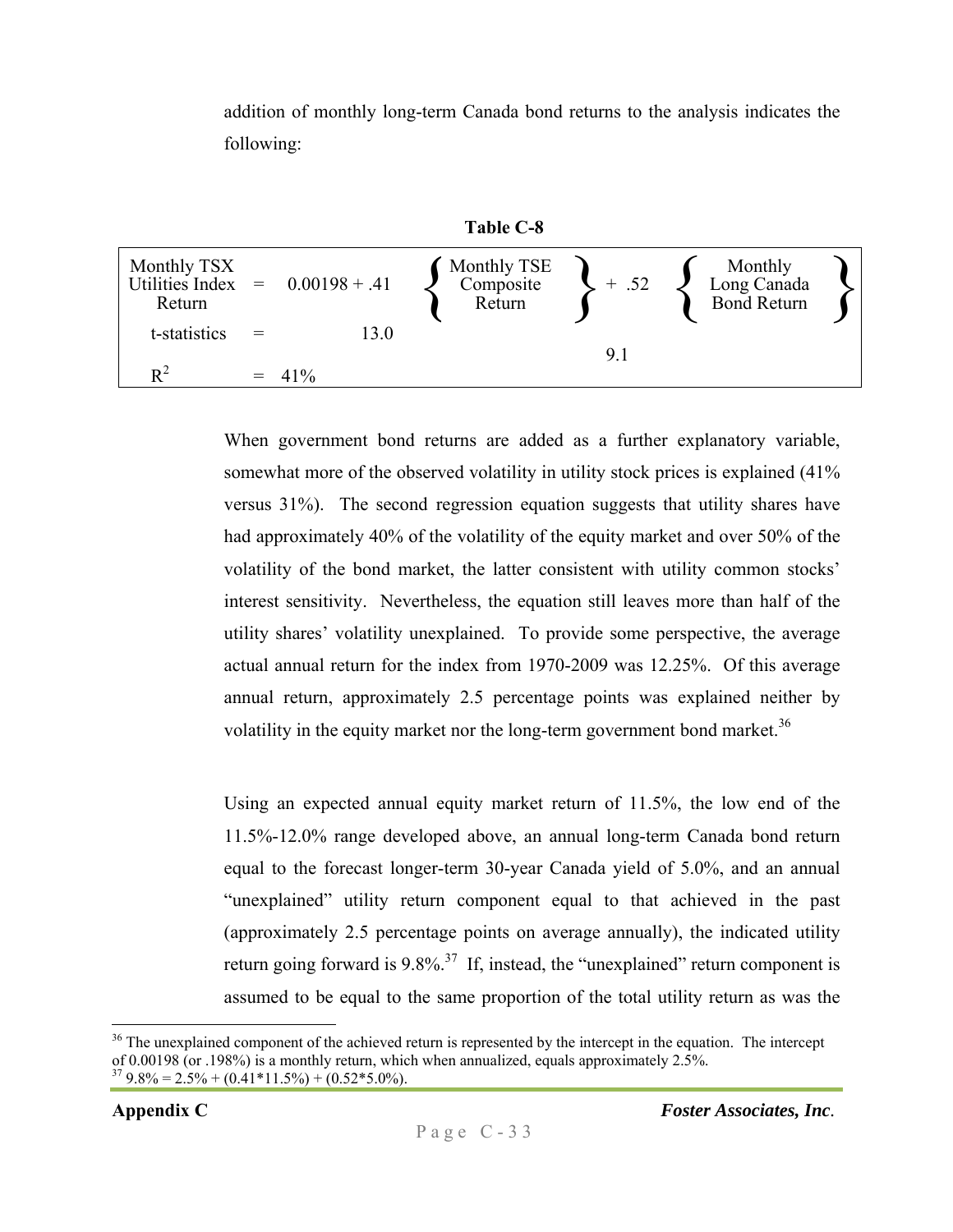case historically (approximately  $20\%^{38}$ ), the expected utility return is 9.1%.<sup>39</sup> When the average of the two utility returns (9.5%) is expressed as an equity risk premium above the forecast long-term Canada bond yield of 5.0%, the indicated relative risk adjustment is approximately  $0.70^{40}$ 

#### (5) Use of Adjusted Betas

From the calculated "raw" betas, the inference can readily be made that regulated companies are less risky than the equity market composite, which by construction has a beta of 1.0. The more difficult task is determining how the "raw" beta translates into a relative risk adjustment that captures utility investors' return requirements. In order to arrive at a reasonable relative risk adjustment, the normative ("what should happen") CAPM needs to be integrated with what has been empirically observed ("what does or has happened"). Empirical studies have shown that stocks with low betas (less than the equity market beta of 1.0) have achieved returns higher than predicted by the single variable (i.e., equity beta) CAPM. Conversely, stocks with betas higher than the equity market beta of 1.0 have achieved lower returns than the model predicts.

The use of betas that are adjusted toward the equity market beta of 1.0, rather than the calculated "raw" betas, takes account of the observed tendency of low (high) beta stocks to achieve higher (lower) returns than predicted by the simple CAPM. Adjusted betas are a standard means of estimating betas, and are widely disseminated to investors by investment research firms, including Bloomberg, *Value Line* and Merrill Lynch. All three of these firms use a similar methodology to adjust "raw" betas toward the equity market beta of 1.0. Their methodologies

 $38\ 2.5\%/12.25\% = 20\%.$ 

 $399.1\% = ((0.41*11.5\%) + (0.52*5.0\%))/(1-20\%).$ 

 $40 \frac{9.5\% - 5.0\%}{ } = 0.70$ 

 $11.5\% - 5.0\%$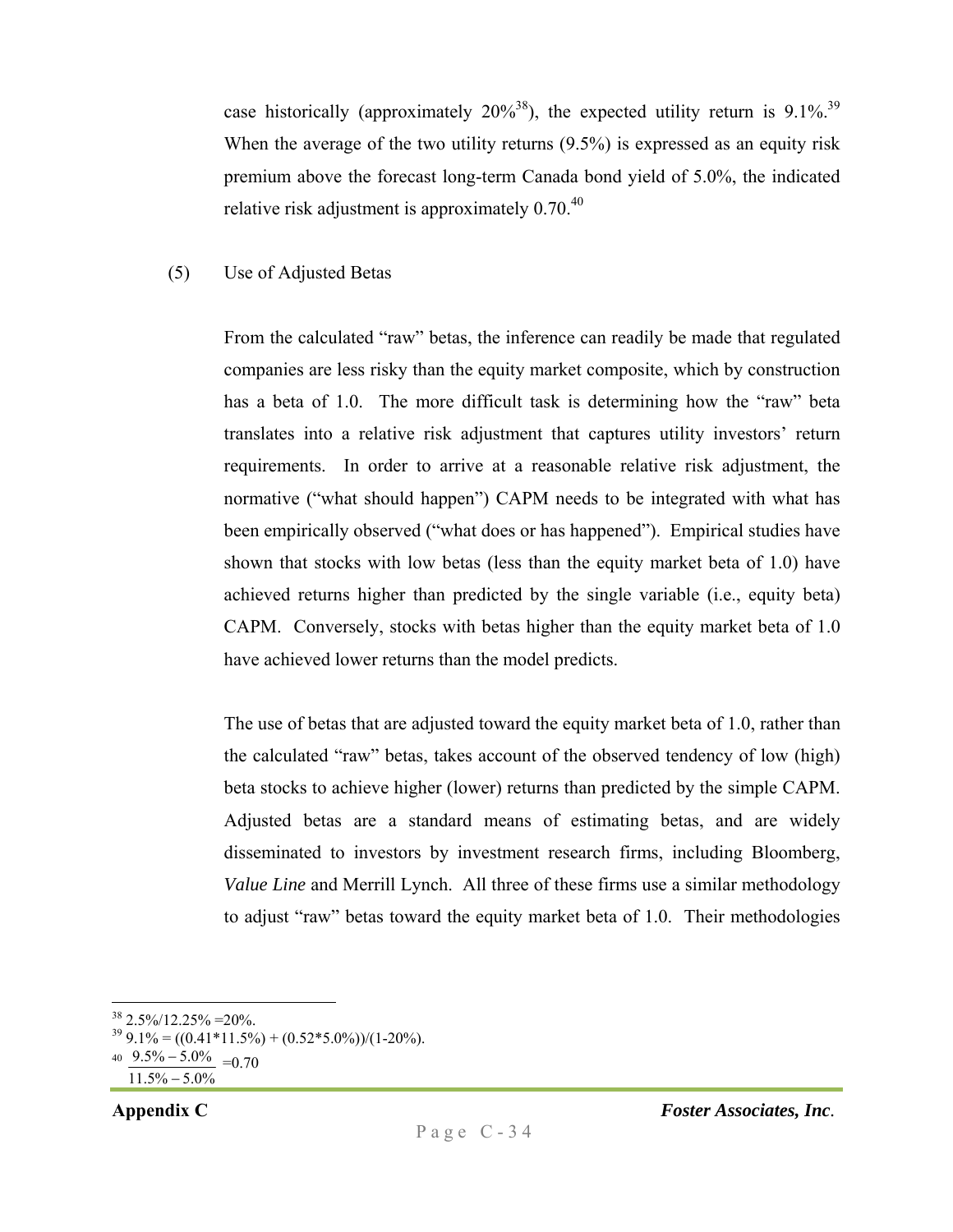give approximately 2/3 weight to the calculated "raw" beta and 1/3 weight to the equity market beta of 1.0.

The following table compares the reported Bloomberg betas (calculated using three years of weekly prices) ending May 2010 for the five major Canadian utilities to calculated "raw" weekly betas for the same three-year period. The Bloomberg betas suggest that the relative risk adjustment based solely on the most recent Canadian regulated company betas would be approximately 0.62. The application of the same adjustment formula used by Bloomberg to the long-term calculated "raw" beta of approximately 0.50 for the TSX Utilities Index shown in Table C-7 above results in a relative risk adjustment of  $0.67<sup>41</sup>$ 

| Company       | "Raw" Beta | <b>Bloomberg Beta</b> |
|---------------|------------|-----------------------|
| Canadian      |            |                       |
| Utilities     | 0.39       | 0.59                  |
| Emera         | 0.39       | 0.60                  |
| Enbridge Inc. | 0.51       | 0.63                  |
| Fortis        | 0.48       | 0.66                  |
| TransCanada   | 0.45       | 0.62                  |
| Average       | 0.44       | 0.62                  |

**Table C-9** 

Source: Schedule 19 and Bloomberg.com.

A comparison of the reported *Value Line* betas<sup>42</sup> to the "raw" calculated betas for the sample of low risk U.S. distribution utilities relied upon in the application of the discounted cash flow (DCF) and DCF-based risk premium test shows a similar relationship. While the "raw" calculated weekly betas for the five-year period ending April 2010 averaged approximately  $0.55^{43}$ , the 1<sup>st</sup> Quarter 2010 betas

<sup>&</sup>lt;sup>41</sup> Adjusted beta =  $0.67$  x "Raw" Beta +  $0.33$  x Market Beta of 1.0.<br><sup>42</sup> Value Line uses a five-year horizon and a weekly price change interval.

<sup>&</sup>lt;sup>43</sup> The calculations of the sample betas are sensitive to the period over which the betas are calculated, the price interval chosen to estimate the betas (e.g., weekly versus monthly) and the market index selected (e.g., S&P 500 versus the NYSE Index). The betas calculated using monthly data are systematically lower than the betas calculated using weekly data for the low risk U.S. distribution utility sample.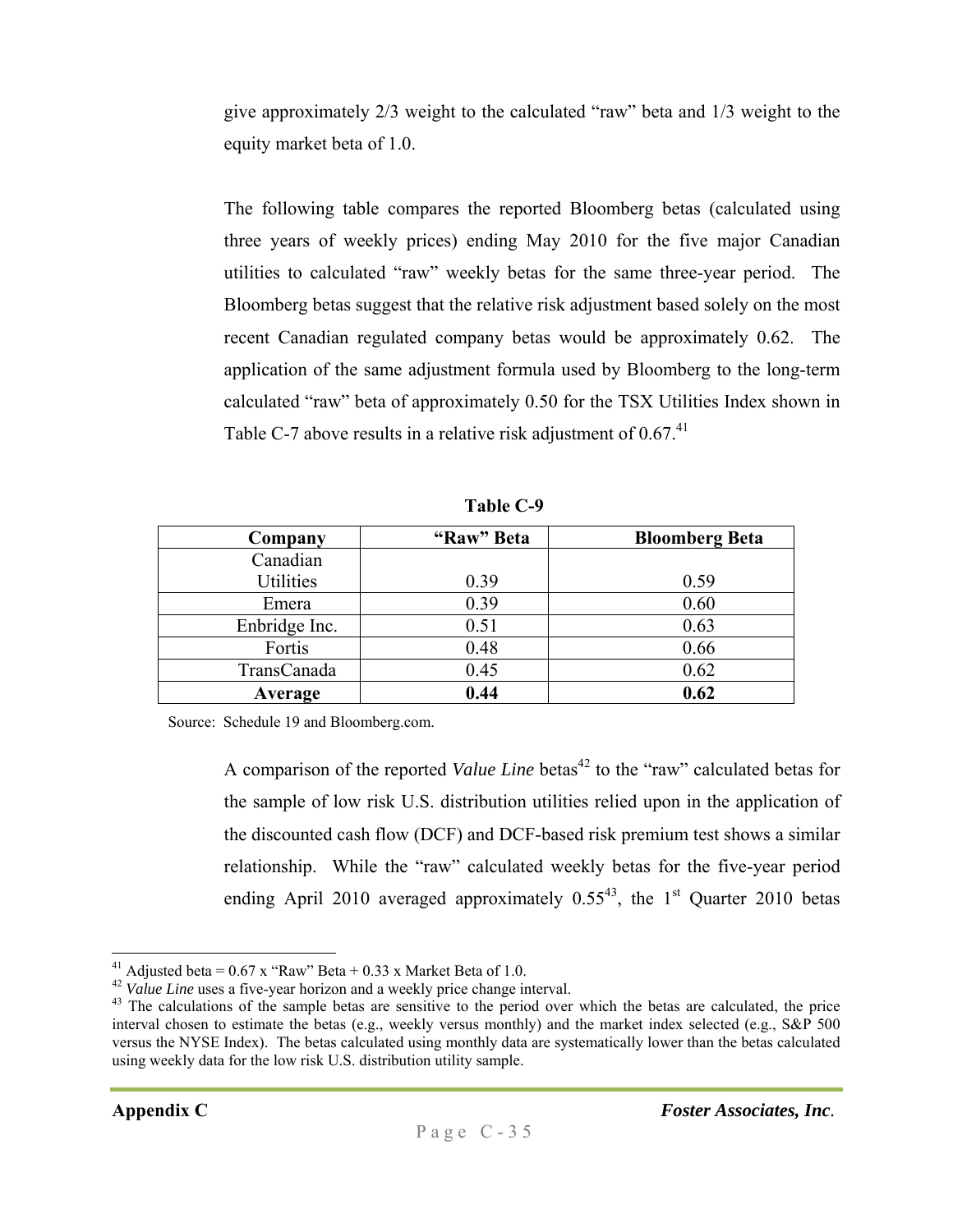reported by the widely disseminated *Value Line* averaged approximately 0.65 for the sample (Schedule 7).

#### **c. Relative Risk Adjustment**

A summary of the relative risk measures for Canadian utilities based on the analyses above is set out in the table below:

| <b>Relative Risk Indicator</b>                 | <b>Relative Risk Factor</b> |
|------------------------------------------------|-----------------------------|
| <b>Total Market Risk (Standard Deviations)</b> | $0.65 - 0.70$               |
| <b>Relative Historic Returns and Betas</b>     | 0.70                        |
| Recent Adjusted Beta                           | 0.62                        |
| Long-term Adjusted Beta                        | በ 67                        |

**Table C-10** 

These results support a relative risk adjustment in the approximate range of 0.65-0.70 (mid-point of 0.675).

# **6. Benchmark Distribution Utility Risk Premium and Cost of Equity**

I previously estimated the equity market risk premium at a forecast long Canada yield of 5.0% at approximately 6.75%. At an equity market risk premium of 6.75% and a relative risk adjustment of 0.65-0.70, the indicated equity risk premium is in the range of approximately 4.4%-4.7%. The corresponding cost of equity based on the risk-adjusted equity market risk premium test at a forecast long-term Canada bond yield of 5.0% is approximately 9.55%, before any adjustment for financing flexibility.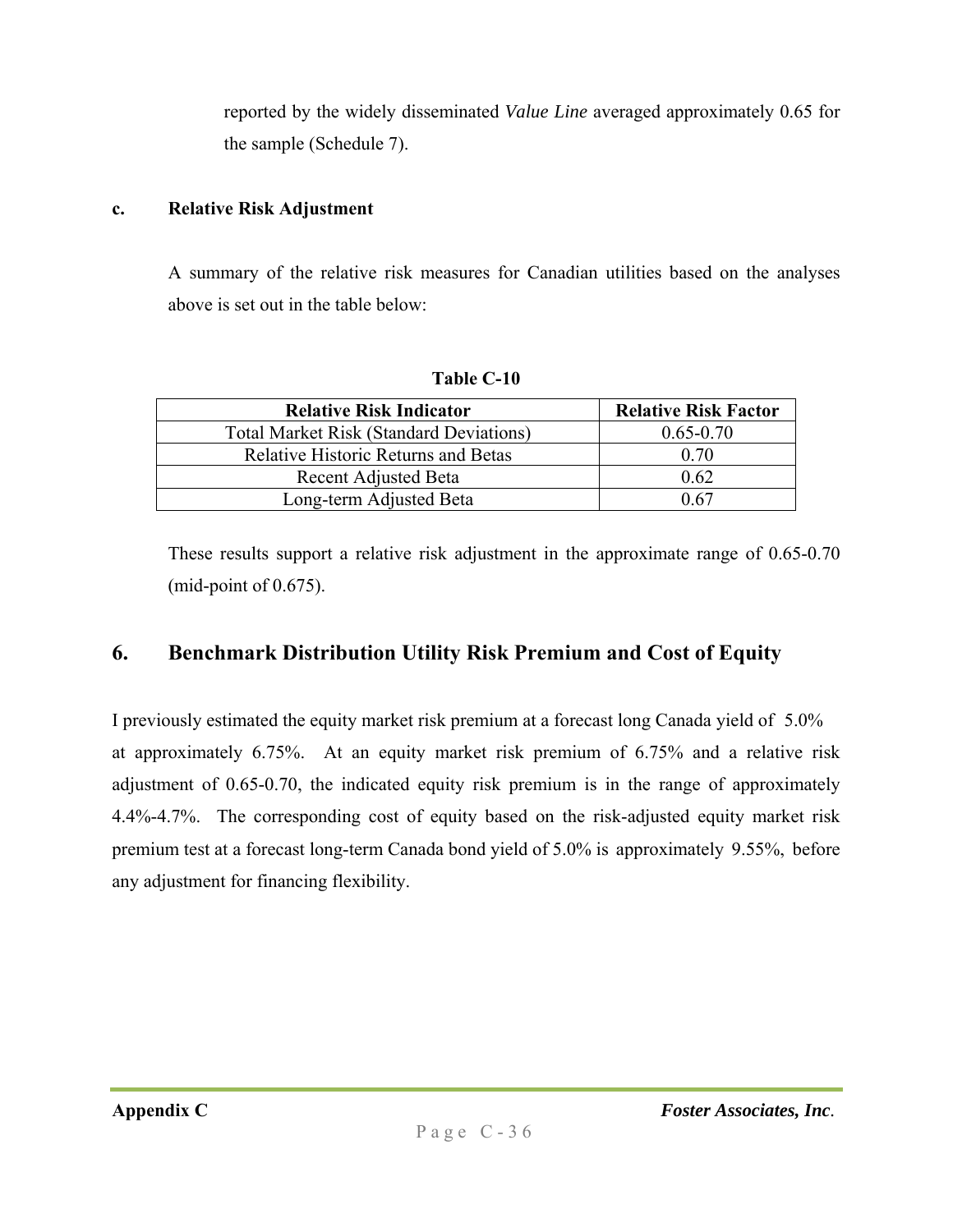#### **APPENDIX D**

# **DCF-BASED EQUITY RISK PREMIUM TEST**

#### **1. Introduction**

The DCF-based equity risk premium is a forward-looking test which uses the discounted cash flow model and long-term government bond yields to estimate expected utility returns and risk premiums over time. The utility equity risk premium is measured as the difference between the DCF cost of equity and the yield on long-term government bond yields. The advantage of the DCF-based equity risk premium test is that it allows for testing of the relationship between the utility cost of equity (or the utility equity risk premium) and interest rates.

### **2. Sample of Low Risk Benchmark U.S. Distribution Utilities**

The same sample of benchmark utilities was used to perform the DCF-based equity risk premium tests as for the DCF test. The selection criteria for the low risk gas and electric distribution utilities are described in Appendix B.

### **3. Construction of the DCF-Based Equity Risk Premium Test**

The constant growth DCF model was used to construct a monthly series of expected utility returns for each of the nine utilities in the sample from 1995-2009.<sup>44</sup> The monthly DCF cost for each utility was estimated as the sum of the utilities' I/B/E/S mean earnings growth forecast (published monthly) **(g)** and the corresponding expected monthly dividend yield **(DYe)**. The dividend yield **(DY)** was calculated as the most recent quarterly dividend paid, annualized, divided by the monthly closing price. The expected dividend yield was then calculated by adjusting the monthly dividend yield for the I/B/E/S mean earnings growth forecast

<sup>&</sup>lt;sup>44</sup> The analysis comprises the full period over which automatic adjustment formulas for setting allowed ROEs were (and in some cases continue to be) in effect in Canada. The period for the analysis was chosen in part to test the validity of the relationship between interest rates and the equity risk premium on which the formulas have been based.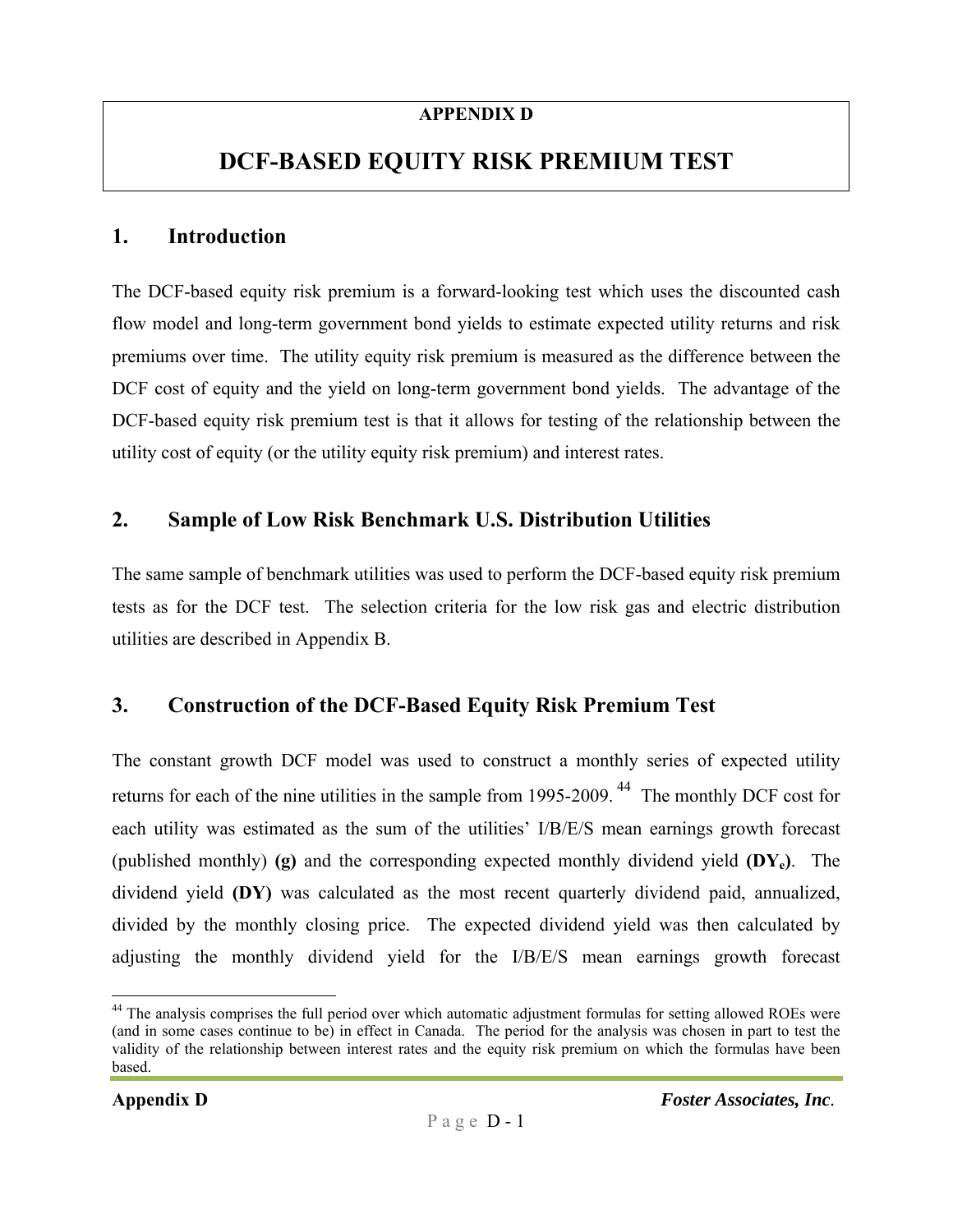$(DY_e=DY^*(1+g))$ . The individual utilities' monthly DCF estimates  $(DY_e + g)$  were then averaged to produce a time series of monthly DCF estimates **(DCFs)** for the sample. The monthly equity risk premium **(ERP)** for the sample was calculated by subtracting the corresponding 30-year Treasury yield **(TY)** from the average DCF cost of equity **(ERPs=DCFs– TY)** (Schedule 20). The monthly sample average ERPs were used to estimate the regression equations found on Schedule 20.

# **4. Estimation of the Cost of Equity Based on the DCF-Based Equity Risk Premium Test**

For the sample of U.S. distribution utilities, the DCF-based risk premium test indicates an average risk premium over the full 1995-2009 period of 4.3%; the corresponding average longterm government bond yield was 5.4%, approximately 40 basis points higher than the forecast long-term Canada bond yield of  $5.0\%$  (Schedule 20, page 1). From 1999-2009,<sup>45</sup> the average risk premium was 4.6% with a corresponding average long-term government bond yield of 5.0% (Schedule 20, page 1).

For the entire 1995-2009 period, the data demonstrate that there has been an inverse relationship between the long-term government bond yield and utility equity risk premiums. A simple regression analysis between the monthly 30-year Treasury bond yields and the corresponding equity risk premiums indicates that, over the full period, the equity risk premium rose by 55 basis points when the long-term government bond yield fell by 100 basis points and, conversely, the equity risk premium fell by 55 basis points when the long-term government bond yield rose by 100 basis points (Schedule 20, page 2). Expressed in terms of cost of equity, the cost of equity rose (fell) by 45 basis points for every one percentage point increase (decrease) in the long-term government bond yield. For the shorter period (1999-2009), the equity risk premium increased (decreased) by 47 basis points for every one percentage point decrease (increase) in the long-

 $^{45}$  EGNB's ROE of 13%, approved by the Board in 2000, was based on capital market conditions prevailing at the time the franchise was granted in 1999.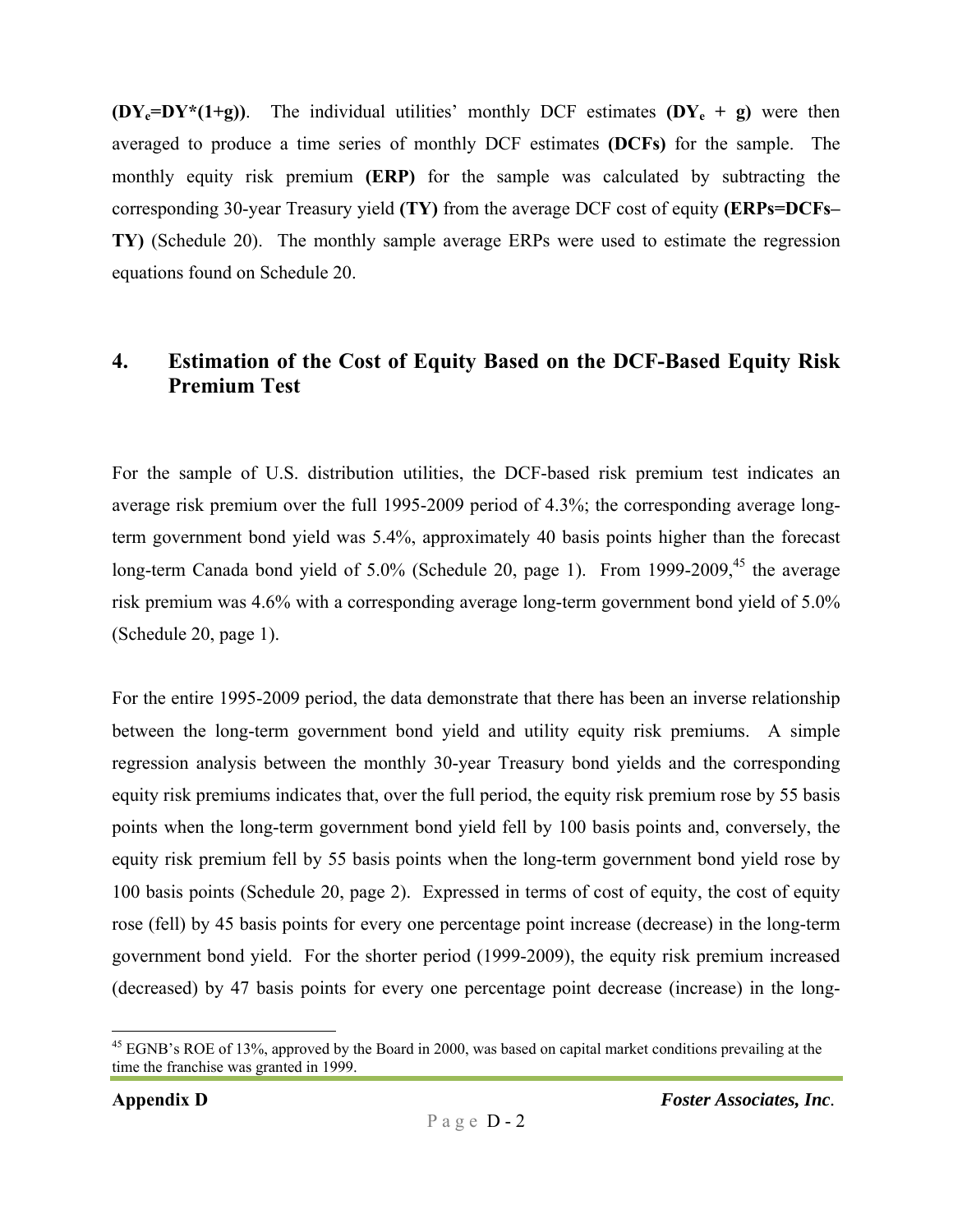term government bond yield (Schedule 20, page 3). In other words, the utility equity risk premium is higher at lower levels of interest rates than it is at higher levels of interest rates.

Based on this relationship, over the longer period, at a forecast 30-year government bond yield of 5.0%, the indicated equity risk premium is approximately 4.6%. The indicated cost of equity would be 9.6%. Based on the 1999-2009 regression, the estimated equity risk premium is also 4.6% and the cost of equity at a long-term Canada bond yield of 5.0% is 9.6% (Schedule 20, page 3). However, this analysis reflects only the relationship between the cost of equity and government bond yields to the exclusion of other factors which impact on the cost of equity.

To capture the impact of other factors, I incorporated corporate bond yield spreads into the analysis. The magnitude of the spread between corporate bond yields and government bond yields is frequently used as a proxy for changes in investors' perception of risk.<sup>46</sup> I estimated the relationship among utility equity risk premiums<sup>47</sup> and the spreads between long-term utility<sup>48</sup> and government bond yields in conjunction with the change in the yield on long-term government bond yields. To estimate this relationship, I performed a second regression analysis using the same two time periods, 1995-2009 and 1999-2009 (Schedule 20, pages 2 and 3). The analysis indicated for both periods that, while there has been an inverse relationship between the utility risk premium and the level of government bond yields, there has been a positive relationship between the utility risk premium and the spread between utility bond yields and government bond yields. The utility risk premium is higher when government bond yields are lower and vice versa and higher when the utility/government bond yield spread is higher and vice versa.

Specifically, the 1995-2009 analysis showed that the utility equity risk premium increased or decreased by approximately 35 basis points when the government bond yield decreased or increased by 100 basis points and increased or decreased by approximately nine basis points for every 10 basis point increase or decrease in the utility/government bond yield spread (Schedule 20, page 2). By comparison, the 1999-2009 analysis showed an increase (decrease) in the utility

<u>.</u>

 $46$  Or, alternatively, risk aversion i.e., willingness to take risks.

<sup>&</sup>lt;sup>47</sup> Measured, as in the prior analysis, as the DCF cost of equity minus the long-term government bond yield.

<sup>&</sup>lt;sup>48</sup> Based on Moody's long-term A-rated U.S. utility bond index.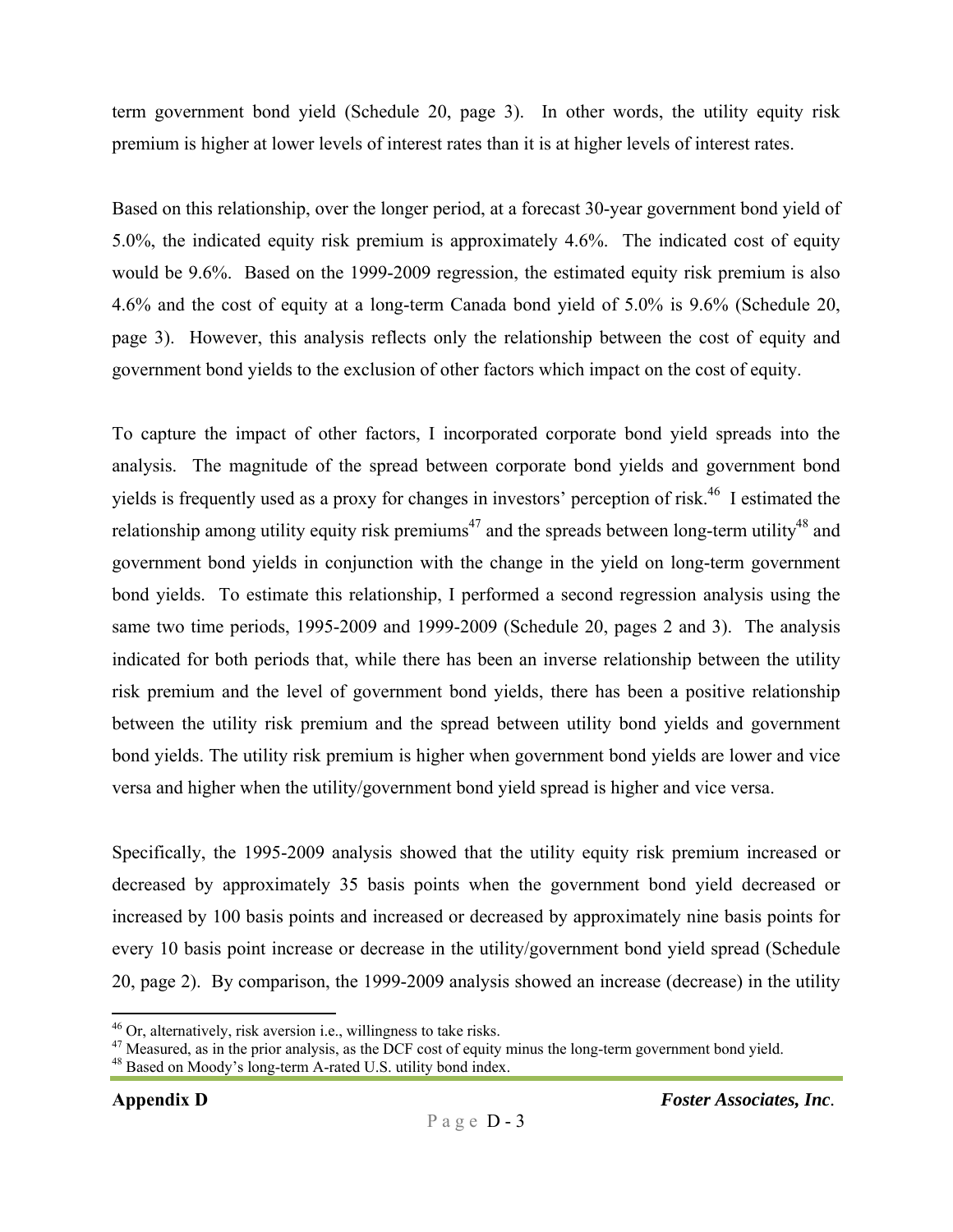risk premium of approximately 50 basis points for every one percentage point decrease (increase) in the government bond yield and an increase (decrease) of 10 basis points in the utility risk premium for every 10 basis point increase (decrease) in the utility/government bond yield spread (Schedule 20, page 3).49

At the end of April 2010, the spread between long-term Canadian A rated utility bonds and 30 year Government of Canada bond yields was approximately 145 basis points. At a forecast long Canada yield of 5.0% and a utility/government bond yield spread of 145 basis points, based on both the 1995-2009 and 1999-2009 periods, the two variable DCF-based equity risk premium model indicates an equity risk premium of approximately 4.4%. The corresponding cost of equity before any adjustment for financing flexibility is approximately 9.4% (Schedule 20, pages 2 and 3).

Based on both the single and two variable DCF-based equity risk premium approaches over both periods at a forecast long-term Government of Canada bond yield of 5.0%, the indicated equity risk premium is approximately 4.5%. The average cost of equity based on both the single and two variable DCF-based equity risk premium approaches over both periods is approximately 9.5%.

 $^{49}$  Expressed in terms of cost of equity, rather than risk premiums, for both periods, the analyses that include both the long-term government bond and the utility/government bond yield spread suggest that the cost of equity has increased or decreased by approximately 50-65 basis points for every one percentage point increase or decrease in the government bond yield and has also increased or decreased by approximately 10 basis points for every 10 basis point increase or decrease in utility/government bond yield spreads.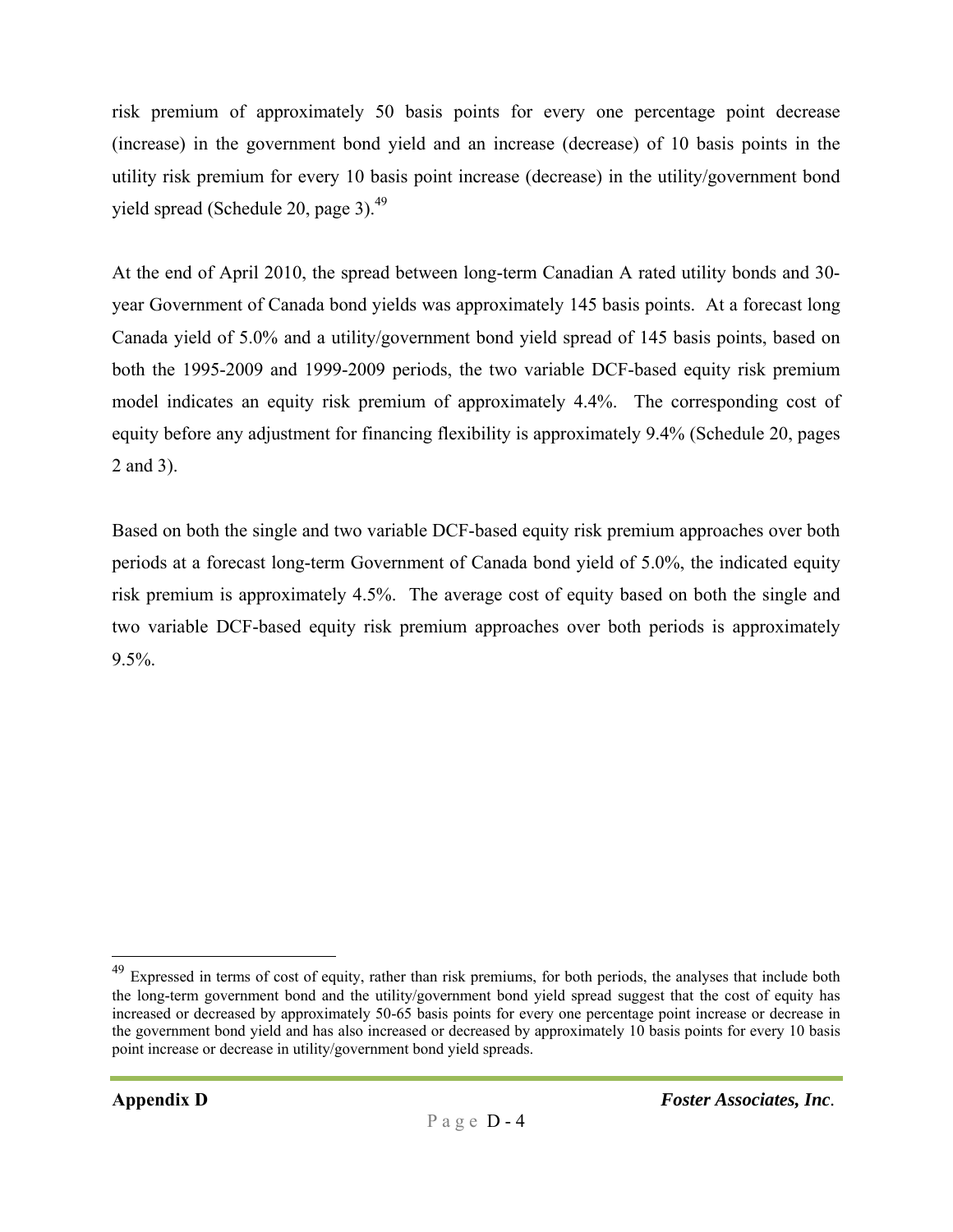#### **APPENDIX E**

# **FINANCING FLEXIBILITY ADJUSTMENT**

An adjustment to the equity risk premium and discounted cash flow test results for financing flexibility is required because the measurement of the return requirement based on market data results in a "bare-bones" cost. It is "bare-bones" in the sense that, theoretically, if this return is applied to (and earned on) the book equity of the rate base (assuming the expected return corresponds to the approved return), the market value of the utility would be kept close to book value.

The financing flexibility allowance is an integral part of the cost of capital as well as a required element of the concept of a fair return. The allowance is intended to cover three distinct aspects: (1) flotation costs, comprising financing and market pressure costs arising at the time of the sale of new equity; (2) a margin, or cushion, for unanticipated capital market conditions; and (3) a recognition of the "fairness" principle.

The financing flexibility allowance recognizes that return regulation remains, fundamentally, a surrogate for competition. Competitive unregulated companies of reasonably similar risk to utilities have consistently been able to maintain the real value of their assets significantly in excess of book value, consistent with the proposition that, under competition, market value will tend to equal the replacement cost, not the book value, of assets. In the absence of an adjustment for financial flexibility, the application of a "bare-bones" cost of equity to the book value of equity, if earned, in theory, limits the market value of equity to its book value. The fairness principle recognizes the ability of competitive firms to maintain the real value of their assets in excess of book value and thus would not preclude utilities from achieving a degree of financial integrity that would be anticipated under competition. The market/book ratio of the S&P/TSX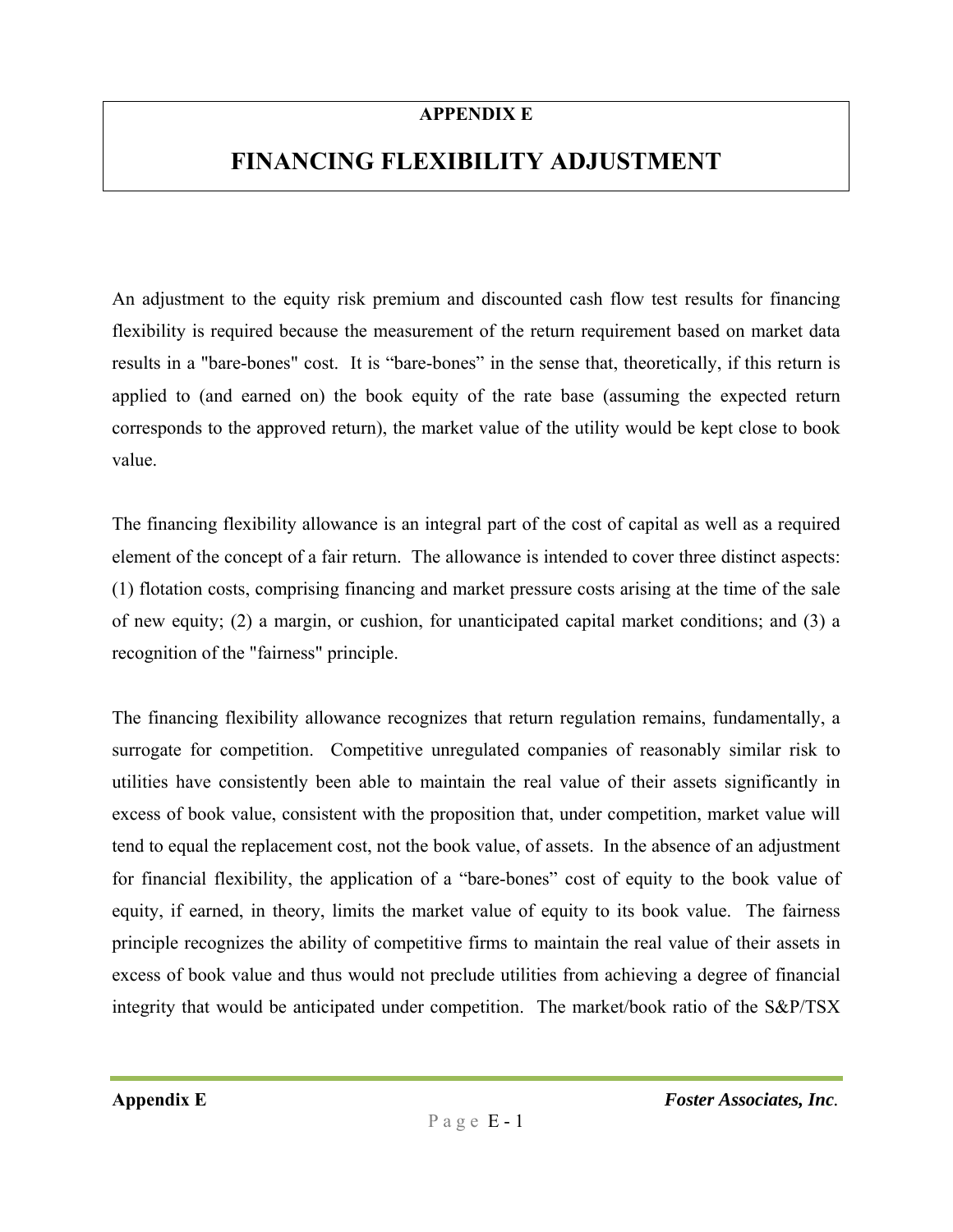Composite averaged 2.2 times from 1995-2009; the corresponding average market/book ratio of the S&P 500 was 3.2 times.<sup>50</sup>

Utility return regulation should not seek to target the market/book ratios achieved by such unregulated companies, but, at the same time, it should not preclude utilities from achieving a level of financial integrity that gives some recognition to the longer run tendency for the market value of unregulated companies to equate to the replacement cost of their productive capacity. This is warranted not only on grounds of fairness, but also on economic grounds, to avoid misallocation of capital resources. To ignore these principles in determining an appropriate financing flexibility allowance is to ignore the basic premise of regulation. The adjustment for financing flexibility recognizes that the market return derived from the equity risk premium test needs to be translated into a return that is fair and reasonable when applied to book value.The concept of a financing flexibility or flotation cost allowance has been accepted by most Canadian regulators.

This premise was recognized by the Independent Assessment Team (IAT), retained by the Alberta Department of Resource Development to determine the cost parameters for the Power Purchase Arrangement (PPAs) for existing regulated generating plants, concluded in its 1999 report, regarding flotation costs,

This is sometimes associated with flotation costs but is more properly regarded as providing a financial cushion which is particularly applicable given the use of historic cost book values in traditional rate of return regulation in Canada. No such adjustment has ever been made in UK utility regulation cases which tend to use market values or current cost values. $51$ 

The Report of the IAT was accepted by the Alberta Energy and Utilities Board in Decision U99113 (December 1999).

 $50$  The market to book ratio of the S&P 500 includes the Utilities. The market to book ratio of the S&P Industrials alone has been higher.

*<sup>51</sup>Independent Assessment Team Power Purchase Arrangement Report*, July 1999, page XLV, footnote 99.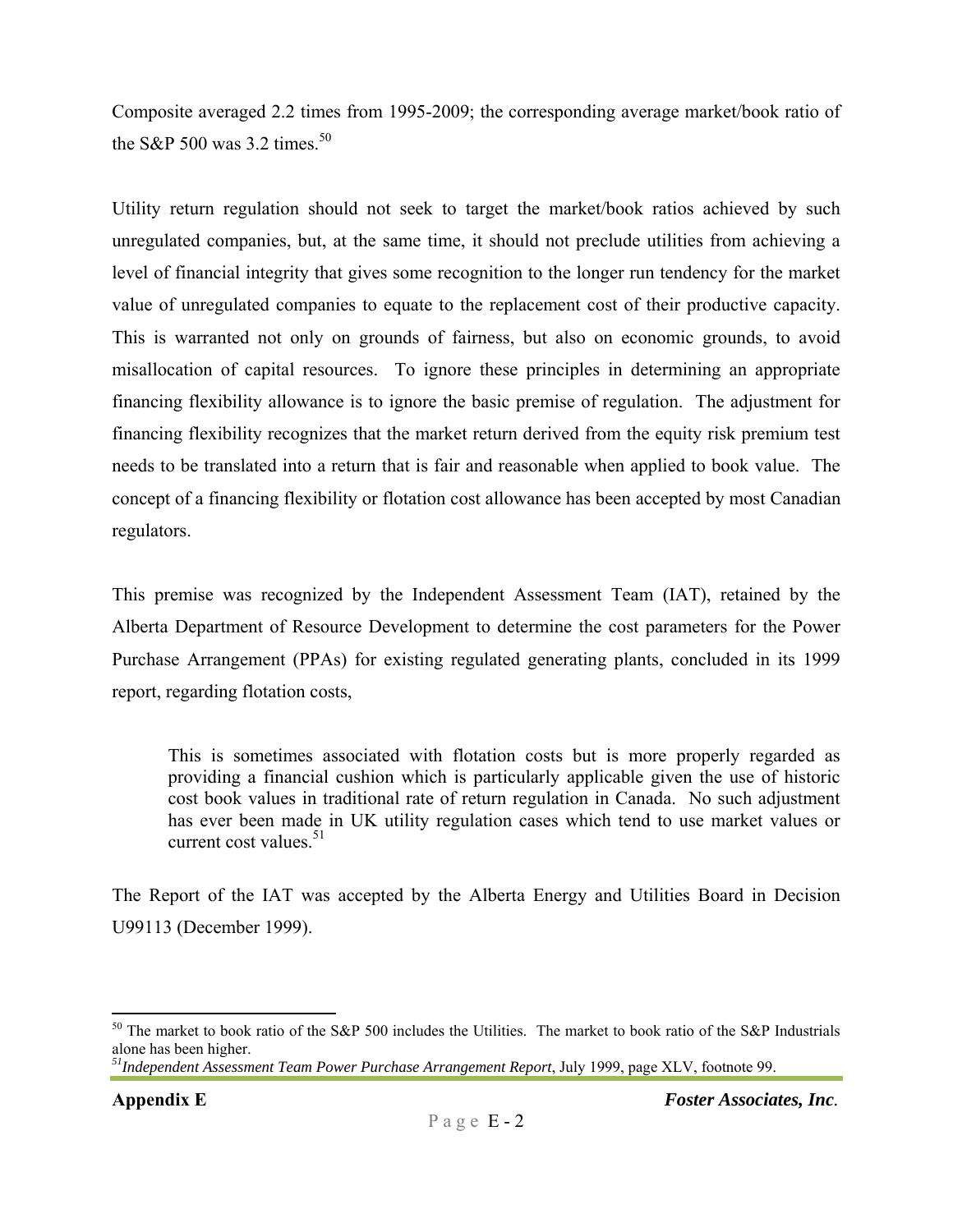At a minimum, the financing flexibility allowance should be adequate to allow a utility to maintain its market value, notionally, at a slight premium to book value, i.e., in the range of 1.05- 1.10. At this level, a utility will be able to recover actual financing costs, as well as be in a position to raise new equity (under most market conditions) without impairing its financial integrity. A financing flexibility allowance adequate to maintain a market/book in the range of 1.05-1.10 is approximately 50 basis points. $52$ 

Further, the financing flexibility allowance should also recognize that both the equity risk premium and DCF cost of equity estimates are derived from market values of equity capital. The cost of capital, as determined in the capital markets, is derived from market value capital structures. The cost of equity has been estimated using samples of proxy companies with a lower level of financial risk, as reflected in their market value capital structures, than the financial risk reflected in the corresponding book value capital structure. Regulatory convention applies the allowed equity return to a book value capital structure. When the market value equity ratios of the proxy utilities are well in excess of their book value common equity ratios, the failure to recognize the higher level of financial risk in the book value capital structure relative to the financial risk of the proxy samples of utilities, as recognized by equity investors, results in an underestimation of the cost of equity. The cost of capital reflects the market value of the firms' capital, both debt and equity. The market value capital structures may be quite different from the book value capital structures. When the market value common equity ratio is higher (lower) than

Return on Book Equity = Market/Book Ratio x "bare-bones" Cost of Equity  $1 +$  [retention rate  $(M/B - 1.0)$ ]

For a market/book ratio of 1.075 (mid-point of 1.05 and 1.10), assuming a retention rate of 35% and a cost of equity of 10.0%, the indicated ROE is:

| ROE. | $=$ | $1.075 \times 10.0\%$    |
|------|-----|--------------------------|
|      |     | $1 + [.35(1.075 - 1.0)]$ |
| ROE  | $=$ | $10.5\%$                 |

The difference of 50 basis points between the ROE and the "bare-bones" cost of equity is the financing flexibility allowance.

<sup>&</sup>lt;sup>52</sup> The financing flexibility allowance is estimated using the following formula developed from the discounted cash flow formula: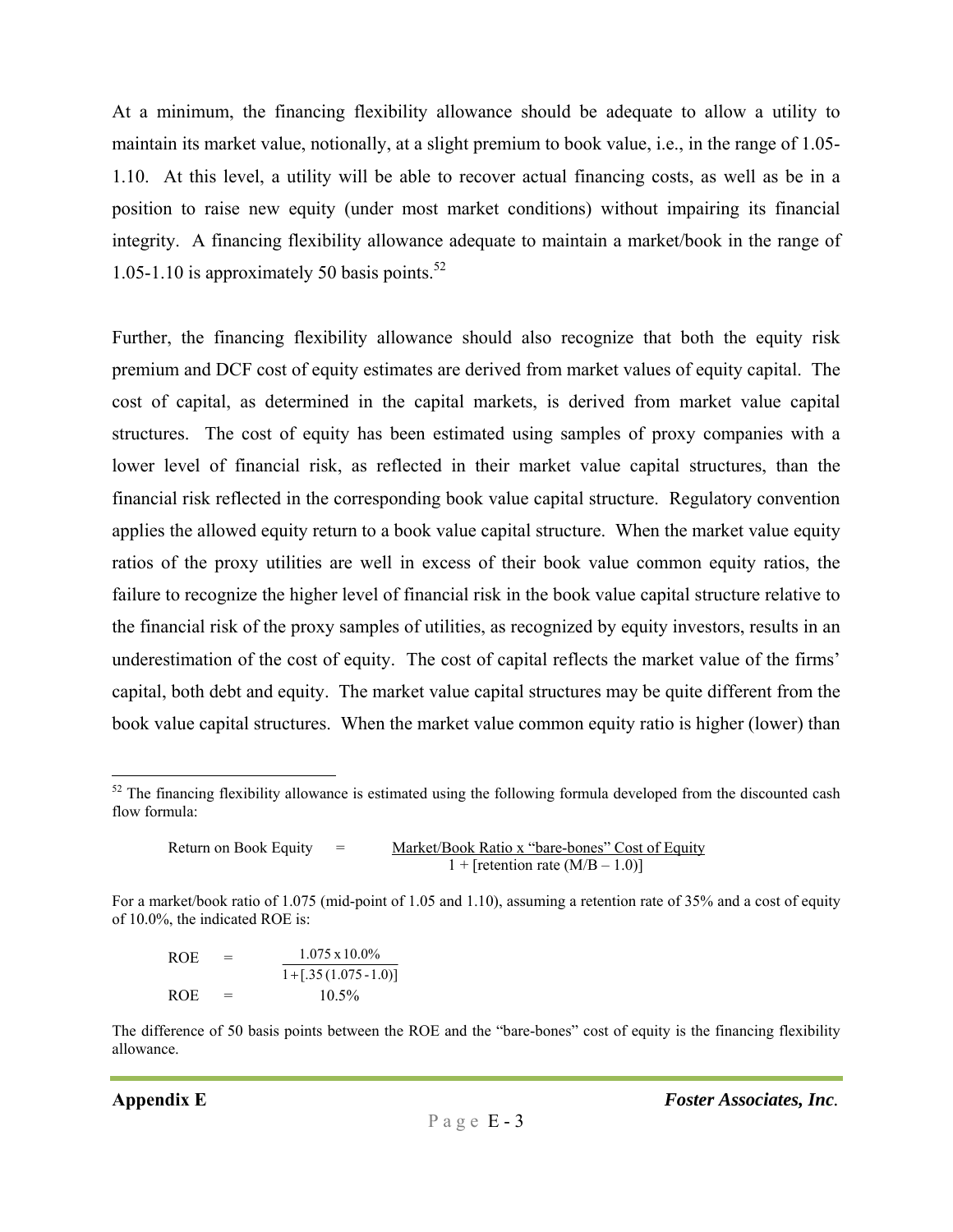the book value common equity ratio, the market is attributing less (more) financial risk to the firm than is "on the books" as measured by the book value capital structure. Higher financial risk leads to a higher cost of common equity, all other things equal.

To put this concept in common sense terms, assume that I purchased my home 10 years ago for \$100,000 and took out a mortgage for the full amount. My home is currently worth \$250,000 and my mortgage is now \$85,000. If I were applying for a loan, the bank would consider my net worth (equity) to be \$165,000 (market value of \$250,000 less the \$85,000 unpaid mortgage), not the "book value" of the equity in my home of \$15,000, which reflects the original purchase price less the unpaid mortgage loan amount. It is the market value of my home that determines my financial risk to the bank, not the original purchase price. The same principle applies when the cost of common equity is estimated. The book value of the common equity shares is not the relevant measure of financial risk to equity investors; it is their market value, that is, the value at which the shares could be sold.

The cost of equity has been estimated using samples of comparable proxy companies with a lower level of financial risk, as reflected in their market value capital structures, than the financial risk reflected in the book value capital structure. Regulatory convention applies the allowed equity return to a book value capital structure. When the market value equity ratios of the proxy utilities are well in excess of their book value common equity ratios, the failure to recognize the higher level of financial risk in the book value capital structure relative to the financial risk of the proxy samples of utilities, as recognized by equity investors, results in an underestimation of the cost of equity.

Two approaches can be used to quantify the range of the impact of a change in financial risk on the cost of equity. The first approach is based on the theory that the overall cost of capital does not change materially over a relatively broad range of capital structures. The second approach is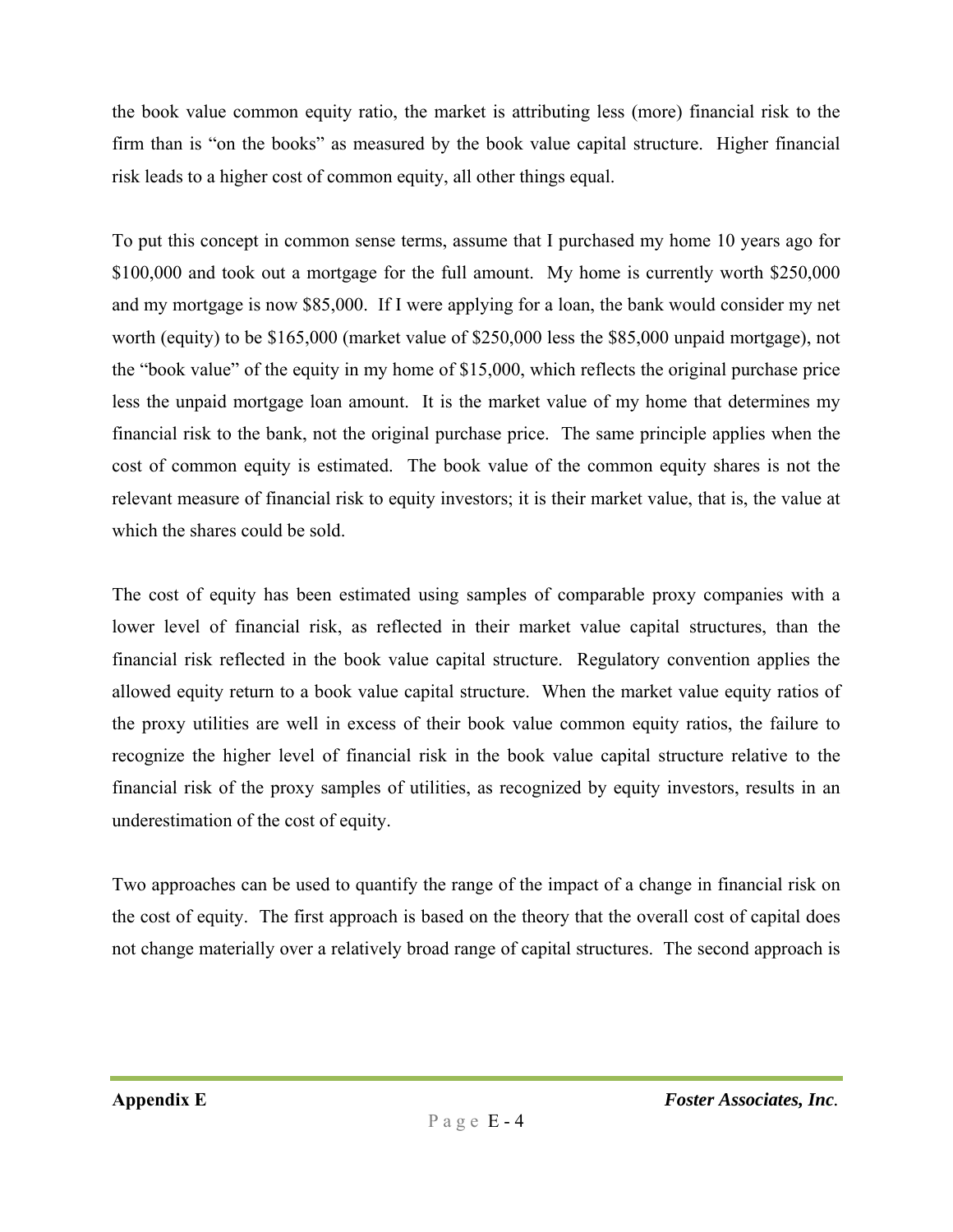based on the theoretical model which assumes that the overall cost of capital declines as the debt ratio rises due to the income tax shield on interest expense.<sup>53</sup>

Schedules 24 and 25 provide the formulas and inputs for estimating the change in the cost of equity under each of the two approaches. Full recognition of the difference in financial risk between the market value capital structures of the publicly-traded Canadian utilities and the low risk U.S. distribution utilities and the typical book value capital structure of Canadian regulated utilities and the U.S. distribution utilities (40% and 49% equity respectively; see Schedules 4 and 7) results in an increase in the cost of equity of no less than 115 basis points.

Based on both the minimum financing flexibility allowance and the financial risk adjustment, a reasonable estimate of the adjustment to the "bare bones" cost of equity for financing flexibility that is warranted is the mid-point of a range of approximately 50 to 100 basis points (mid-point of 75 basis points).

<sup>&</sup>lt;sup>53</sup> The second approach does not account for any of the factors that offset the corporate income tax advantage of debt, including the costs of bankruptcy/loss of financing flexibility, the impact of personal income taxes on the attractiveness of issuing debt, or the flow-through of the benefits of interest expense deductibility to ratepayers. Thus, the results of applying the second approach will over-estimate the impact of leverage on the overall cost of capital and understate the impact of increasing financial leverage on the cost of equity.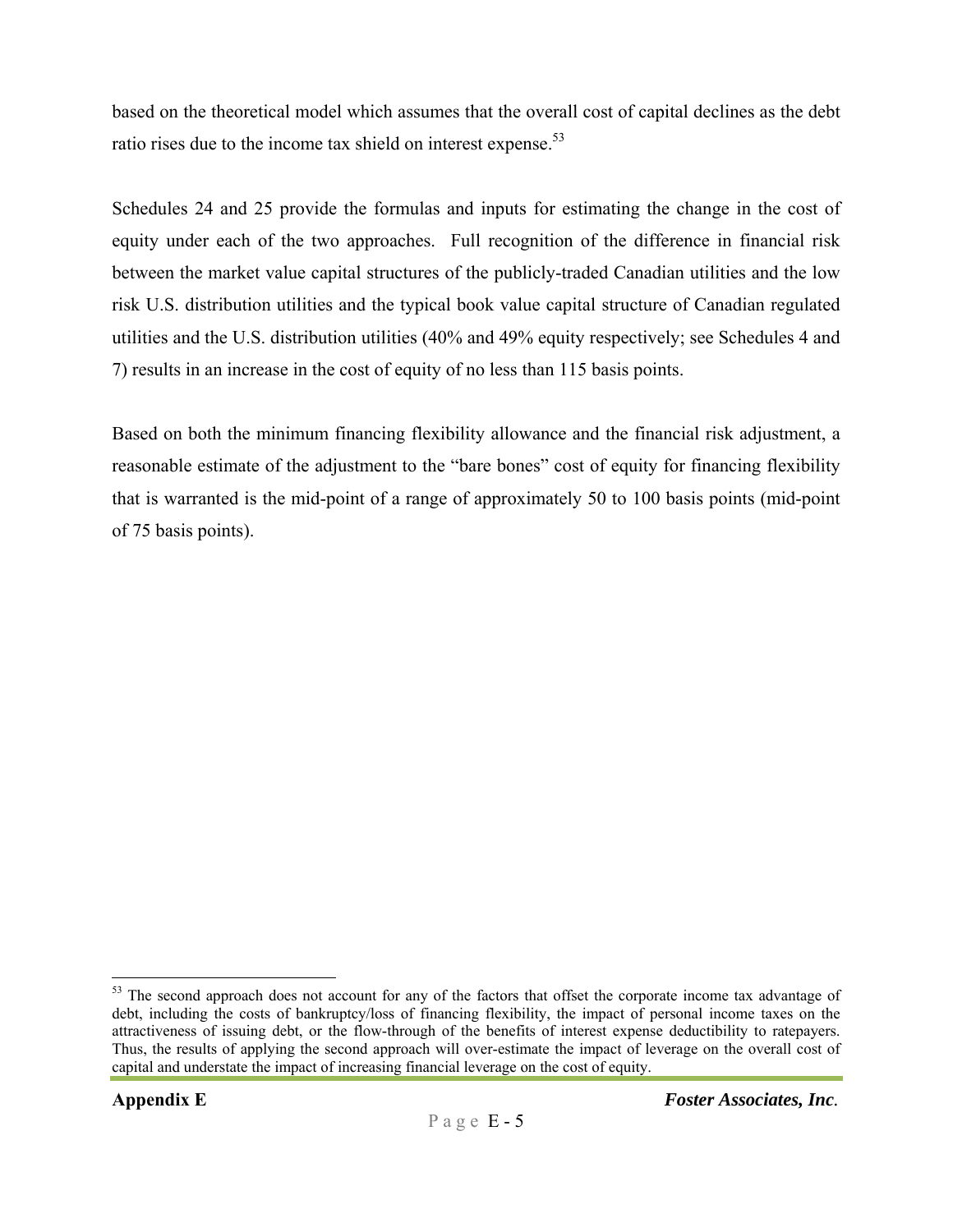#### **APPENDIX F**

# **QUALIFICATIONS OF KATHLEEN C. McSHANE**

Kathleen McShane is President and senior consultant with Foster Associates, Inc., where she has been employed since 1981. She holds an M.B.A. degree in Finance from the University of Florida, and M.A. and B.A. degrees from the University of Rhode Island. She has been a CFA charterholder since 1989.

Ms. McShane worked for the University of Florida and its Public Utility Research Center, functioning as a research and teaching assistant, before joining Foster Associates. She taught both undergraduate and graduate classes in financial management and assisted in the preparation of a financial management textbook.

At Foster Associates, Ms. McShane has worked in the areas of financial analysis, energy economics and cost allocation. Ms. McShane has presented testimony in more than 200 proceedings on rate of return and capital structure before federal, state, provincial and territorial regulatory boards, on behalf of U.S. and Canadian gas distributors and pipelines, electric utilities and telephone companies. These testimonies include the assessment of the impact of business risk factors (e.g., competition, rate design, contractual arrangements) on capital structure and equity return requirements. She has also testified on various ratemaking issues, including deferral accounts, rate stabilization mechanisms, excess earnings accounts, cash working capital, and rate base issues. Ms. McShane has provided consulting services for numerous U.S. and Canadian companies on financial and regulatory issues, including financing, dividend policy, corporate structure, cost of capital, automatic adjustments for return on equity, form of regulation (including performance-based regulation), unbundling, corporate separations, stand-alone cost of debt, regulatory climate, income tax allowance for partnerships, change in fiscal year end,

**Appendix F** *Foster Associates, Inc.*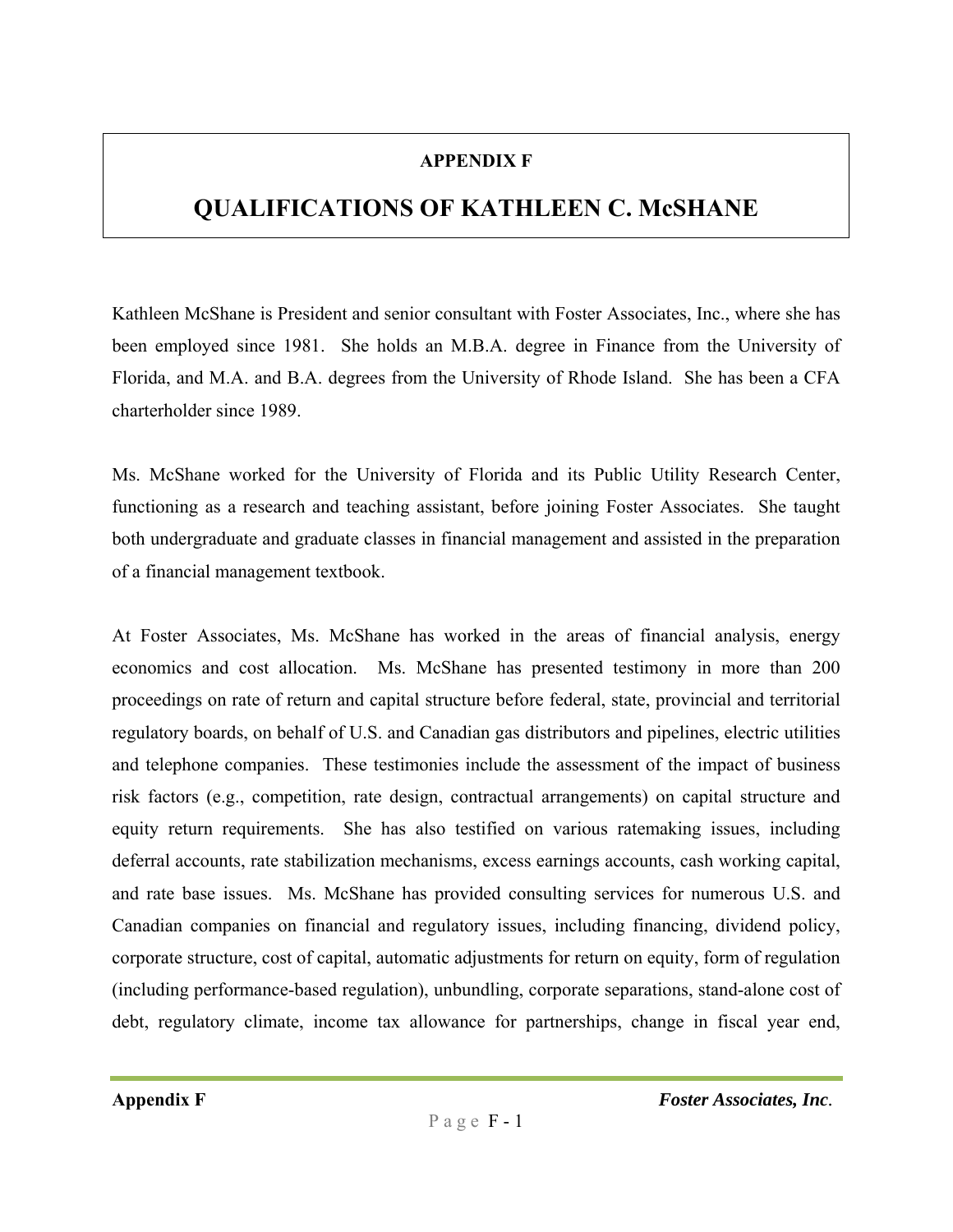treatment of inter-corporate financial transactions, and the impact of weather normalization on risk.

Ms. McShane was principal author of a study on the applicability of alternative incentive regulation proposals to Canadian gas pipelines. She was instrumental in the design and preparation of a study of the profitability of 25 major U.S. gas pipelines, in which she developed estimates of rate base, capital structure, profit margins, unit costs of providing services, and various measures of return on investment. Other studies performed by Ms. McShane include a comparison of municipal and privately owned gas utilities, an analysis of the appropriate capitalization and financing for a new gas pipeline, risk/return analyses of proposed water and gas distribution companies and an independent power project, pros and cons of performancebased regulation, and a study on pricing of a competitive product for the U.S. Postal Service. She has also conducted seminars on cost of capital and related regulatory issues for public utilities, with focus on the Canadian regulatory arena.

## **PUBLICATIONS, PAPERS AND PRESENTATIONS**

- *Utility Cost of Capital: Canada vs. U.S.*, presented at the CAMPUT Conference, May 2003.
- *The Effects of Unbundling on a Utility's Risk Profile and Rate of Return*, (co-authored with Owen Edmondson, Vice President of ATCO Electric), presented at the Unbundling Rates Conference, New Orleans, Louisiana sponsored by Infocast, January 2000.
- *Atlanta Gas Light's Unbundling Proposal: More Unbundling Required?* presented at the 24<sup>th</sup> Annual Rate Symposium, Kansas City, Missouri, sponsored by several commissions and universities, April 1998.
- *Incentive Regulation: An Alternative to Assessing LDC Performance*, (co-authored with Dr. William G. Foster), presented at the Natural Gas Conference, Chicago, Illinois sponsored by the Center for Regulatory Studies, May 1993.
- *Alternative Regulatory Incentive Mechanisms*, (co-authored with Stephen F. Sherwin), prepared for the National Energy Board, Incentive Regulation Workshop, October 1992.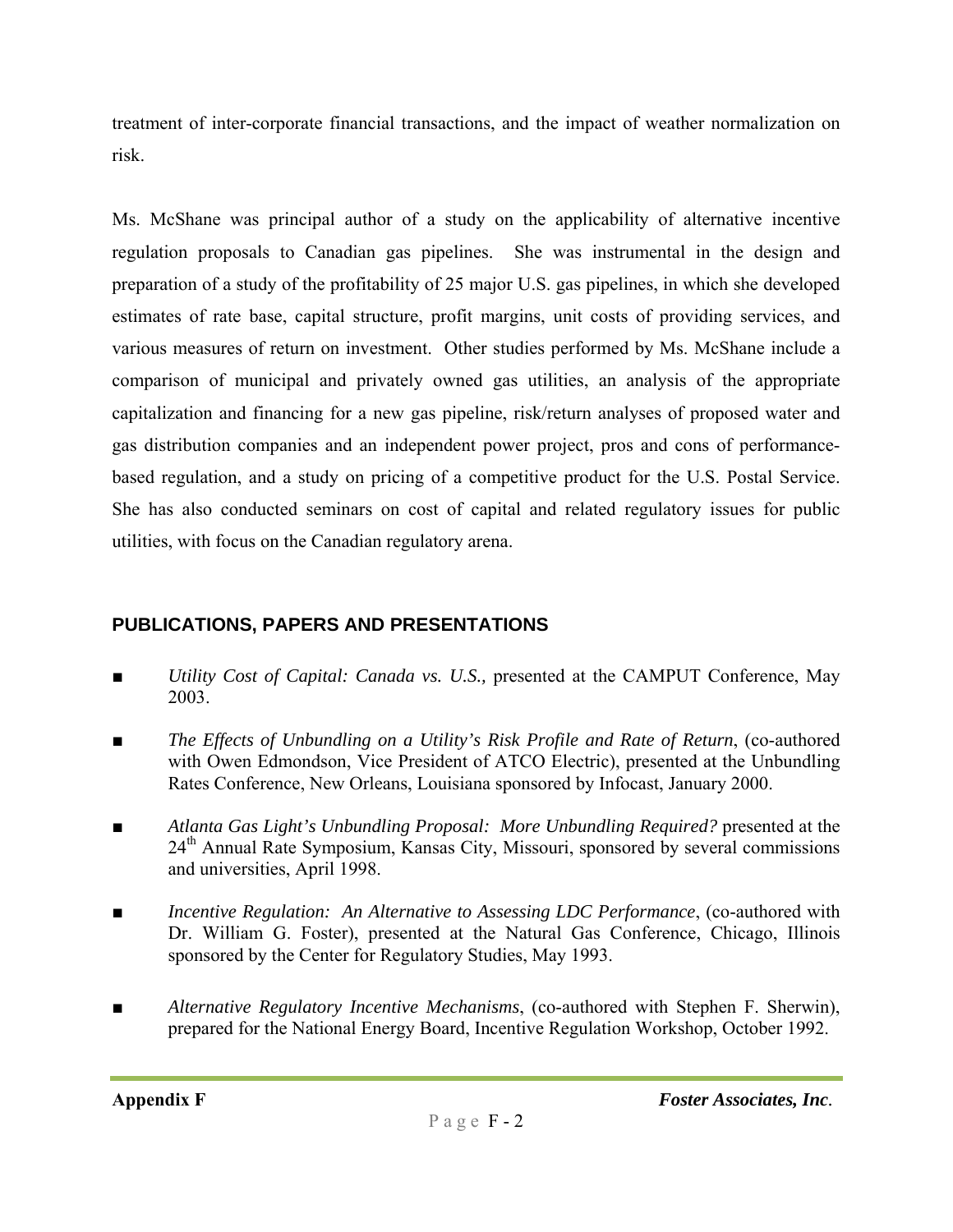# **EXPERT TESTIMONY/OPINIONS**

#### **ON**

# **RATE OF RETURN AND CAPITAL STRUCTURE**

**Client** Date

| Alberta Natural Gas                                 | 1994                                                 |
|-----------------------------------------------------|------------------------------------------------------|
| <b>AltaGas Utilities</b>                            | 2000                                                 |
| Ameren (Central Illinois Public Service)            | 2000, 2002, 2005, 2007 (2 cases), 2009 (2 cases)     |
| Ameren (Central Illinois Light Company)             | 2005, 2007 (2 cases), 2009 (2 cases)                 |
| Ameren (Illinois Power)                             | 2004, 2005, 2007 (2 cases), 2009 (2 cases)           |
| Ameren (Union Electric)                             | 2000 (2 cases), 2002 (2 cases), 2003, 2006 (2 cases) |
| <b>ATCO Electric</b>                                | 1989, 1991, 1993, 1995, 1998, 1999, 2000, 2003       |
| <b>ATCO</b> Gas                                     | 2000, 2003, 2007                                     |
| <b>ATCO Pipelines</b>                               | 2000, 2003, 2007                                     |
| <b>ATCO Utilities</b>                               | 2008                                                 |
| <b>Bell Canada</b>                                  | 1987, 1993                                           |
| Benchmark Utility Cost of Equity (British Columbia) | 1999                                                 |
| Canadian Western Natural Gas                        | 1989, 1996, 1998, 1999                               |
| Centra Gas B.C.                                     | 1992, 1995, 1996, 2002                               |
| Centra Gas Ontario                                  | 1990, 1991, 1993, 1994, 1995                         |
| <b>Direct Energy Regulated Services</b>             | 2005                                                 |
| Dow Pool A Joint Venture                            | 1992                                                 |
| <b>Edmonton Water/EPCOR Water Services</b>          | 1994, 2000, 2006, 2008                               |
| <b>Electricity Distributors Association</b>         | 2009                                                 |
| <b>Enbridge Gas Distribution</b>                    | 1988, 1989, 1991-1997, 2001, 2002                    |
| <b>Enbridge Gas New Brunswick</b>                   | 2000                                                 |
| Enbridge Pipelines (Line 9)                         | 2007, 2009                                           |
| Enbridge Pipelines (Southern Lights)                | 2007                                                 |

Appendix F<br>*Foster Associates, Inc.*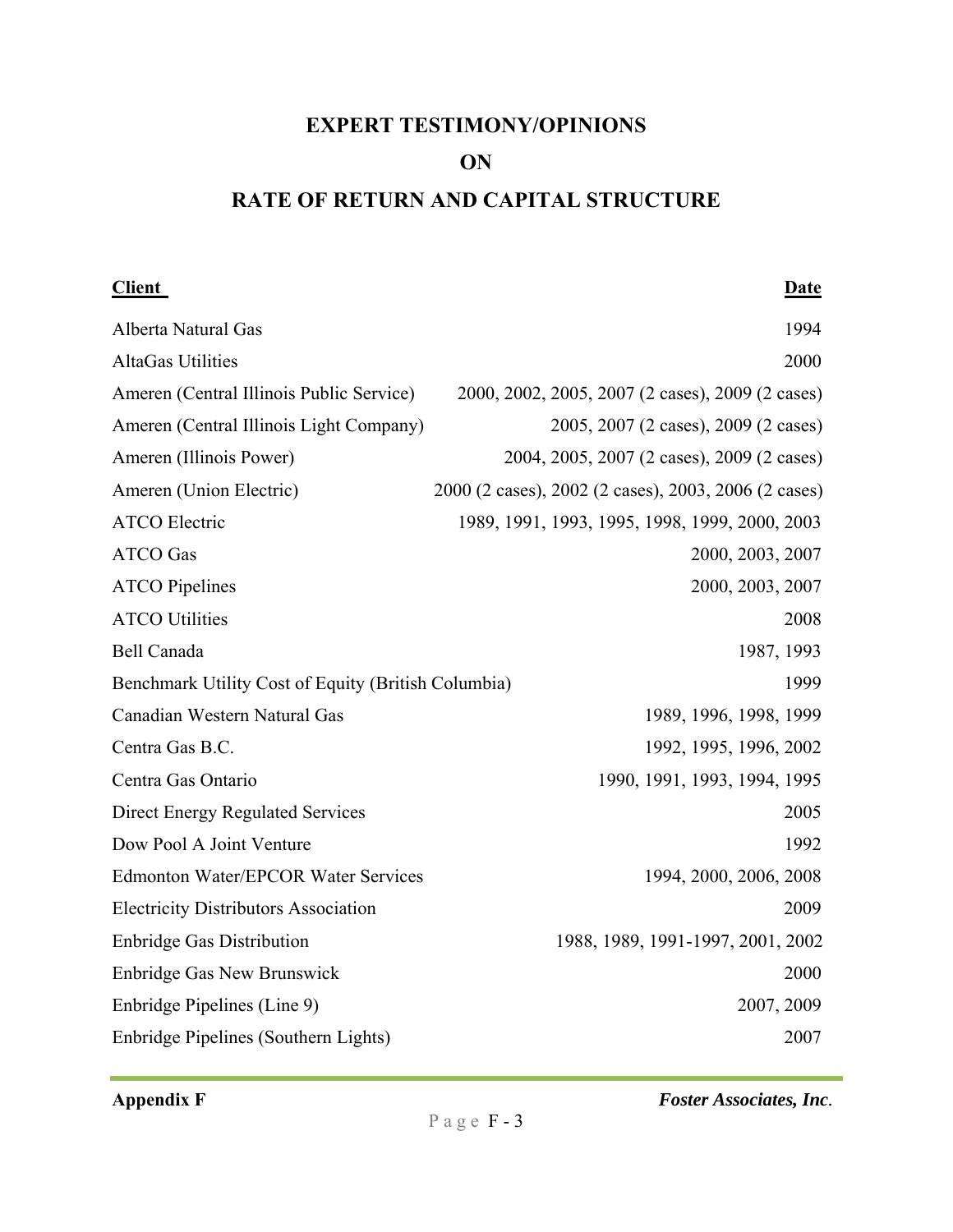| FortisBC                                                       | 1995, 1999, 2001, 2004                         |
|----------------------------------------------------------------|------------------------------------------------|
| Gas Company of Hawaii                                          | 2000, 2008                                     |
| Gaz Metropolitain                                              | 1988                                           |
| Gazifère                                                       | 1993, 1994, 1995, 1996, 1997, 1998, 2010       |
| Generic Cost of Capital, Alberta (ATCO and AltaGas Utilities)  | 2003                                           |
| Heritage Gas                                                   | 2004, 2008                                     |
| Hydro One                                                      | 1999, 2001, 2006 (2 cases)                     |
| Insurance Bureau of Canada (Newfoundland)                      | 2004                                           |
| Laclede Gas Company                                            | 1998, 1999, 2001, 2002, 2005                   |
| Laclede Pipeline                                               | 2006                                           |
| Mackenzie Valley Pipeline                                      | 2005                                           |
| Maritime Electric                                              | 2010                                           |
| Maritimes NRG (Nova Scotia) and (New Brunswick)                | 1999                                           |
| MidAmerican Energy Company                                     | 2009                                           |
| Multi-Pipeline Cost of Capital Hearing (National Energy Board) | 1994                                           |
| <b>Natural Resource Gas</b>                                    | 1994, 1997, 2006, 2010                         |
| New Brunswick Power Distribution                               | 2005                                           |
| Newfoundland & Labrador Hydro                                  | 2001, 2003                                     |
| Newfoundland Power                                             | 1998, 2002, 2007, 2009                         |
| Newfoundland Telephone                                         | 1992                                           |
| Northland Utilities                                            | 2008 (2 cases)                                 |
| Northwestel, Inc.                                              | 2000, 2006                                     |
| Northwestern Utilities                                         | 1987, 1990                                     |
| Northwest Territories Power Corp.                              | 1990, 1992, 1993, 1995, 2001, 2006             |
| Nova Scotia Power Inc.                                         | 2001, 2002, 2005, 2008                         |
| <b>Ontario Power Generation</b>                                | 2007                                           |
| <b>Ozark Gas Transmission</b>                                  | 2000                                           |
| Pacific Northern Gas                                           | 1990, 1991, 1994, 1997, 1999, 2001, 2005, 2009 |
| Plateau Pipe Line Ltd.                                         | 2007                                           |
| Platte Pipeline Co.                                            | 2002                                           |

Appendix F<br>*Foster Associates, Inc.*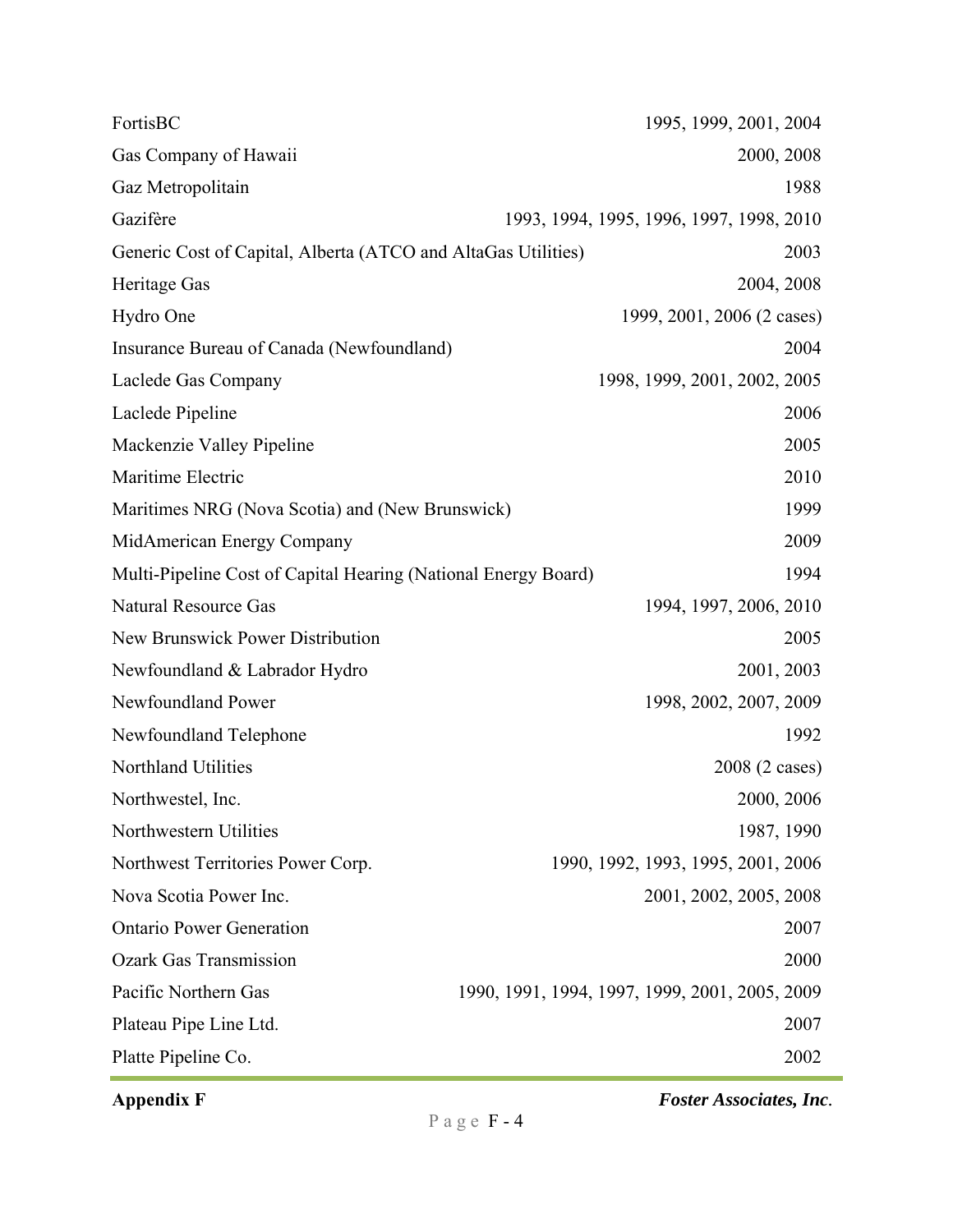| <b>St.</b> Lawrence Gas           | 1997, 2002                                     |
|-----------------------------------|------------------------------------------------|
| Southern Union Gas                | 1990, 1991, 1993                               |
| <b>Stentor</b>                    | 1997                                           |
| <b>Tecumseh Gas Storage</b>       | 1989, 1990                                     |
| Telus Québec                      | 2001                                           |
| Terasen Gas                       | 1992, 1994, 2005, 2009                         |
| Terasen Gas (Whistler)            | 2008                                           |
| TransCanada PipeLines             | 1988, 1989, 1991 (2 cases), 1992, 1993         |
| TransGas and SaskEnergy LDC       | 1995                                           |
| Trans Québec & Maritimes Pipeline | 1987                                           |
| <b>Union Gas</b>                  | 1988, 1989, 1990, 1992, 1994, 1996, 1998, 2001 |
| <b>Westcoast Energy</b>           | 1989, 1990, 1992 (2 cases), 1993, 2005         |
| <b>Yukon Electrical Company</b>   | 1991, 1993, 2008                               |
| <b>Yukon Energy</b>               | 1991, 1993                                     |
|                                   |                                                |